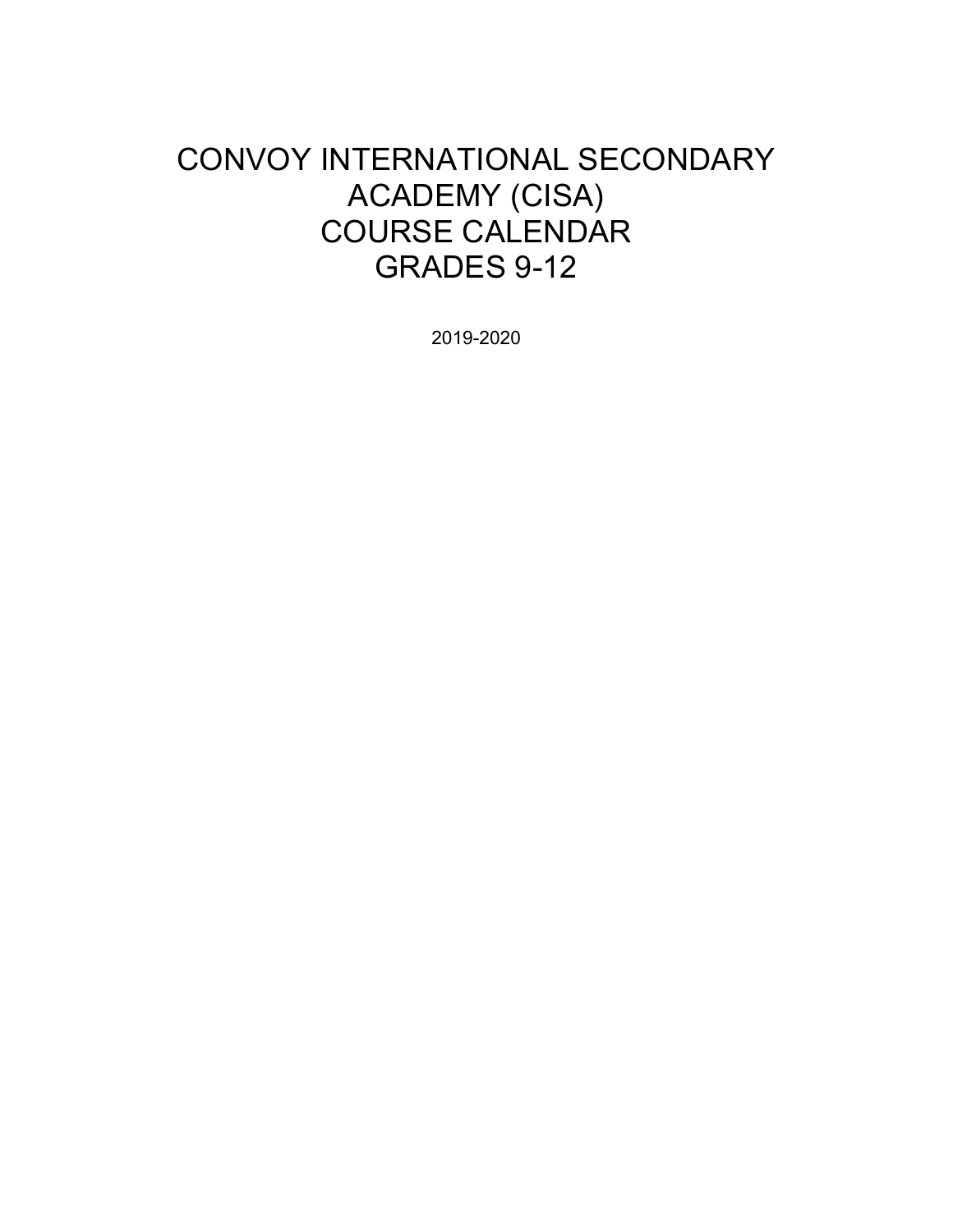# **The School**

# **The importance of completing a secondary education**

We believe in the importance and value of planning a multi-year plan together with parents, students and staff to ensure that every learner reaches his or her full potential to become a responsible and contributing member of our ever-changing global society.

Our purpose is to deliver exceptional education services to our students and to support students in achieving their highest potential while they prepare for today's challenges and opportunities.

# **The requirements to remain and finish school**

There are countless reasons why completing high school is important and they fall into two groups: good for the individual or good for our society as a whole.

For individuals, finishing high school is often seen as the minimum requirement for successful employment. Yes, people can and do get jobs without a high school diploma, but a person without a high school education will earn approximately \$1 million less over his or her life than someone with post-secondary education.

In addition to getting better jobs and earning more, research shows that people who complete high school generally have better health, live longer and have a higher quality of life. In simple terms, completing high school opens opportunities for every person to enjoy a healthier, wealthier and happier life.

Our society also benefits from more young people completing high school. People who are better educated tend to be active citizens involved in the betterment of their communities (volunteerism, charity and community work, and so on). They also tend to rely less on social services because they are able to support themselves and their families through good-paying jobs. Higher levels of education also mean lower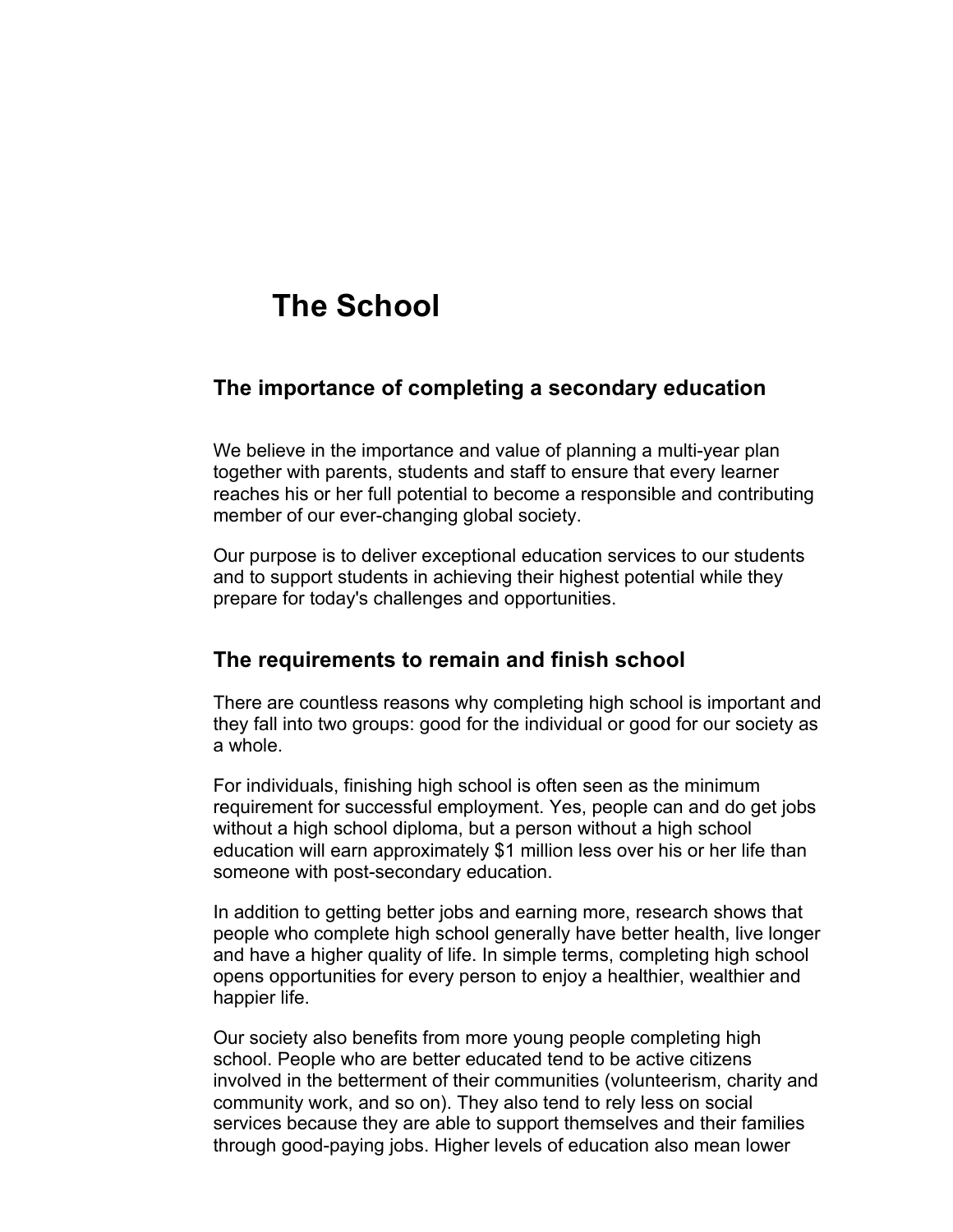crime rates. Better health means less demand on our health care system and lower costs. And when parents are well educated, the chances are much higher that their children will be as well.

CISA is committed to reaching every student to help them successfully complete their secondary education. There are a variety of programs available to meet each student's skills and interests. Programs include a full slate of interesting and useful electives and a strong core curriculum. The key to our successful learning environment is the strong and caring staff that will do whatever it takes to ensure success for every student.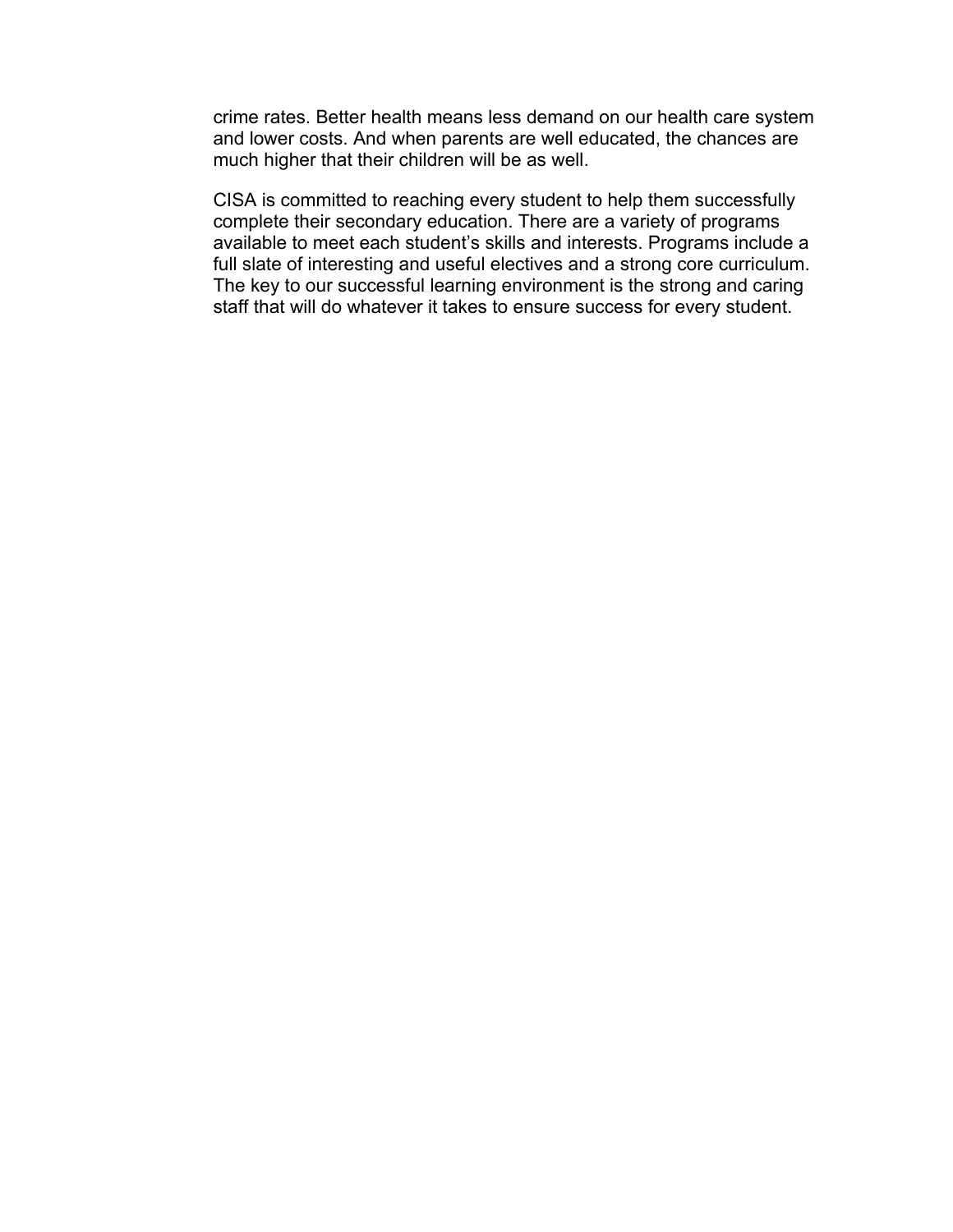# **The School's Overall Goals and Philosophy**

CISA has established objectives to ensure that each student has an optimal opportunity to:

1. Develop intellectually

We encourage and guide our students to learn beyond the basic bodies of knowledge; to learn independent and critical thinking, to be curious about the world they live in and to be creative in expressing their thoughts.

2. Develop Social Skills

We encourage and guide our students to have a better understanding of who they are as individuals. We celebrate our students' achievement, motivate them to take initiative, help them develop a sense of social responsibility and respect for beliefs of others.

3. Develop Career Skills

We encourage our students to think ahead and identify their career objectives. We assist them in developing work habits and skills that match the ever changing workplace.

We believe that secondary education plays a pivotal role in the transition of young individuals into productive and contributing members of society. As such, we remain committed to reach every student. To achieve this, we rely on the mutual cooperation of students, teachers, parents and the principal. We provide our students the access to:

- o Guidance Counselling
- o On-going Teacher- Student Feedback and Conversation

We take pride in our students' academic, social and career growth. We firmly believe in an education that combines the academic knowledge with that of personal growth that is suitable for development of a successful career.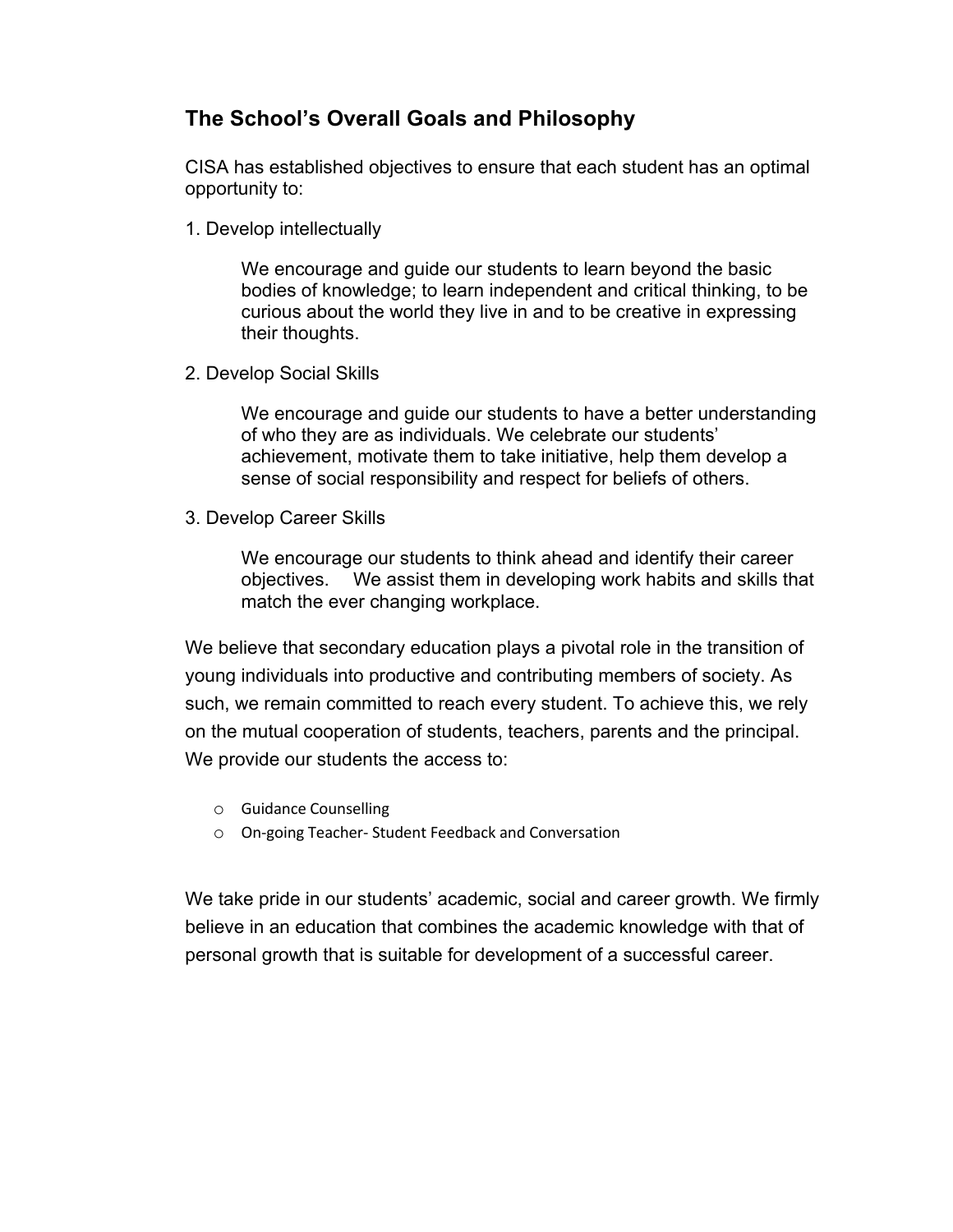# **School's Organization, Term and Reporting Period**

#### **The Academic Year for Courses Delivered In-Class**

At Convoy International Secondary Academy the semesters are divided into four semesters: Fall, Winter, Spring and Summer.

## **The Academic Year for Courses Delivered On-Line**

There are no set start dates for online courses. Students may enrol within a course on any date. Students have a (10 months) to complete their course, beginning on their course start date.

## **Statutory Holidays and Breaks Applicable to On-Line Courses**

Below is a list of Convoy International Secondary Academy school holidays. Although students have access to their courses 365 days per year, Convoy International Secondary Academy teachers and administrative staff will be unavailable on these days:

- Labour Day September 2, 2019
- Thanksgiving Day October 14, 2019
- Christmas Break December 23,2019- January 03,2020
- Family Day February 17, 2020
- Good Friday April 10, 2020
- Easter Monday April 13, 2020
- Victoria Day May 18, 2020
- Canada Day July 1, 2020
- Civic Holiday August 5, 2020

## **Reporting Periods**

At Convoy International Secondary Academy, the principles and policies outlined in "Growing Success: Assessment, Evaluation and Reporting in Ontario Schools –First Edition, covering Grades 1 to 12 -2010" apply to assessment, evaluation and reporting methods in all subjects. At Convoy International Secondary Academy, report cards are issued following the Ministry of Education procedures and two report cards are issued for every semester course.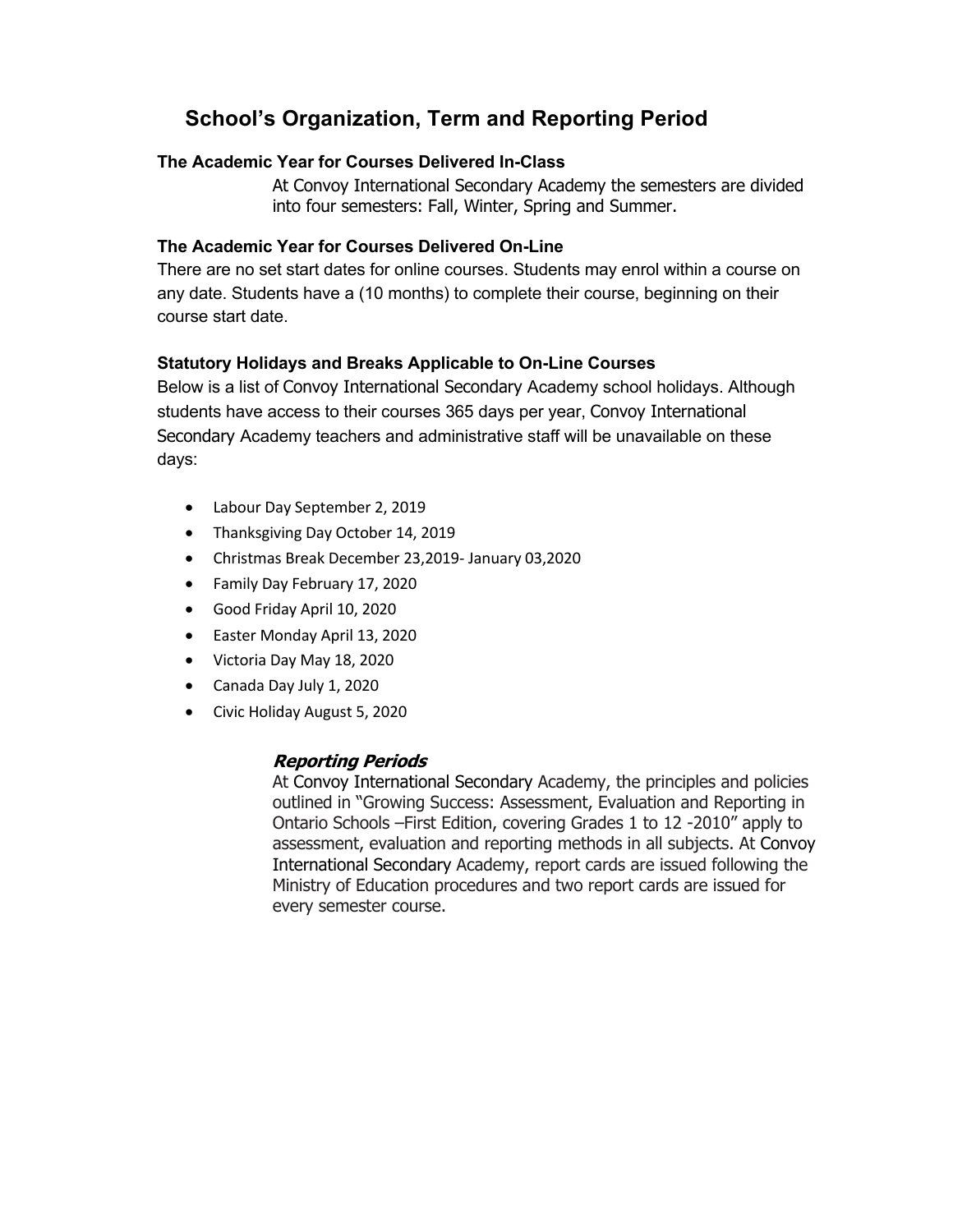# **Term & Reporting**

| <b>Term</b>                         | <b>Duration</b> | <b>Grades</b> | <b>Number of</b><br>dasses/week | <b>Midterm</b><br><b>Reporting</b> |
|-------------------------------------|-----------------|---------------|---------------------------------|------------------------------------|
| Fall-<br><b>Semester 1</b>          | <b>Sep-Nov</b>  | $9 - 12$      | 3/week                          | <b>October</b>                     |
| <b>Winter-</b><br><b>Semester 2</b> | <b>Dec-Feb</b>  | $9 - 12$      | 3/week                          | <b>January</b>                     |
| <b>Spring-</b><br><b>Semester 3</b> | Mar -Jun        | $9 - 12$      | 3/Week                          | <b>April</b>                       |
| <b>Summer</b><br>July               | Jul             | $9 - 12$      | 5/week                          | <b>July</b>                        |
| <b>Summer</b><br><b>August</b>      | Aug             | $9 - 12$      | 5/week                          | <b>August</b>                      |

**The class hours and weekly schedule depends on students' enrollments. This information will be posted on our website prior the start of each term.** 

# **Convoy International Secondary Academy's Expectations**

## **Students' Responsibilities**

All Students enrolled at CISA (Convoy International Secondary Academy) have certain responsibilities. These responsibilities include:

- coming to school on time and being ready to learn;
- showing respect for oneself, for others and for those in authority;
- not bringing anything to school that may compromise the safety of others;
- following the rules and taking responsibility for one's actions.
- regular and punctual attendance is essential for every student to achieve academic success. Parents can help by ensuring that any absences are necessary and valid. If the process of learning is disrupted by irregular attendance, learning experiences are lost and cannot be made up completely. Students who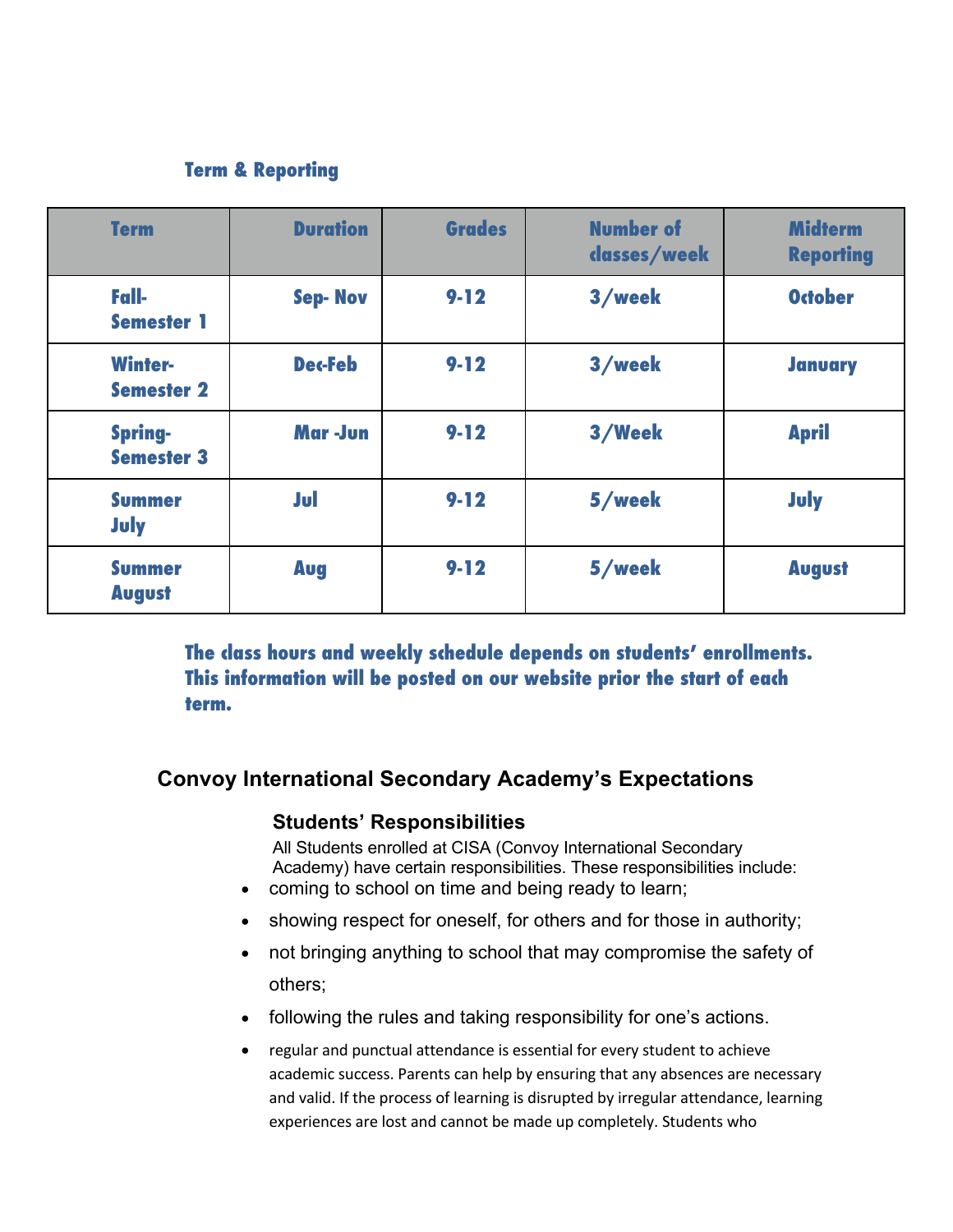habitually miss classes will be disadvantaged in the evaluation processes because their participation and daily work cannot be adequately assessed.

- It is the student's responsibility to be honest in all aspects of academic work.
- the following behaviours are unacceptable and will not be tolerated:
- physical, verbal, sexual or psychological abuse; bullying; or discrimination on the basis of race, culture, religion, gender, language, disability, sexual orientation, or any other attribute.

# **Students' Achievement**

Student achievement is communicated formally to students and parents by means of a Report Card. The report card focuses on two distinct but related aspects of student achievement: the achievement of curriculum expectations and the development of learning skills. The report card will contain separate sections for reporting on these two areas. The report card will also include teachers' comments on the students' strengths, areas in which improvement is needed, and ways in which improvement might be achieved. Separate sections are provided for recording attendance and lateness in each course.

The report card provides the following Learning skills and work habits, demonstrated by the student in every course in the following categories:

- Responsibility
- Organization
- Independent work
- Collaboration
- Initiative
- Self-Regulation

The learning skills and work habits are evaluated and reported separately from achievement of the curriculum expectation using a four-point scale (E – Excellent, G – Good, S – Satisfactory, N – Needs Improvement). The separate evaluation and reporting of achievement of the curriculum expectations will reflect their critical role in achievement of the curriculum expectations.

The evaluation of learning skills should not be considered in the determination of percentage grades.

# **Students' Attendance**

Inappropriate and undocumented multiple absences are truancies.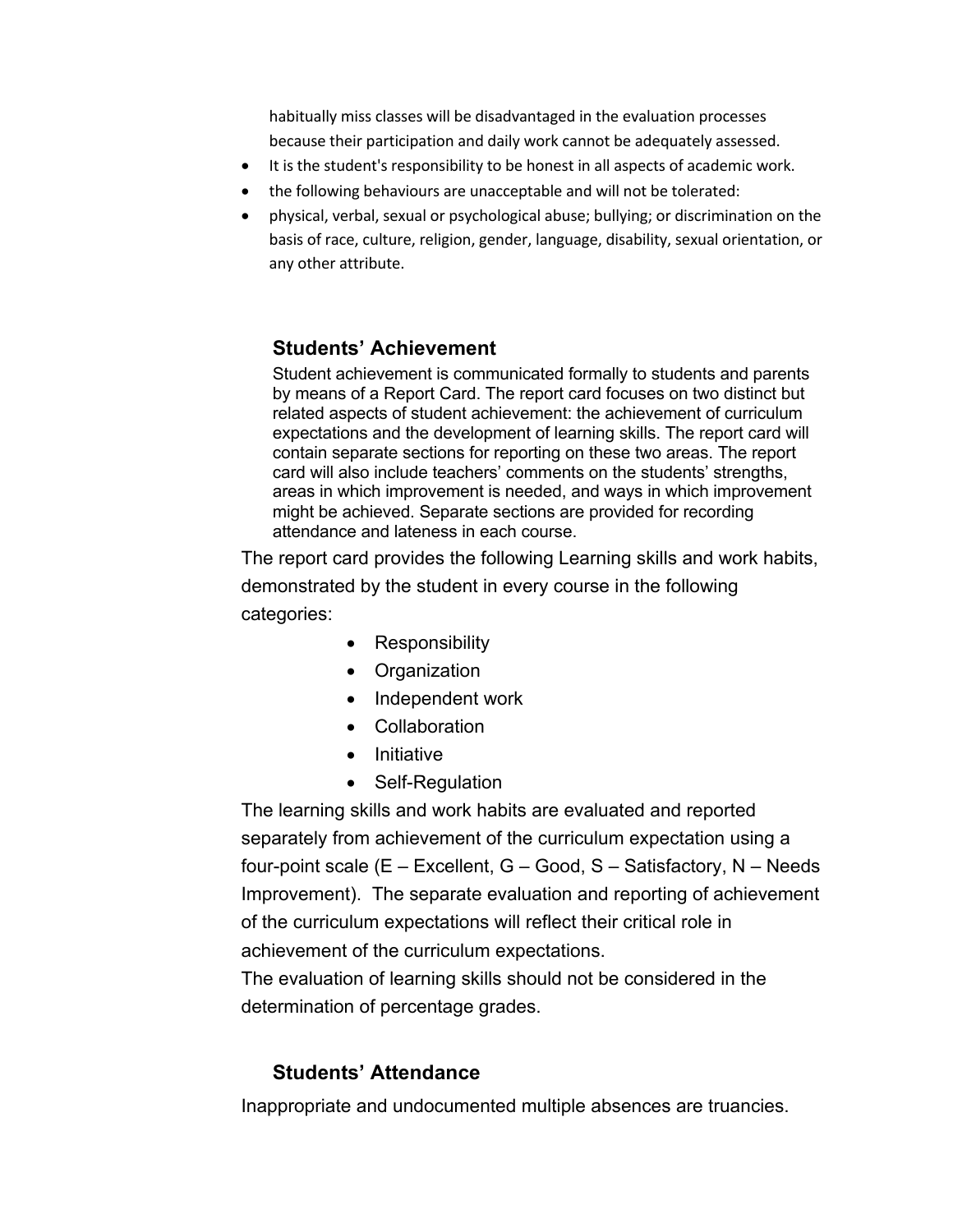Regular attendance is necessary for success in any learning process. Persistent absenteeism makes it difficult for the student to demonstrate achievement of the curriculum expectations. At CISA, Attendance will be closely monitored. Persistent absence and lateness may result in withdrawal from the course or expulsion from the school. Students should carefully review the school attendance policy.

This policy is applied to all students from grade 9 to 12 at CISA. We expect all students to attend all their classes to achieve the highest level of accomplishment. Also we understand that due to particular circumstances it might happen that students are not able to attend scheduled classes. At CISA we hold students accountable for their significant absences.

A significant absence is defined as:

- An absence of more than 3 consecutive classes during working periods which have not been explained to and accepted by the course teacher;
- An absence of any duration if it prevents a student from attending an examination or meeting a deadline for handing in a project or an assignment.

All teachers at CISA are responsible for completing the Student Absence Form. This form and associated documents (medical notes, hospital note and/or note from the police) will be kept in student files and the results will be summarized in students' report cards.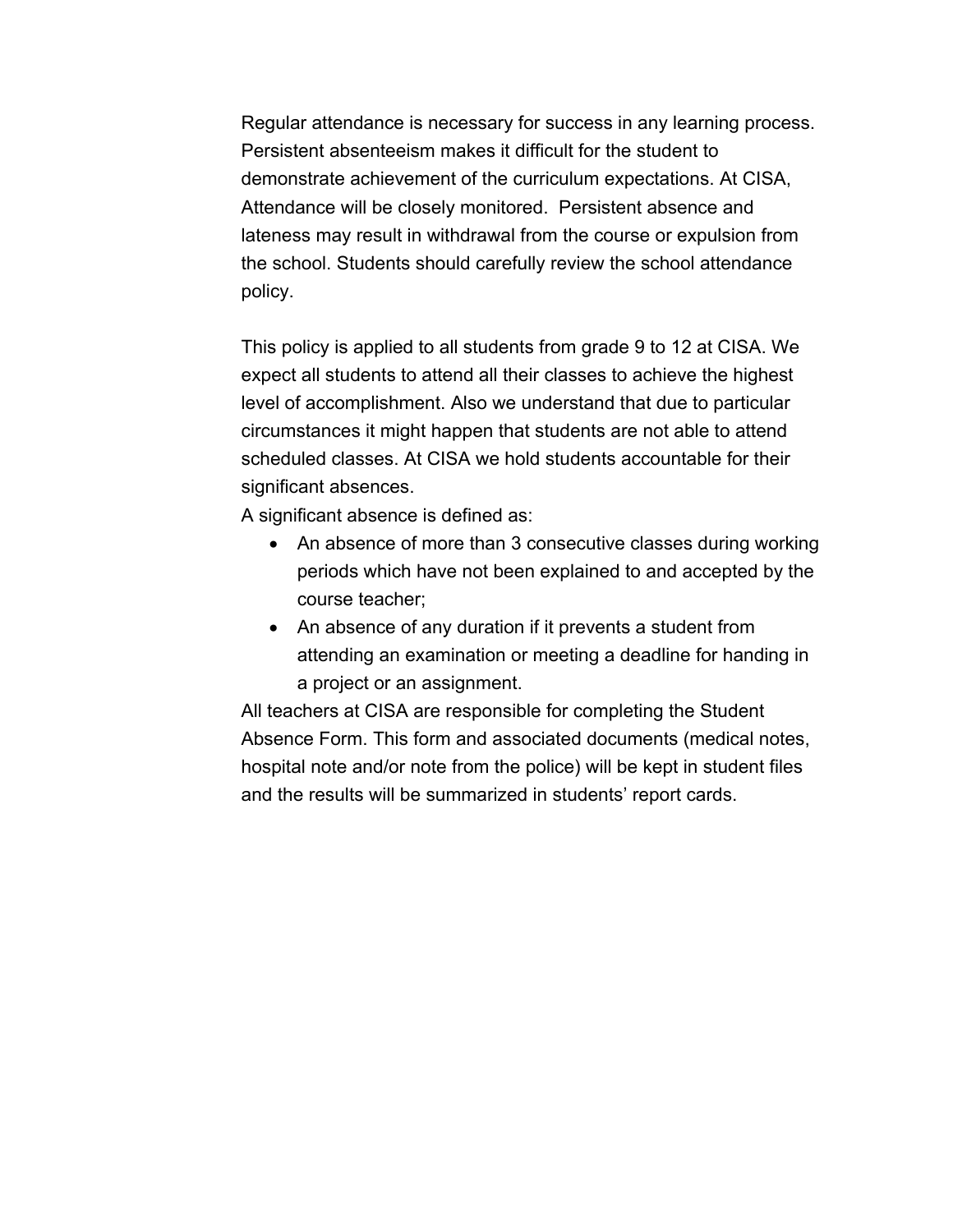# **Convoy International Secondary Academy's Code of Conduct**

We believe that:

- Everyone has a responsibility to promote a safe environment.
- Everyone should be aware of their rights, as active and engaged citizens. More importantly, everyone should also accept responsibility for protecting their rights and the rights of others.
- All members of the school community are to be treated with respect and dignity, especially those in positions of authority.
- Everyone has a responsibility to resolve conflicts in a way that is civil and respectful. Insults, hurtful acts and a lack of respect for others disrupt learning and teaching in a school community.
- Everyone is expected to resolve conflicts without using violence. Physical aggression is not a responsible way to deal with other people. No one should use an object to injure another person, or even threaten to use an object to injure another person. This is unacceptable and puts everyone's safety at risk.
- Members of the school community are expected to use non-violent means to resolve conflict. Physically aggressive behaviour is not a responsible way to interact with others.
- The possession, use or threatened use of any object to injure another person endangers the safety of oneself and others.
- Alcohol and illegal drugs are addictive and present a health hazard. 'We will work cooperatively with police, drug and alcohol agencies to promote prevention strategies.
- Insults, disrespect, and other hurtful acts disrupt learning and teaching in a school community. Members of the school community have a responsibility to maintain an environment where conflict and difference can be addressed in a manner characterized by respect and civility.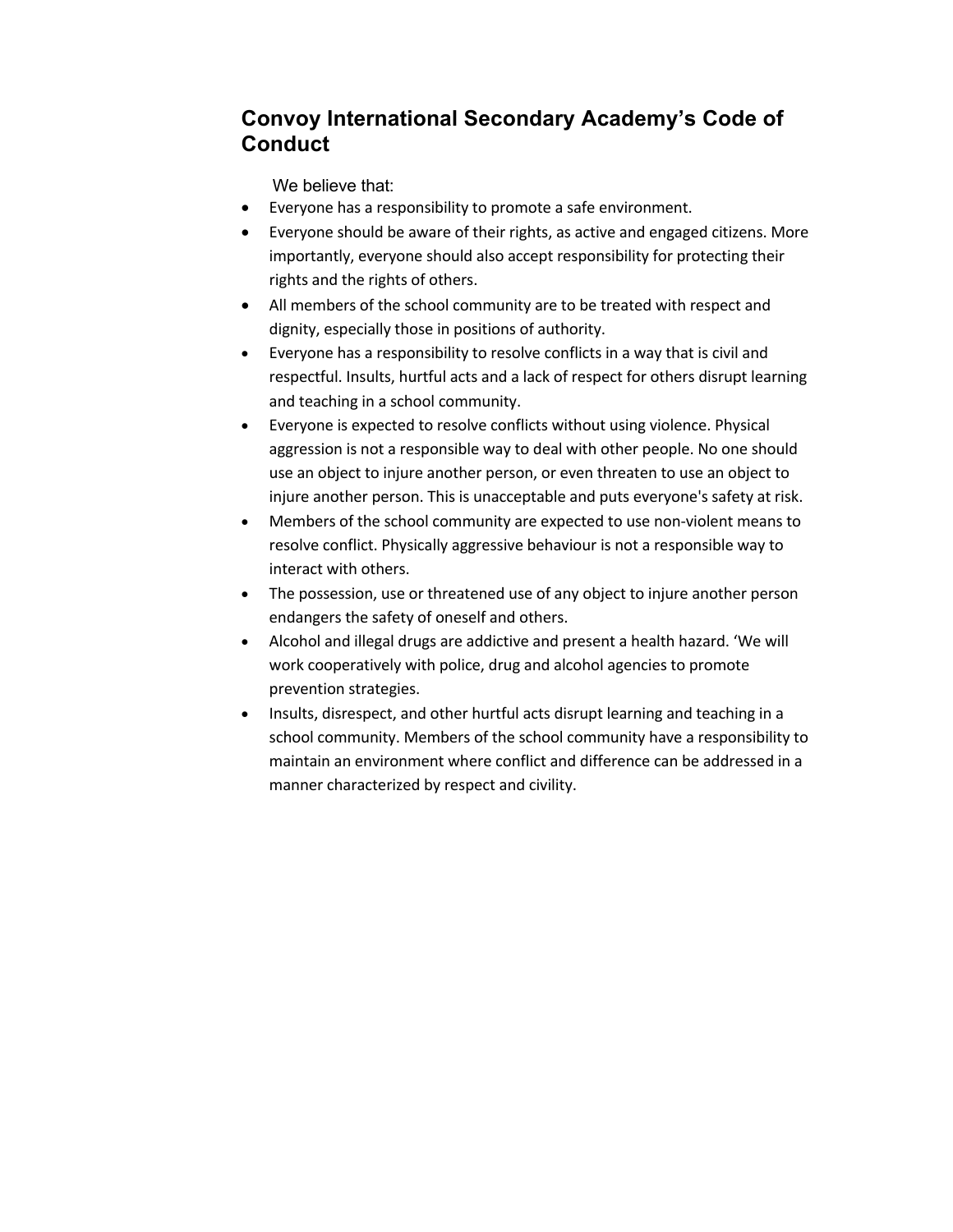# **Convoy International Secondary Academy's Safe School Policy**

The mission of the CISA is to provide "learning environments that are safe, nurturing, positive and respectful." Such learning environments are peaceful and welcoming for all. They must be free of negative factors such as abuse, bullying, discrimination, intimidation, hateful words and deeds and physical violence in any form. They must also clearly demonstrate respect for human rights and social justice and promote the values needed to develop responsible members of a democratic society. Convoy International Secondary Academy:

- is committed to provide a safe learning and working environment for all students, staff and visitors to our schools;
- expects its students, parents/guardians, and employees to actively participate as partners in maintaining a safe learning and work environment in our campuses.
- will not tolerate:
	- a. violence of any kind;
	- b. the possession or presence of weapons;
	- c. harmful, threatening or actual acts of violence or other unlawful acts;
	- d. verbal abuse in any form;
	- e. the presence of any intruder or any activity which places the safety of students, staff or visitors at risk; and
	- f. the possession of, use of, or trafficking in alcohol, illegal drugs or unauthorized prescription drugs;
- will ensure that school officials and staff respond appropriately, without delay and in a consistent fashion when violent incidents threaten the safety and security of our schools and the well-being of our students and staff.
- will ensure that there are serious consequences to any student who commits a violent act, up to and including expulsions.

Principals provide a leadership role in the daily operation of a school by: demonstrating care and commitment to academic excellence and a safe teaching and learning environment;

students are to be treated with respect and dignity. In return, they must attends all classes;

comes to school prepared, on time and ready to learn;

shows respect for themselves, others and for those in authority;

refrains from bringing anything to school that may compromise the safety of others;

cooperates with the established rules and takes responsibility for his or her action.

parents play an important role in the education of their children and have a responsibility to support the efforts of school staff in maintaining a safe and respectful learning environment for all students. Parents fulfil this responsibility when they: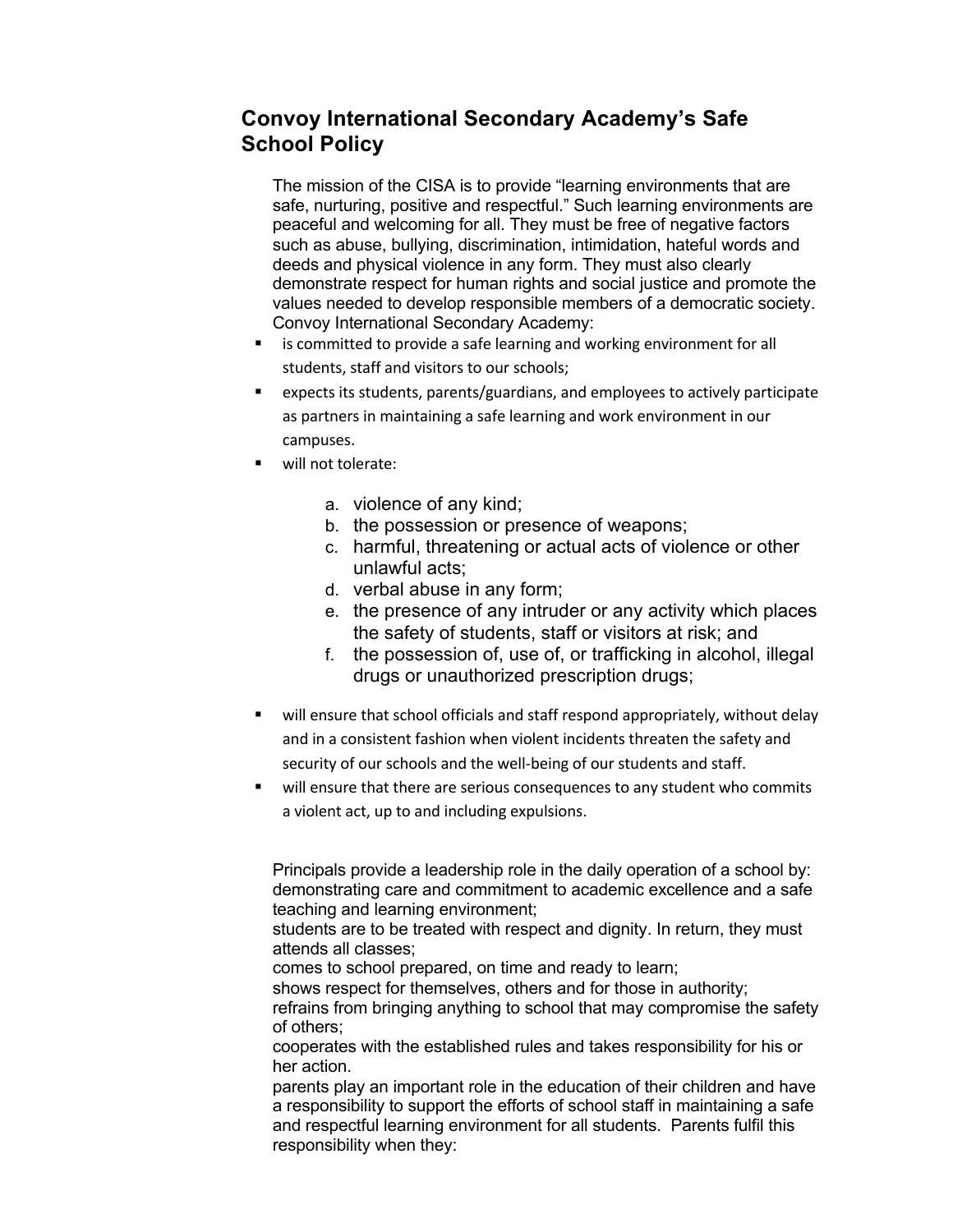show an active interest in their child's school work and progress; communicate regularly with the school; help their child be neat, appropriately dressed and prepared for school; ensure that their child attends school regularly and on time; promptly report to the school their child's absence or late arrival; become familiar with the Code of Conduct and school rules; assist school staff in dealing with disciplinary issues.

## **Plagiarism**

CISA requires academic honesty from all students. This requires students to always submit original work and to give credit to all research sources correctly and consistently.

#### **Definition of Plagiarism**

Plagiarism is an act of theft known by many names: cheating, borrowing, stealing or copying. Plagiarism is intentionally or unintentionally using another person's words or ideas and presenting these as one's own. It includes submitting an essay written by another student, allowing a student to submit your work, obtaining one from the many services provided on the Internet or copying sections from various documents and not acknowledging the original source. It is a serious offence that may result in significant academic consequences.

#### **Policies and Procedures on Plagiarised Assignment**

- the teacher and student will meet to discuss the teacher's concerns. The principal may be involved.
- if the plagiarism is found to be intentional, the academic penalty may be a mark of zero and a record of this will be kept in the principal's office.
- if the plagiarism is found to be unintentional, the student will be given the opportunity to redo the work by an agreed upon date.
- a student may appeal a decision made by the teacher within five school days of the student/teacher meeting. The appeal must be made in writing to a member of the school administration and must outline the reasons supporting the appeal. Three staff members appointed by the principal will hear the appeal. The decision of the committee will be final.

# **Contract**

This is a copy of Convoy International Secondary Academy's Terms and Conditions. By signing CISA's Registration Form, students/ parents/ guardian enter into a binding contract with CISA for the entire course of studies at this school, including any extra courses that may be added at a later date:

• **"**I fully understand that it is my responsibility, to provide CISA with a copy of my updated school transcript, showing that I possess the required prerequisites for all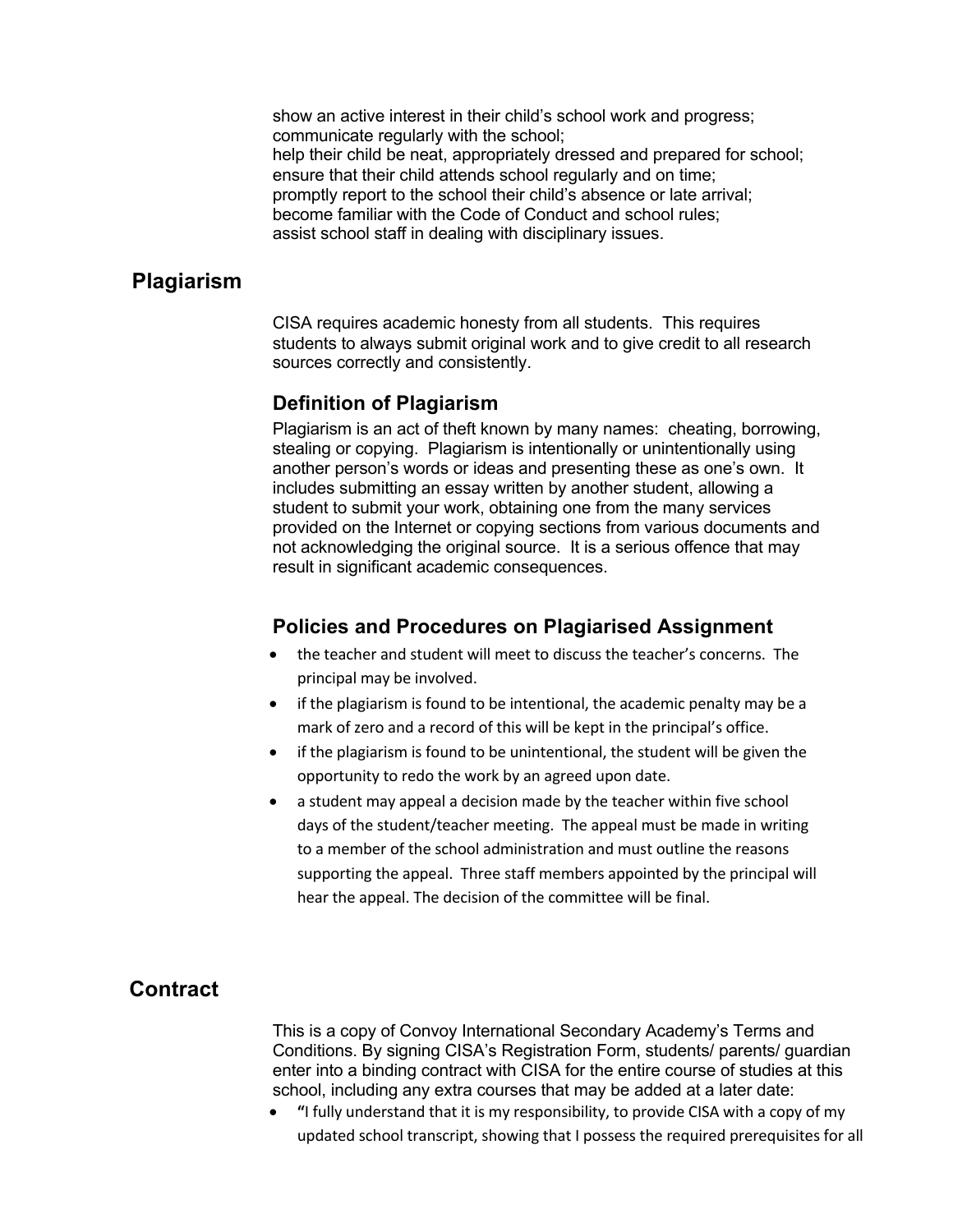my registered subjects. Failure to provide an updated transcript means my registered course(s) will not be recognized by CISA, as a credit granting course but rather a learning course. CISA may change, cancel or alter my registered courses, in case I did not have the correct prerequisites.

- I acknowledge that I have fully read and understood the terms and conditions outlined on the back of the Registration Form and on CISA's Course Calendar available in CISA office.
- I agree to abide by CISA's Code of Conduct and any other regulations that are explained in this Course Calendar. The contents of the Course Calendar are reviewed by the Ministry of Education.
- I agree that all information provided is correct and true to the best of my knowledge.

# **Withdrawing from a Course**

Students, who wish to withdraw from a course, must submit a withdrawal request form to the office, in writing, within 5 days from receiving their midterm report card. In such a case the mark will not be entered in the student's transcript. In case the student is under the18 years of age, a letter from student's parent/ guardian is required. Upon receiving the cancellation request, we will update the student's course load.

# **Refund Policy for Home Students**

Refunds for registered courses will be granted up to and including the first session of classes. There will be no further refunds issued following this period. Not attending a course is not equivalent to dropping a course. The student, parent or guardian is responsible for any outstanding payments regardless of the student's attendance or participation.

The original signed receipt(s) must be presented in order to receive a refund. The school may cancel, replace or alter the schedule of a course without prior notice. If such events occur during the term, the school will issue refunds based on the remaining hours of the affected course.

In all circumstances:

the school will retain a non-refundable administration fee of \$100.00 per course. refund will be issued by cheque, payable to the student.

if the original payment was made by credit card, debit card or PayPal, the refund will be reversed to the respective financial institution.

Occasionally, we allow our students to transfer one or more courses to another term or retake them, subject to course availability, for the following reasons:

student is not satisfied with his/ her performance and needs better marks student has missed several classes due to illness, personal issues, work, etc. student realizes that the course load is too heavy

change in his/ her normal routine or schedule such as: work, social life, sports, after school activities, medical, family issues, etc.

In such cases, we may wave the course fees partially or in full, at our discretion, subject to the following conditions:

student has cleared his/ her balance in full and returned all rented textbooks. the administration fee of \$100 per subject for home students, and \$500 for international students are neither refundable nor negotiable. These fees will be charged again, when students start their course(s).

we allow retake or transfer courses only once.

there will be no cash refund under any circumstances for any retake or transferred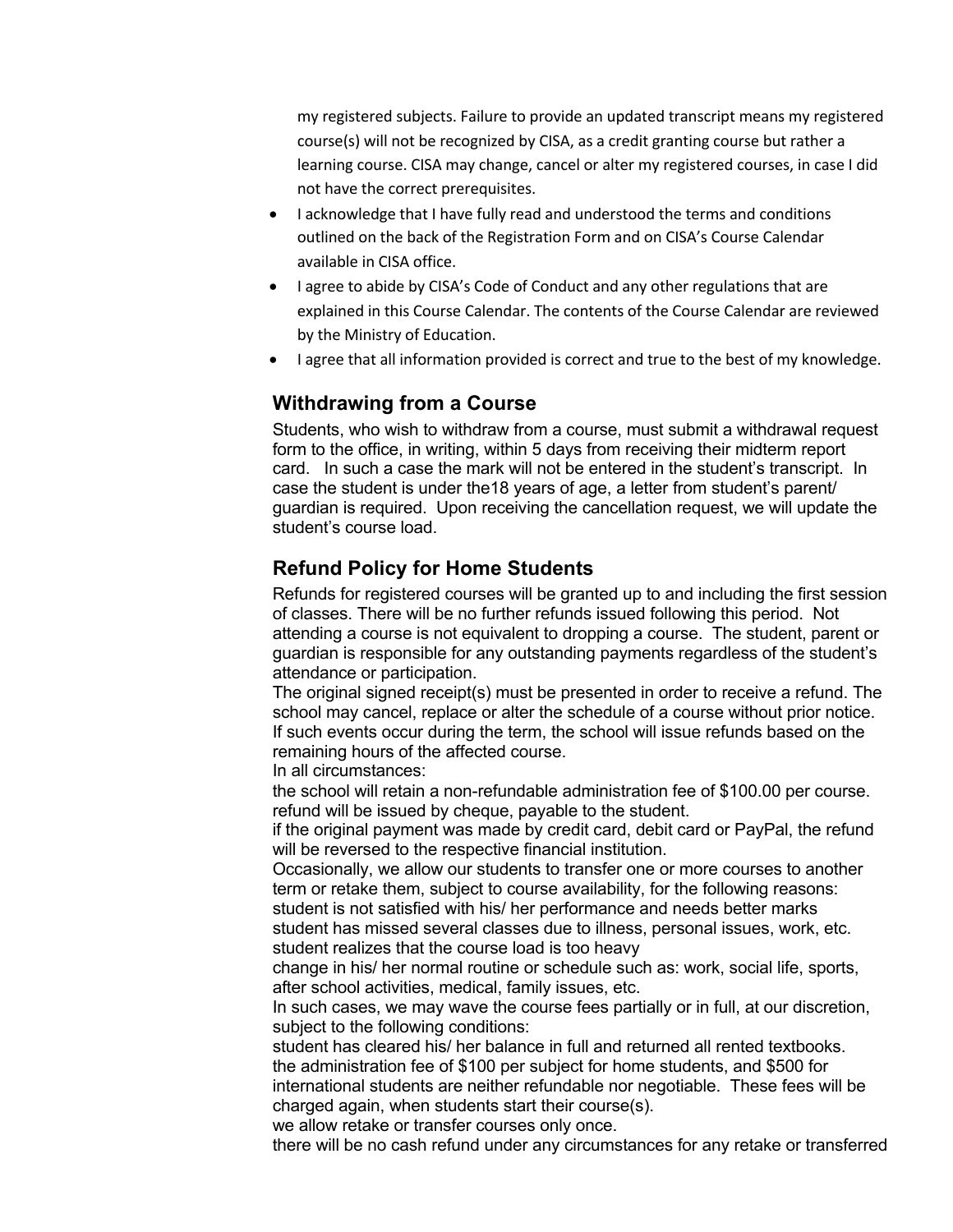courses. students may not change their permitted courses to different subjects. courses cannot be transferred to another student

# **Refund Policy for International Students**

International students who are planning to obtain their student visa through CISA will be granted a refund only in the ca rejection by the relevant embassy occurs. In such cases, the office will retain a non-refundable administrative of \$500. order to be issued this refund, students must provide an original document from the embassy confirming rejection of student visa.

Students who obtain their visas are required to complete their courses at CISA.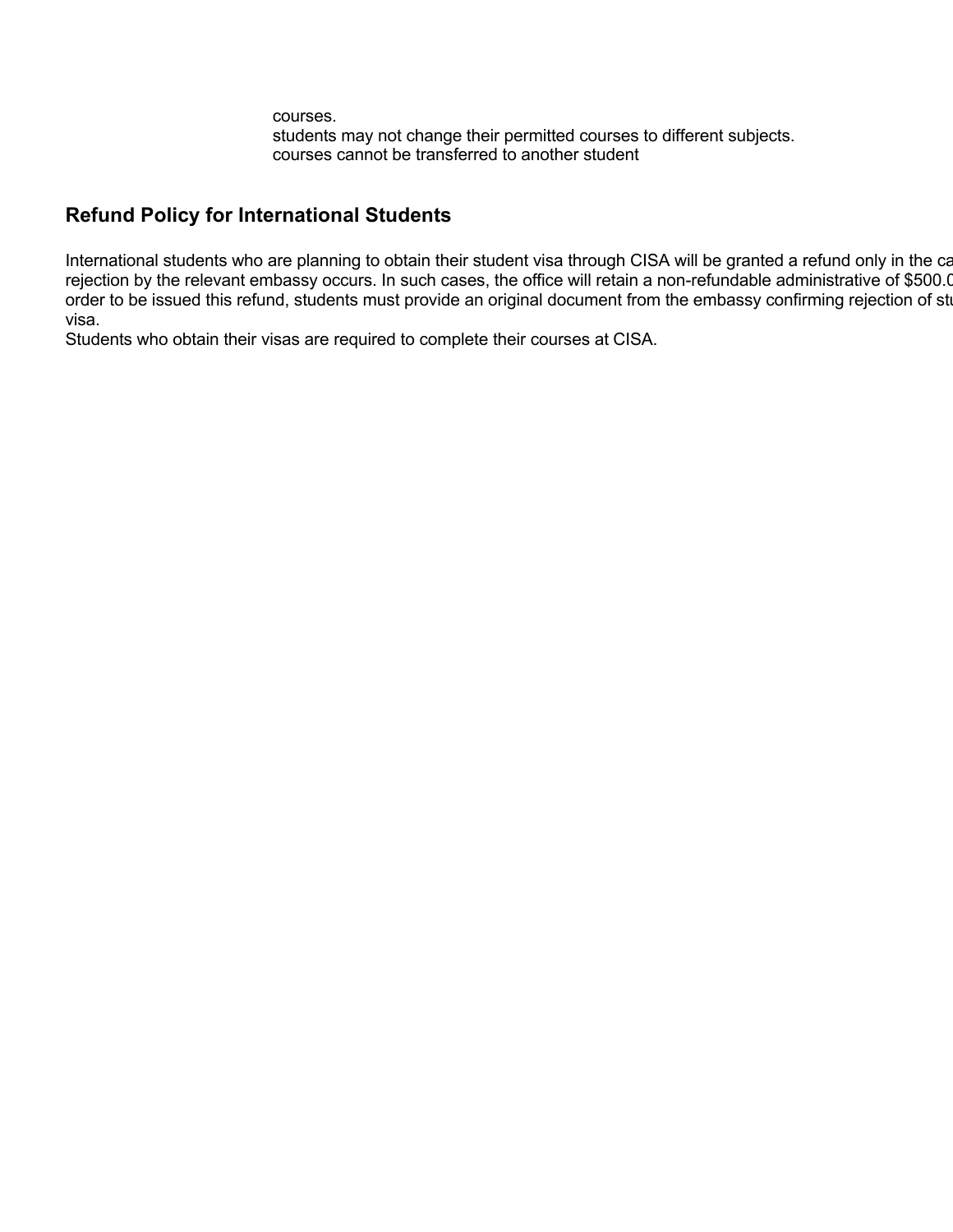# **Diploma and Certificate The requirements and Related Procedures**

# **The Ontario Secondary School Diploma (OSSD)**

• students must earn a minimum of 30 credits, including 18 compulsory credits

and 12 optional credits;

- students must meet the provincial secondary school literacy requirement; and
- students must complete 40 hours of community involvement activities.

# **Compulsory credit requirements (Total of 18 credits)**

- o 4 credits in English (1 credit per grade)
- o The Ontario Secondary School Literacy Course (OSSLC) may be used to meet either the Grade 11 or the Grade 12 English compulsory credit requirement.
- $\circ$  The Grade 11 Contemporary Aboriginal Voices course may be used to meet the Grade 11 English compulsory credit requirement.
- $\circ$  For English language learners the requirement may be met through earning a maximum of 3 credits in English as a second language (ESL) or English literacy development (ELD); the fourth credit must be a Grade 12 compulsory English course.
	- 3 credits in mathematics (at least 1 credit in Grade 11 or 12)
	- 2 credits in science
	- 1 credit in the arts
- The Grade 9 Expressing Aboriginal Cultures course may be used to meet the compulsory credit requirement in the arts.
	- 1 credit in Canadian geography (Grade 9)
	- 1 credit in Canadian history (Grade 10)
	- 1 credit in French as a second language
- Students who have taken Native languages in place of French as a second language in elementary school may use a Level 1 or 2 Native language course to meet the compulsory credit requirement for French as a second language.
	- 1 credit in health and physical education
	- 0.5 credit in career studies
	- 0.5 credit in civics
	- 3 additional credits, consisting of 1 credit from each of the following groups:
- **Group 1:** English (including the Ontario Secondary School Literacy Course), French as a second language, classical languages, international languages, Native languages,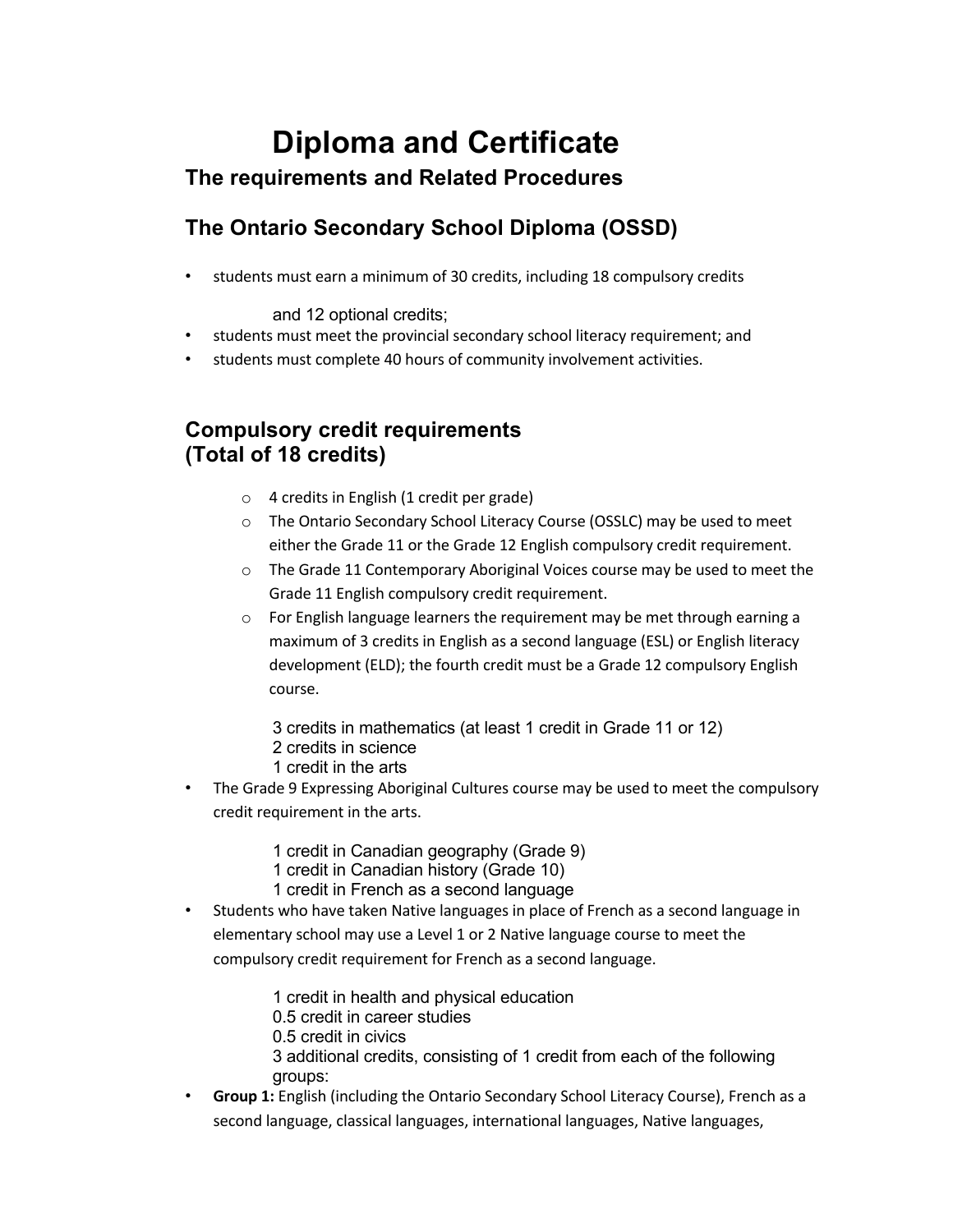Canadian and world studies, Native studies, social sciences and humanities, guidance and career education, cooperative education

- **Group 2:** French as a second language, the arts, business studies, health and physical education, cooperative education
- **Group 3:** French as a second language, science (Grade 11 or 12), computer studies, technological education, cooperative education

Note: The following conditions apply to selections from the above three groups:

- A maximum of 2 credits in French as a second language may count as additional compulsory credits, 1 credit from Group 1, and 1 credit from either Group 2 or Group 3.
- A maximum of 2 credits in cooperative education may count as additional compulsory credits, selected from any of Groups 1, 2, or 3.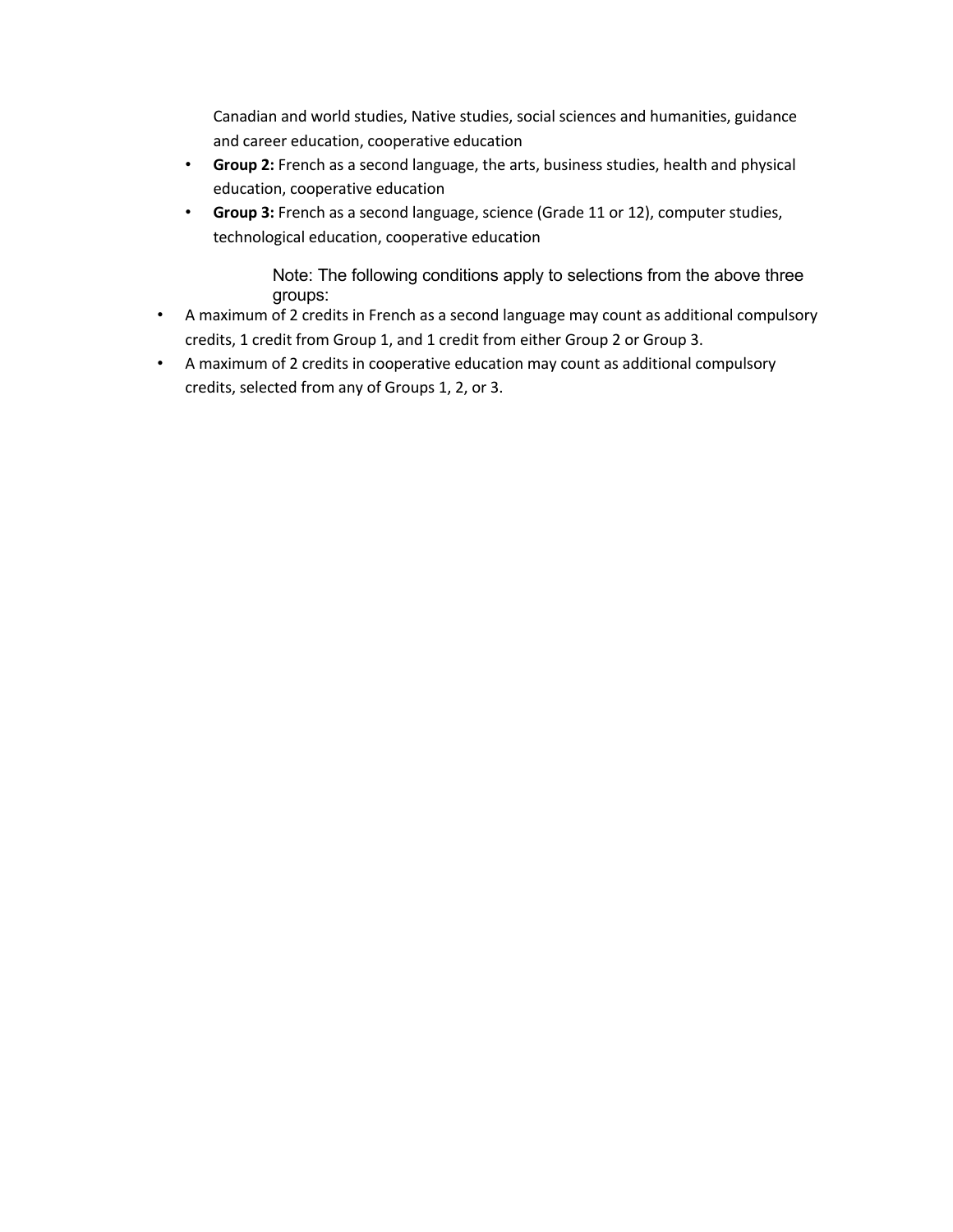## **Optional credit requirements**

In addition to the 18 compulsory credits, students must earn 12 optional credits. Students may earn these credits by successfully completing courses that they have selected from the courses listed as available by the school.

The Secondary School Literacy Graduation Requirement All students are required to meet the secondary school literacy graduation requirement in order to earn an Ontario Secondary School Diploma (OSSD). The requirement is based on the expectations for reading and writing throughout the Ontario curriculum up to and including Grade 9. The purpose of the secondary school literacy graduation requirement is to determine whether students have the skills in reading and writing that they will need to succeed in school, at work, and in daily life.

The Ontario Secondary School Literacy Test (OSSLT) The Ontario Secondary School Literacy Test (OSSLT) is the usual method for assessing the literacy skills of students in Ontario for the purpose of determining whether they meet the provincial secondary school literacy requirement for graduation. The test thus identifies students who have demonstrated the required skills in literacy as well as those who have not demonstrated the required skills and will need to do further work. The test identifies the specific areas in which these latter students need remediation. The test is scheduled by and administered through the Education Quality and Accountability Office (EQAO) once each year, usually in the spring.

Students will usually take the OSSLT in Grade 10, unless a deferral is granted by the principal. Deferrals are granted in accordance with the policies described in Appendix 3, Section 3 (Ontario Schools Kindergarten to grade 12). Students who do not successfully complete the OSSLT will have opportunities to retake the test in subsequent years, on dates scheduled by the EQAO. Once students have successfully completed the OSSLT, they may not retake it.

Students who are English language learners may be entitled to special provisions as outlined in Appendix 3, Section 2 (Ontario School Kindergarten to grade 12). For students with special education needs, accommodations specified in the student's IEP must be available on the day of the test.

Deferrals of the Ontario Secondary School Literacy Test Deferrals are intended for students who are working towards an OSSD and who have not yet acquired a level of proficiency in English that would allow them to successfully complete the test. Such students could include:

- students who have been identified as exceptional by an Identification or Placement
- students who are English language learners and have not yet acquired a level of proficiency in English sufficient for participation in the test;
- students who have not been successful in acquiring the reading and writing skills appropriate to Grade 9.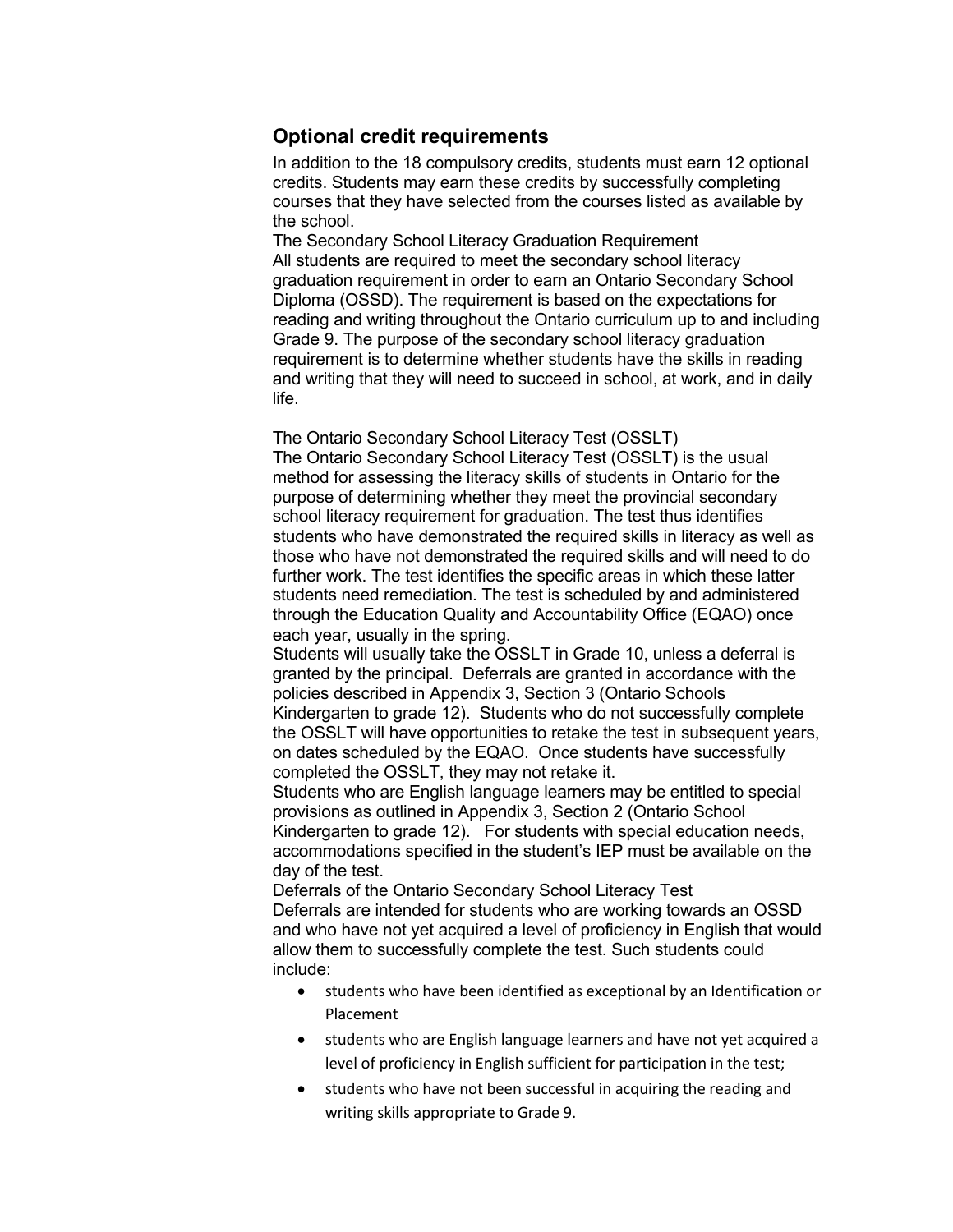Deferrals may also be granted to students who are unable to write the test at the scheduled time owing to illness, injury, or other extenuating circumstances or to students who are new to the school and cannot be provided with the appropriate accommodations in time. Documentation must be submitted to the principal of the school in such cases. Deferrals are to be granted to students before the test, on an individual basis. The following procedures will be applied:

- A request for a deferral may be made by either a parent (or the student, if the student is an adult) or the school, as long as both parties have been consulted. Such requests are made in writing to the principal. The principal may grant the deferral. To clarify, if, for example, students have long-term illnesses and are not registered to write the test, they can be granted a deferral. Where students are registered to write the test but experience illness or injury that keeps them from writing it at the scheduled time, they will be deemed to be absent.
- A principal may also initiate consideration of a deferral with the parent or adult student.
- The principal will make his or her decision in consultation with the parent or adult student and appropriate school staff
- The writing of the test may be deferred only to the time of the next scheduled test. Students who are granted a deferral will write the test at the next scheduled sitting, as prescribed by the EQAO.
- If an additional deferral is required, the principal will review the request again with the parent or adult student and appropriate school staff. While there is no limit on the number of deferrals that may be granted, the parent or adult student will be advised that a deferral will result in fewer opportunities to retake the test and that successful completion of the test, successful completion of the OSSLC, is a diploma requirement. Students will be encouraged to write the test so that the school may have an indication of their strengths and needs and be able to develop an appropriate program and/or appropriate forms of support to prepare them for their next attempt.
- The decision to defer will be entered, with all pertinent details, in the Student Data Collection System provided by the EQAO.
- All documentation related to the decision to grant a deferral will be kept in the student's Ontario Student Record.
- The Ontario Secondary School Literacy Course (OSSLC)

Policy requirements for taking the Ontario Secondary School Literacy Course (OSSLC) are contained in the curriculum policy document The Ontario Curriculum: English – The Ontario Secondary School Literacy Course (OSSLC), Grade12. Students who pass the course are considered to have met the literacy graduation requirement. The reading and writing competencies required by the Ontario Secondary School Literacy Test (OSSLT) form the instructional and assessment core of the course. The course differs from other courses in that it outlines specific requirements for evaluation in order to ensure alignment with the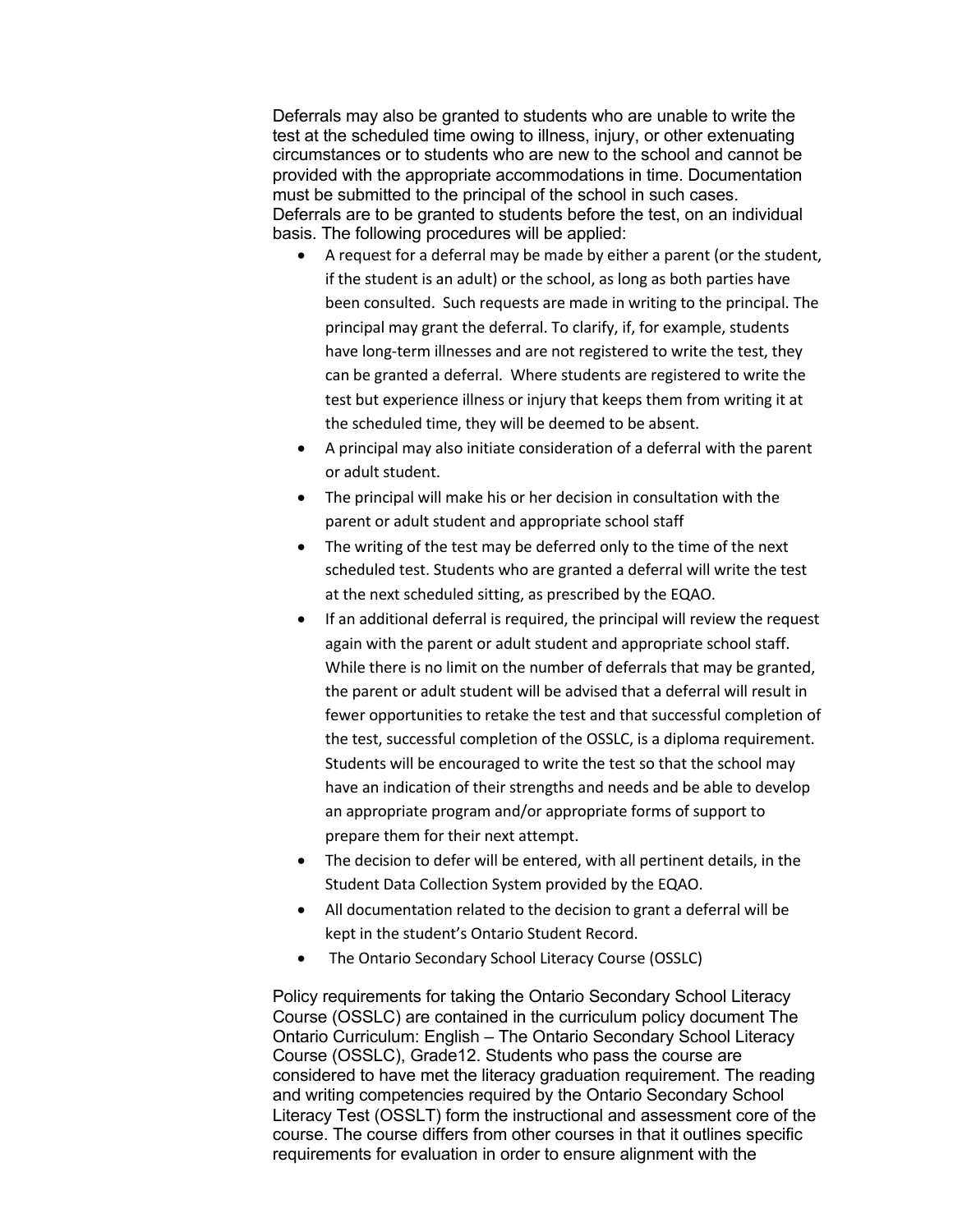requirements of the OSSLT. If a student has had two opportunities to take the OSSLT and has failed it at least once, the student is eligible to enrol in the OSSLC. (Principals have the discretion to allow a student to enrol in the OSSLC before he or she has had a second opportunity to take the OSSLT, if the principal determines that it is in the best educational interest of the student (Not applicable for private school). The credit earned for successfully completing the OSSLC may also be used to meet the Grade 11 or the Grade 12 compulsory credit requirement in English or to meet the Group 1 compulsory credit requirement for the Ontario Secondary School Diploma. A student cannot be granted credit for the OSSLC through the challenge process from the Prior Learning Assessment and Recognition policy. For students with special education needs, accommodations specified in the student's IEP must be available to the student throughout the course. However, because achievement of the expectations in this course represents fulfilment of the literacy requirement for graduation, no modifications of the expectations are permitted.

Students who were receiving special education programs and/or services and had an IEP documenting accommodations required during the taking of the OSSLT may be eligible to enrol directly in the OSSLC if the required accommodations were not available on the day the OSSLT was administered. (The accommodations must be in accordance with those outlined in Appendix 3, Section 1, under the subheading "Permitted Accommodations".) In such cases, the student must have been present to take the test but the required accommodations, or a reasonable alternative to them, were unavailable to the student during the whole test or part of the test.

Exception for Mature Students\*

Mature students have the option to enrol directly in the Ontario Secondary School Literacy Course without first attempting the OSSLT. They may still elect to meet the literacy graduation requirement by successfully completing the OSSLT.

\* A mature student is a student who is at least eighteen years of age on or before December 31 of the school year in which he or she registers in an Ontario secondary school program; who was not enrolled as a regular day school student for a period of at least one school year immediately preceding his or her registration in a secondary school program (for mature students, a school year is a period of no less than ten consecutive months immediately preceding the student's return to school); and who is enrolled in a secondary program for the purpose of obtaining an OSSD.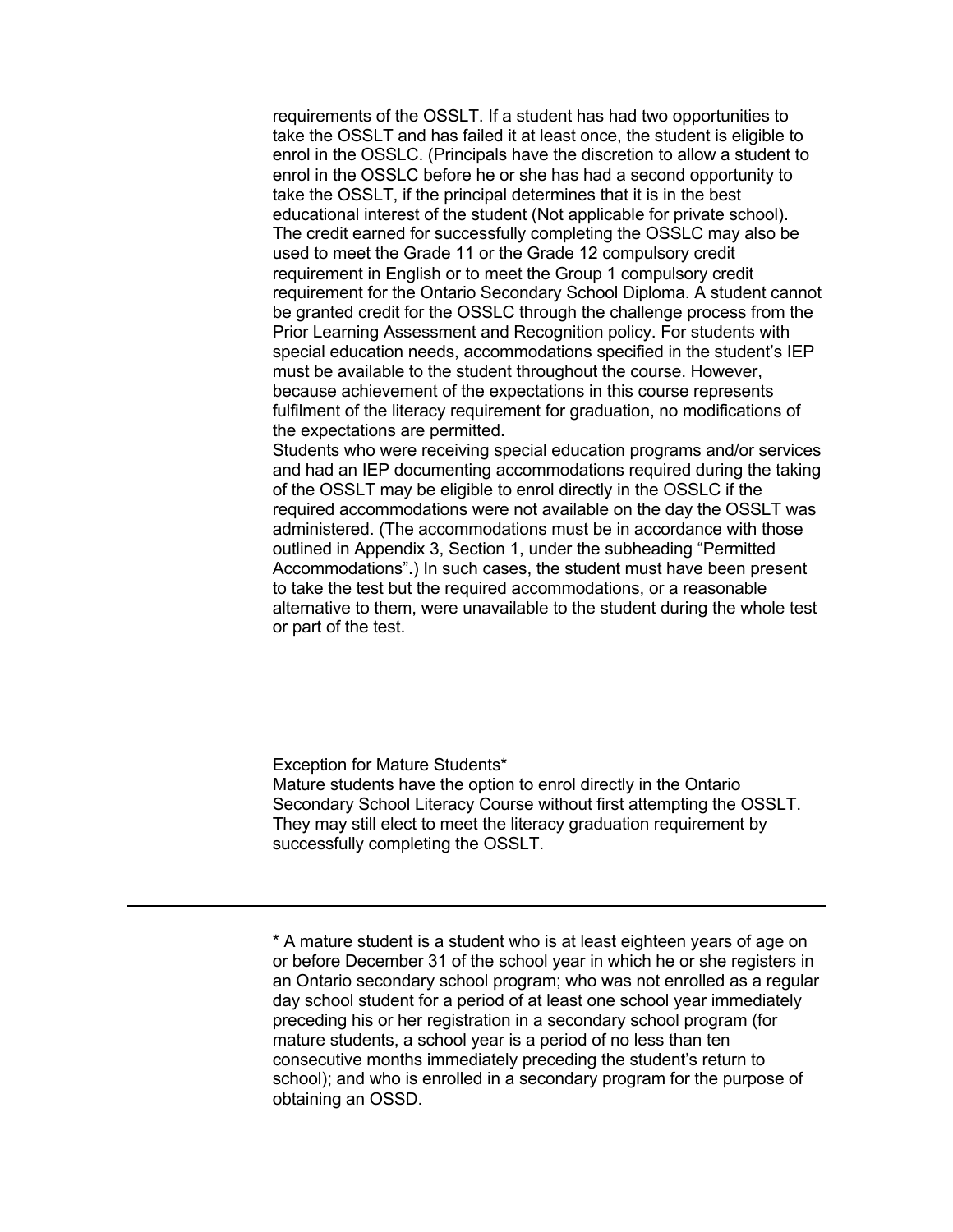The community involvement requirements and procedure

As part of the Ontario Secondary School Diploma requirements, students must complete a minimum of 40 hours of community involvement activities. The purpose of this activity is to remind students of their community obligations and to encourage them to contribute to society beyond the minimum number of hours required as well as to continue to make a selfless contribution to their community in the future. Students are responsible for completing the required number of hours on their own time – during lunch hour, after school, on weekends, or during school holidays - and for keeping track of their activities under the guidance of the school.

#### **Community Involvement Activities not approved:**

- 1. Any paid activity (i.e. babysitting);
- 2. Cooperative education;
- 3. Any activities or programs organized by the school (i.e. cadets);
- 4. Playing on sport teams;
- 5. Any involving the operation of a motor vehicle or power tools or scaffolding;

6. Any involving in the administration of medications or medical procedures to another person;

- 7. Any occurring in an unsafe or unsupervised environment;
- 8. Any displacing a paid worker;
- 9. Any in a logging or mining environment if the student is under 16 years old;
- 10. Any in a factory, if the student is under 15 years of age;
- 11. Any taking place in a workplace other than a factory, if the student is under fourteen years of age and is not accompanied by an adult;

12. Any involving handling of substances classed as "designated substances" under the Occupational Health and Safety Act;

13. Any requiring the knowledge of a tradesperson whose trade is regulated by the provincial government;

14. Any involving banking or the handling of securities, or the handling of jewellery, works of art, antiques, or other valuables;

15. Any consisting of duties normally performed in the home (i.e. daily chores) or personal recreational activities;

16. Any involving activities for a court-ordered program (i.e. community-service program for young offenders, probationary program).

#### **Community Involvement Activities approved:**

- 1. Fundraising for non-profit organizations
- 2. Coaching or assisting sports at the community level
- 3. Church activities such as helping teach Sunday school, bazaars, etc.
- 4. Assisting seniors with chores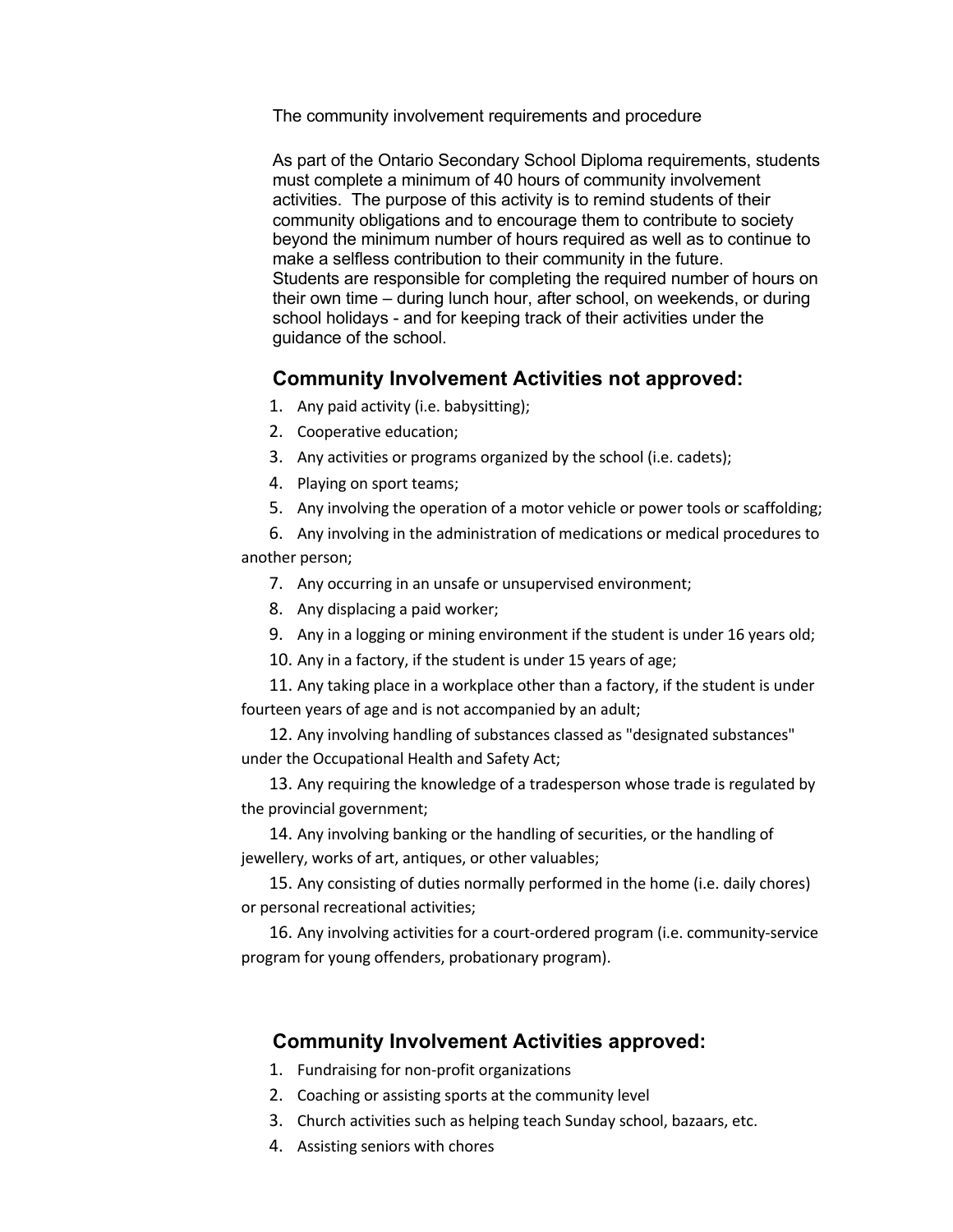- 5. Involvement in community committees, food banks, fairs, etc.
- 6. Participation in environment projects such as recycling projects, etc.

# **Substitution policy for compulsory credit requirements**

In order to provide the flexibility to tailor an individual student's program to the student's needs and to support his or her progress through secondary school, principals may substitute up to three compulsory credits with courses from other subject areas specified in the list of compulsory credit requirements (including Groups 1, 2 and 3) outlined in section 6.1.1. Substitutions should be made to promote and enhance student learning or to respond to special needs and interests.

Two half-credit courses may be used through substitution to meet one compulsory credit requirement (counted as one substitution); one fullcredit course may be used through substitution to meet the two compulsory half-credit requirements of civics and career studies (also counted as one substitution).

The decision to substitute one course for another for a student should be made only if the student's educational interests are best served by such a substitution. If a parent or an adult student (a student who is eighteen years of age or older) requests a substitution, the principal will determine whether the substitution should be made. The principal may also initiate consideration of whether a substitution should be made. The principal will make his decision in consultation with the parent or the adult student and appropriate school staff.

The following are limitations on substitutions for compulsory credits:

- English as a second language and English literacy development courses may not be used to substitute for a compulsory credit. (They may be used, however, to meet the compulsory credit requirements for three English credits)
- No more than one learning strategies course, from the guidance and career education curriculum policy document, may be used through substitution to meet a compulsory credit requirement.
- Credits earned for cooperative education courses may not be used through substitution to meet compulsory credit requirements.
- A locally developed compulsory credit (LDCC) course may not be used as a substitute for a compulsory credit; it may be used only to meet the compulsory credit requirement that it has been designed to meet.

Each substitution will be noted on the student's Ontario Student Transcript.

## **The Ontario Secondary School Certificate (OSSC)**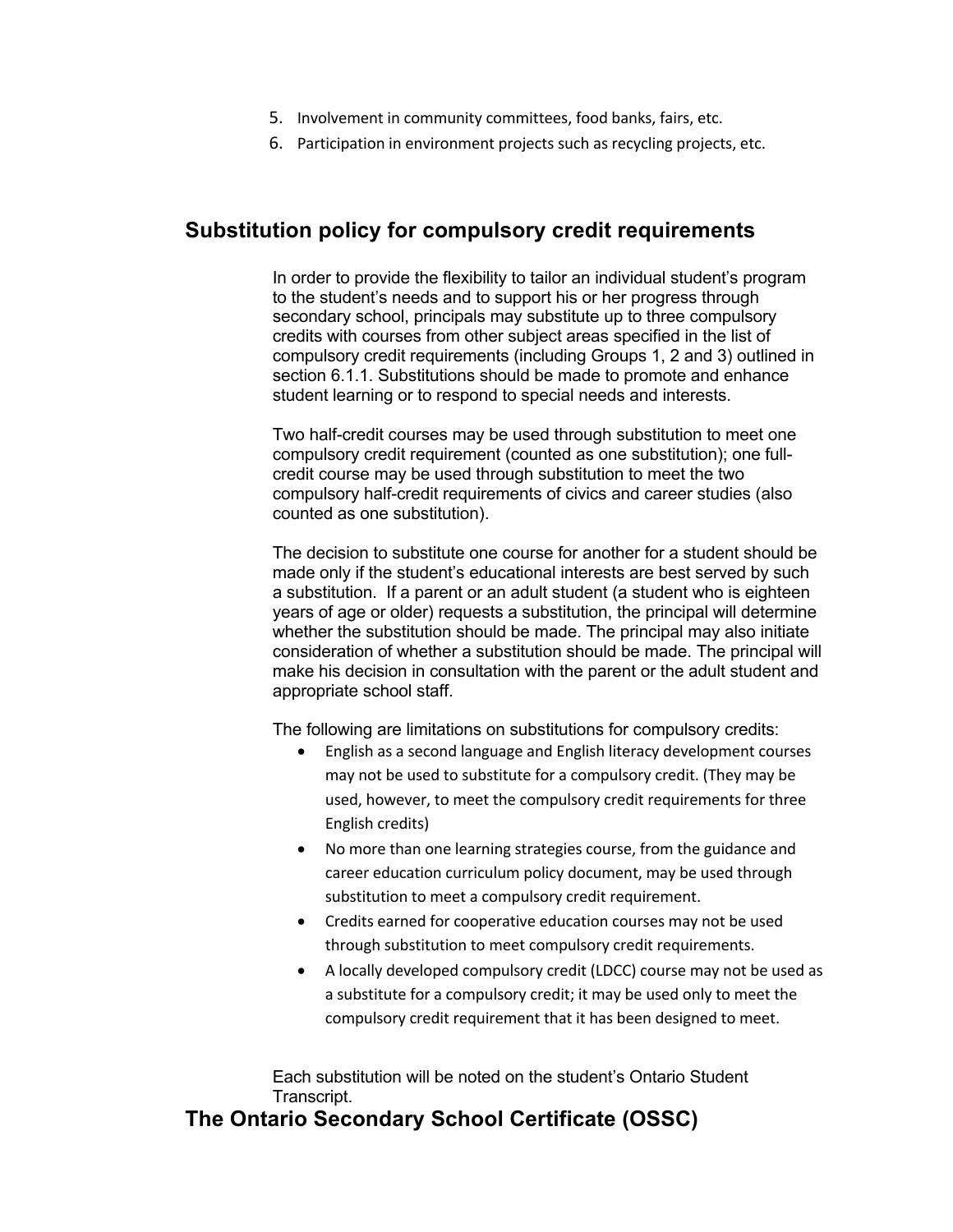- The Ontario Secondary School Certificate (OSSC) will be granted, on request, to students who are leaving secondary school upon reaching the age of eighteen without having met the requirements for the Ontario Secondary School Diploma. To be granted an OSSC, a student must have earned a minimum of 14 credits, distributed as follows.
- 7 required compulsory credits
- 2 credits in English
- 1 credit in mathematics
- 1 credit in science
- 1 credit in Canadian history or Canadian geography
- 1 credit in health and physical education
- 1 credit in the arts, computer studies, or technological education
- 7 required optional credits
- 7 credits selected by the student from available courses
- The provisions for making substitutions for compulsory credits apply to the Ontario Secondary School Certificate.

# **The Certificate of Accomplishment**

Students who are leaving secondary school upon reaching the age of eighteen without having met the requirements for the Ontario Secondary School Diploma or the Ontario Secondary School Certificate may be granted a Certificate of Accomplishment. The Certificate of Accomplishment may be a useful means of recognizing achievement for students who plan to take certain kinds of further training, or who plan to find employment directly after leaving school. The Certificate of Accomplishment is to be accompanied by the student's Ontario Student Transcript.

Students who return to school to complete additional credit and noncredit courses (including courses with modified or alternative expectations in special education programs) will have their transcript updated accordingly but will not be issued a new Certificate of Accomplishment. The Ontario Secondary School Diploma or Ontario Secondary School Certificate will be granted when the returning student has fulfilled the appropriate requirements.

# **The Granting of the Diploma and Certificates**

On the recommendation of the principal, the Minister of Education grants diplomas and certificates at any time during the year to students who have successfully completed the necessary requirements. Where a student has completed the requirements through private study, night school or summer school, or e-learning, the diploma or certificate will be issued by the principal of the school that holds the student's Ontario Student Record when the final credit is earned. If the final credit is earned through the Independent Learning Centre, the student may choose to have the diploma or certificate issued by the director of the Independent Learning Centre or the principal of the school last attended.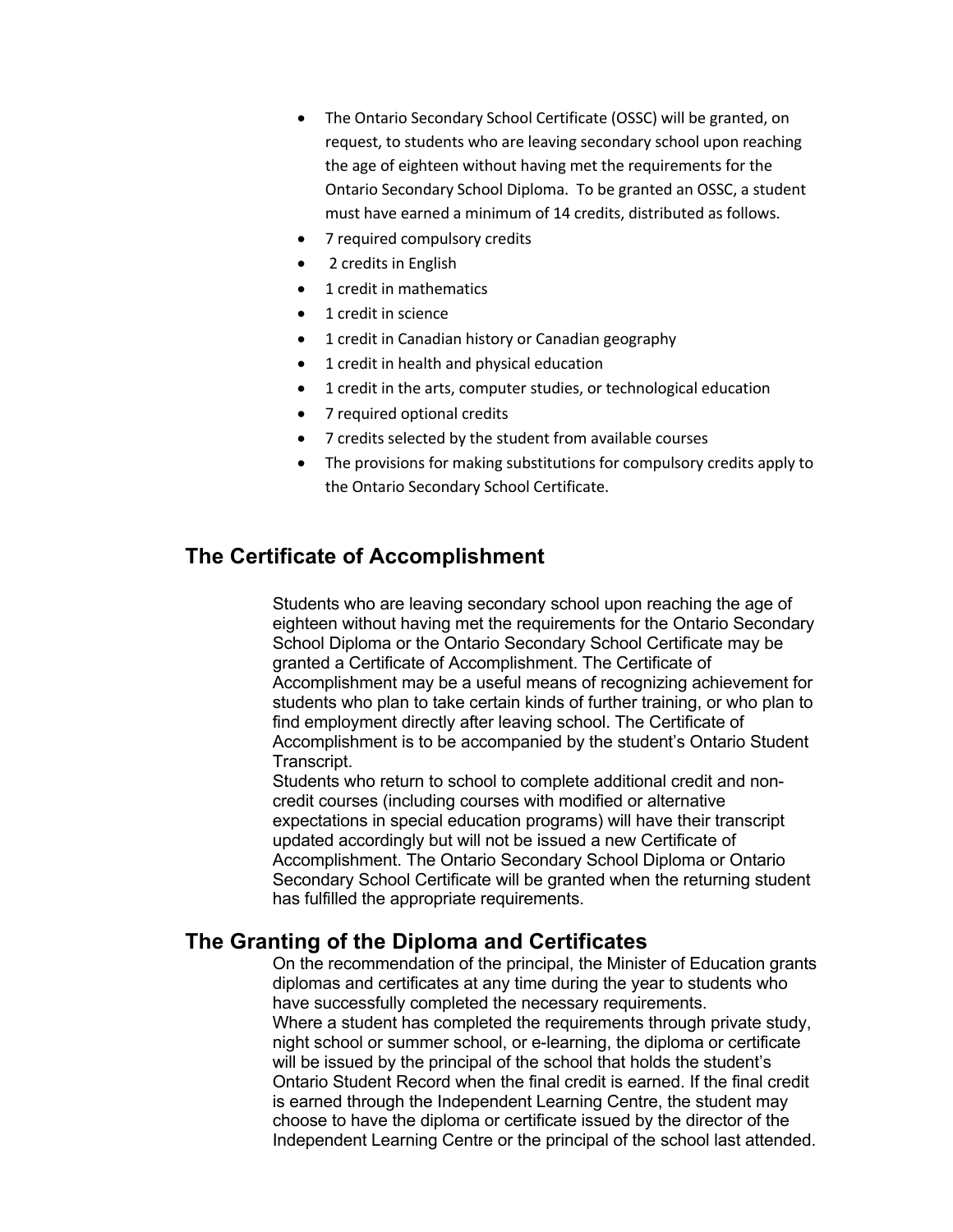The person issuing the diploma or certificate will submit the necessary report to the Ministry of Education.

# **The Ontario Scholar Program**

The Ontario Scholar Program recognizes students who have earned an Ontario Secondary School Diploma in the current or previous school year and who have attained an aggregate of at least 480 marks in any combination of ministry approved courses that provide a total of 6 credits. Upon the recommendation of their principal, these graduating students receive a certificate from the Minister of Education. The list of ministry-approved courses and the conditions for the granting

of this award are given in the following ministry document:

**www.edu.gov.on.ca/extra/eng/ppm/ppm53.pdf**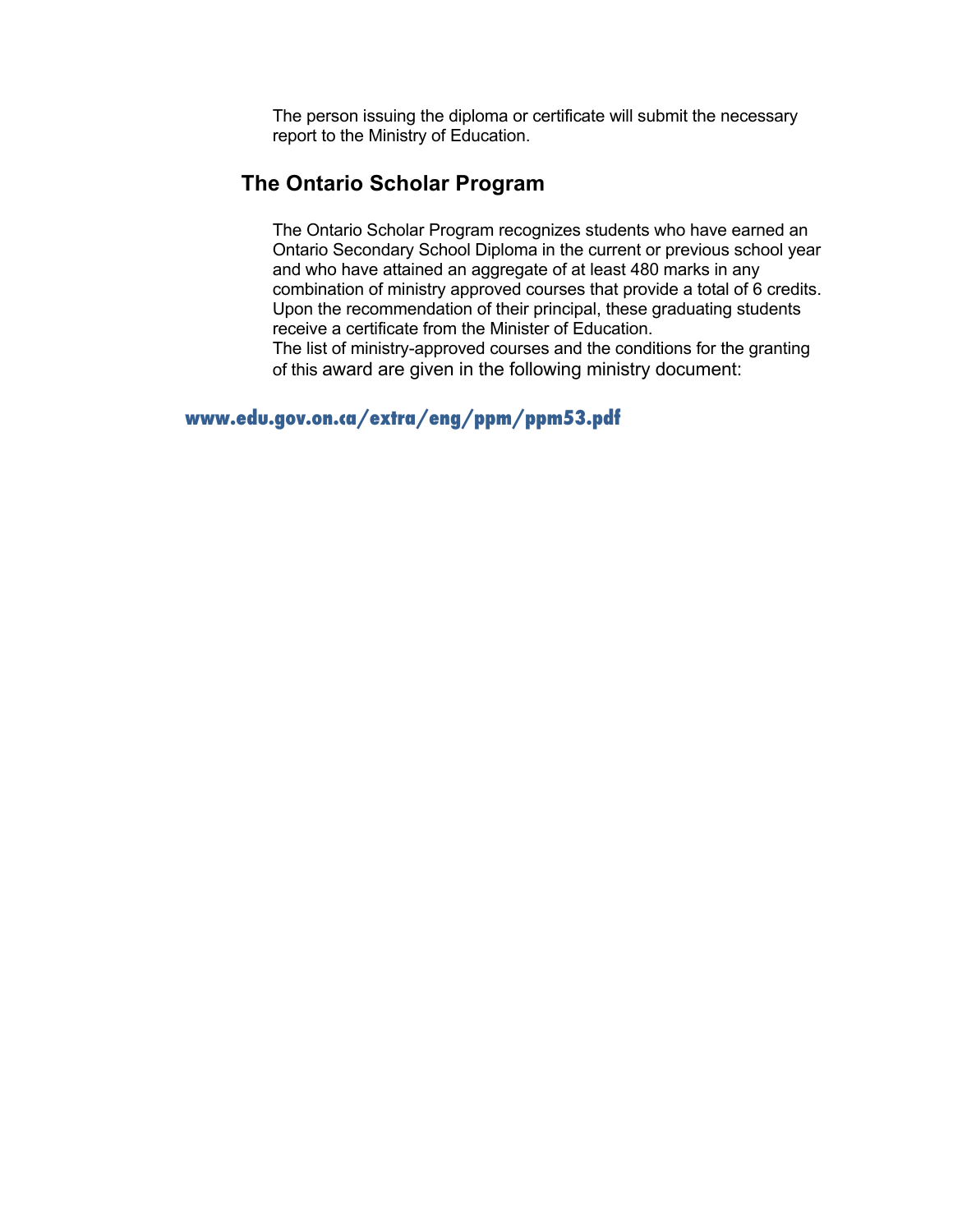# **Secondary School Courses and Related Procedures**

# **The definition of a credit**

A credit is a means of recognition of the successful completion of a course for which a minimum of 110 hours of instructions has been scheduled. It is granted to the student by the principal of a secondary school on behalf of the Minister of Education.

# **Definitions of the types of courses available in the Ontario curriculum**

# **Grade 9 and 10 Courses:**

The following three types of courses are offered in Grades 9 and 10:

• Academic

courses develop students' knowledge and skills through the study of theory and abstract problems. These courses focus on the essential concepts of a subject and explore elated concepts as well. They incorporate practical applications as appropriate.

• Applied

courses focus on the essential concepts of a subject and develop students' knowledge and skills through practical applications and concrete examples. Familiar situations are used to illustrate ideas, and students are given more opportunities to experience hands-on applications of the concepts and theories they study.

• Open

courses, which comprise a set of expectations that are appropriate for all students, are designed to broaden students' knowledge and skills in subjects that reflect their interests and prepare them for active and rewarding participation in society. They are not designed with the specific requirements of university, college, or the workplace in mind. In Grades 9 and 10, students will select an appropriate combination of academic, applied, and open courses in order to add to their knowledge and skills, explore their interests, and determine the type of educational program they are best suited to undertake in Grades 11 and 12. When selecting their courses in Grades 9 and 10, students are not expected to make binding decisions about a particular educational or career pathway; however, they should try to ensure that they have the prerequisites required for future courses they plan to take.

# **Grade 11 and 12 Courses:**

The following five types of courses are offered in Grades 11 and 12:

• College preparation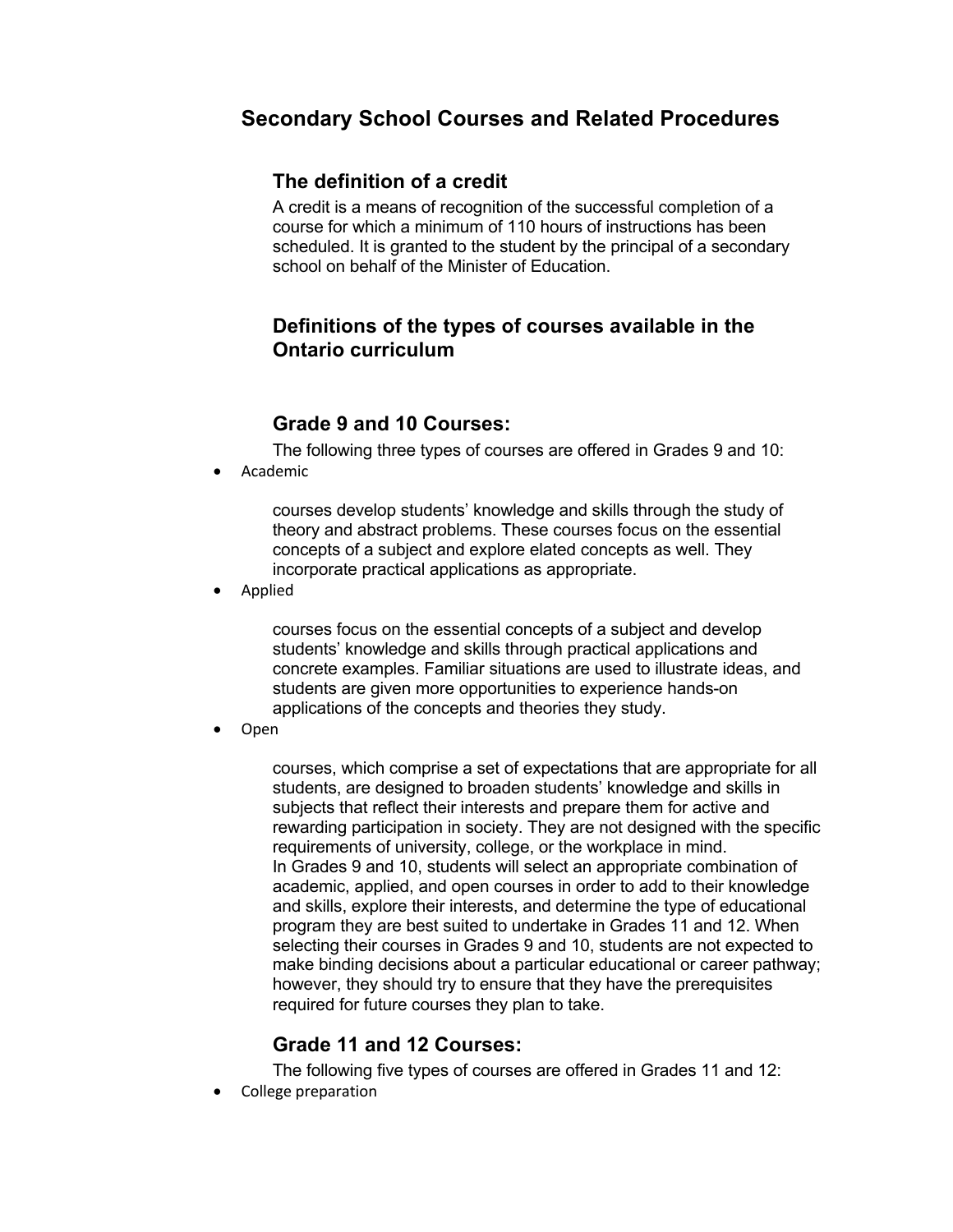courses are designed to equip students with the knowledge and skills they need to meet the entrance requirements for most college programs University preparation

courses are designed to equip students with the knowledge and skills they need to meet the entrance requirements for university programs.

• University/college preparation

courses are designed to equip students with the knowledge and skills they need to meet the entrance requirements for specific programs offered at universities and colleges.

- Workplace preparation courses are designed to equip students with the knowledge and skills they need to meet the expectations of employers, if they plan to enter the workforce directly after graduation.
- Open courses, which comprise a set of expectations that are appropriate for all students, are designed to broaden students' knowledge and skills in subjects that reflect their interests and prepare them for active and rewarding participation in society. They are not designed with the specific requirements of university, college, or the workplace in mind.

In Grades 11 and 12, students will focus increasingly on their individual interests and will identify and prepare for their postsecondary pathways. In these grades there are also increased opportunities for learning experiences beyond the school, including cooperative education, work experience.

#### **Course Prerequisites**

Courses in Grades 10, 11, and 12 may have prerequisites for enrolment. All prerequisite courses are identified in ministry curriculum policy documents, and no courses apart from these will be identified as prerequisites. CISA will provide parents and students with clear and accurate information about prerequisites. If a parent or an adult student (a student who is eighteen years of age or older) requests that a prerequisite be waived, the principal will determine whether or not the prerequisite should be waived. The principal may also initiates consideration of whether a prerequisite should be waived. School has stablished a procedure for waiving a prerequisite that must be followed. The principal will make his decision in consultation with the parent or the adult student and appropriate school staff. In case a prerequisite is waived, all the documents will be kept in student's OSR.

#### **An explanation of the course coding system**

The Ministry of Education has developed common course codes for use in all Ontario Secondary Schools. The use of these codes will greatly assist the identification of courses studied and credits earned by students, when moving from school to school, seeking employment or when submitting applications to post-secondary institutions. All Ontario secondary school courses are coded with three letters and three numbers to indicate the subject, year or grade, and course content level of difficulty. The course code consists of a course title and a five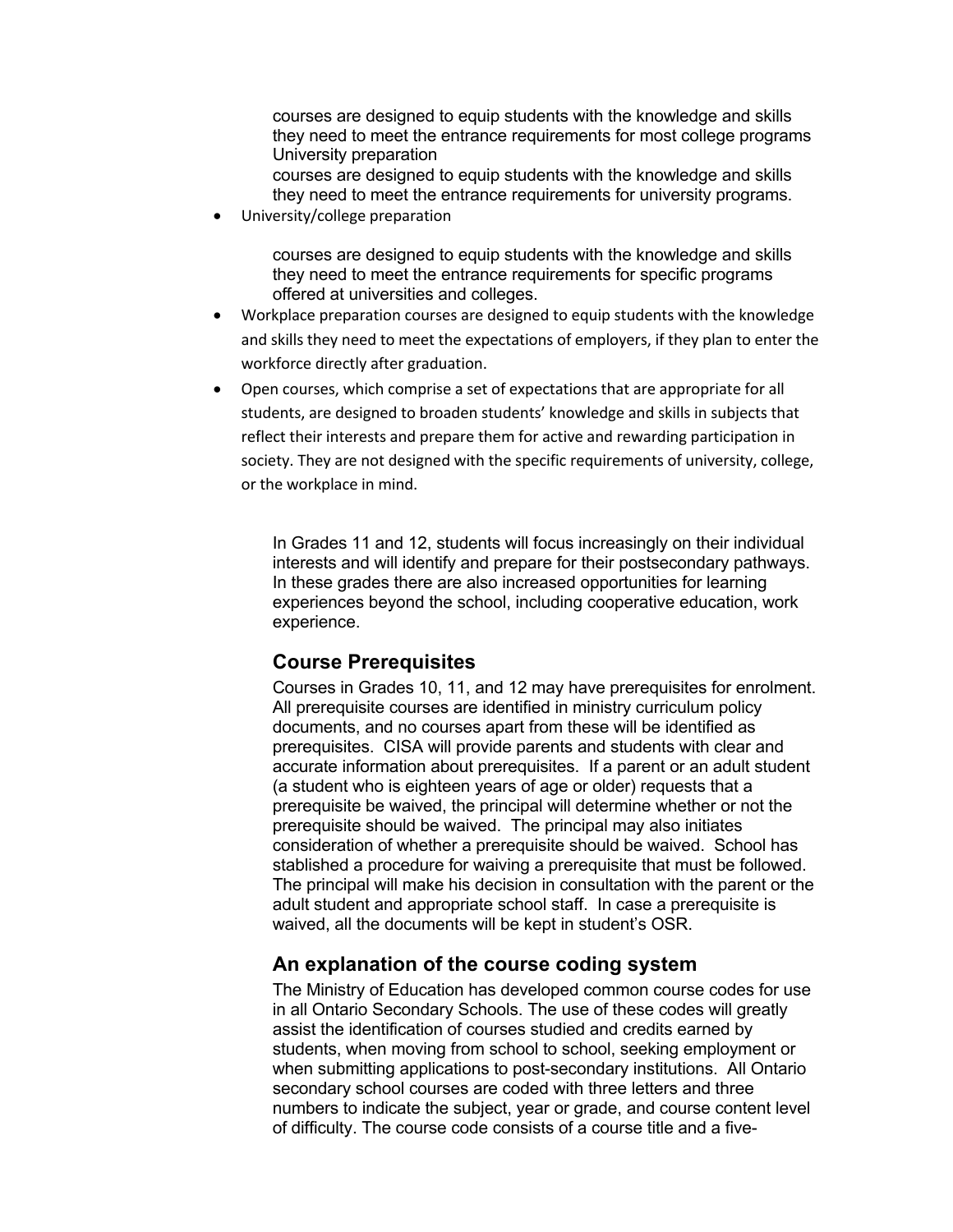character code. The Ministry of Education designates the first five characters; the school or board determines the sixth character.

| Code Characters           | Explanation                                 | Example - ENG 1D     |
|---------------------------|---------------------------------------------|----------------------|
| $1st$ , $2nd$ , and $3rd$ | Subject discipline of the course in letters | "ENG" indicates an   |
|                           |                                             | English course       |
| 4 <sup>th</sup>           | Grade level as a number * (see below), "1"  | "1" grade 9 or first |
|                           | grade 9, "2" grade 10, "3" grade 11 and "4" | year                 |
|                           | grade 12                                    |                      |
| 5 <sup>th</sup>           | Type of course as a letter "D" Academic     | "D" Academic course  |
|                           | (grades 9 and 10) "P" Applied (grades 9 and |                      |
|                           | 10), "O" Open (all grades) "E" Workplace    |                      |
|                           | Preparation (grades 11 and 12) "U"          |                      |
|                           | University Preparation (grades 11 and 12)   |                      |
|                           | "C" College Preparation (grades 11 and 12)  |                      |
|                           | "M" University/College Preparation (grades  |                      |
|                           | 11 and 12)                                  |                      |
|                           |                                             |                      |
|                           |                                             |                      |
|                           |                                             |                      |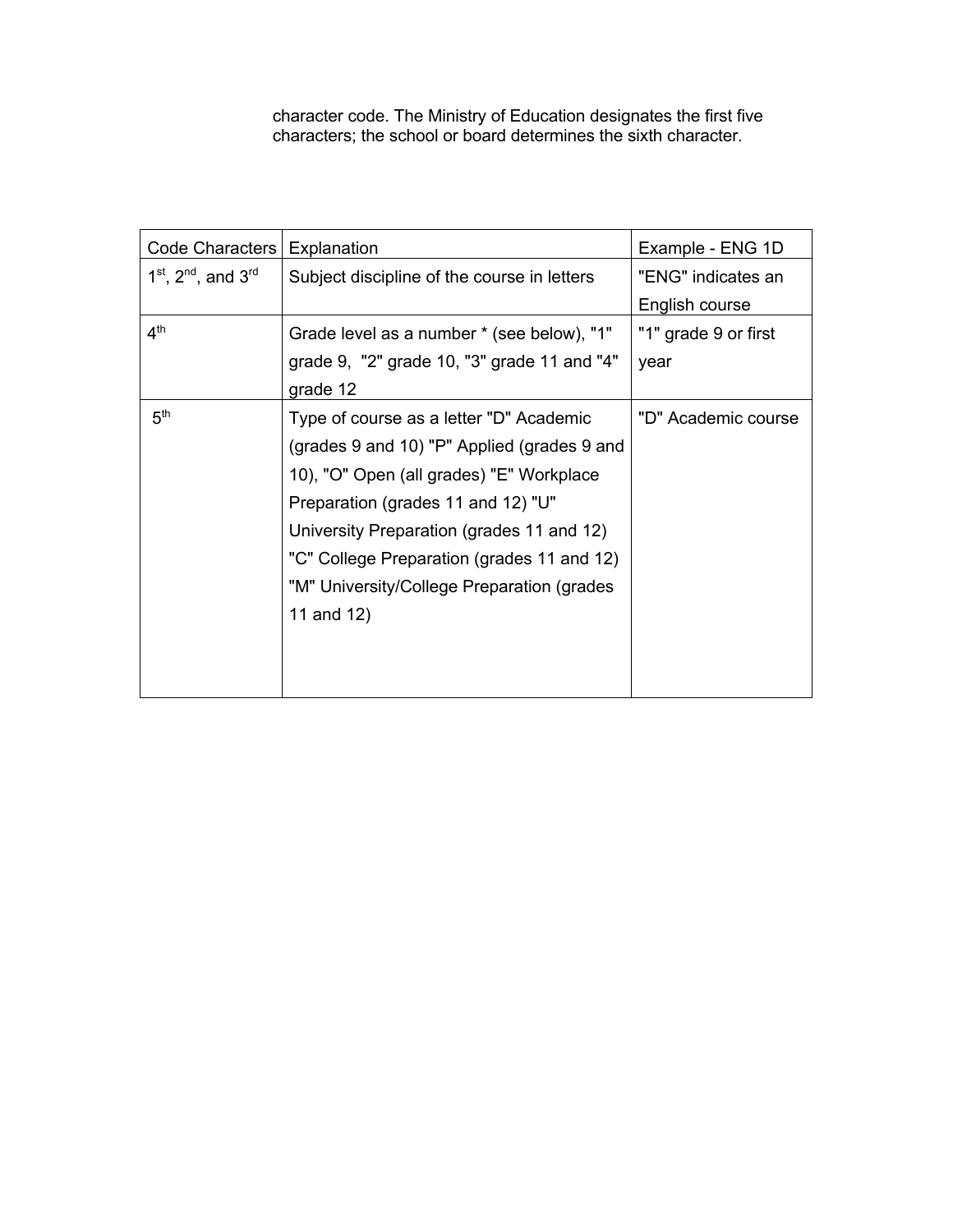# **Description of all the courses offered by CISA**

Some courses may not be offered due to low enrolment. A minimum of 3

students are required to offer a course.

# **Description of all the courses offered by CISA**

Some courses may not be offered due to low enrolment. A minimum of 3

students are required to offer a course.

#### The Arts

Visual Arts, Grade 9, Open (AVI1O)

This course is exploratory in nature, offering an overview of visual arts as a foundation for further study. Students will become familiar with the elements and principles of design and the expressive qualities of various materials by using a range of media, processes, techniques, and styles. Students will use the creative and critical analysis processes and will interpret art within a personal, contemporary, and historical context. Prerequisite: None

Visual Arts, Grade 10, Open (AVI2O)

This course enables students to develop their skills in producing and presenting art by introducing them to new ideas, materials, and processes for artistic exploration and experimentation. Students will apply the elements and principles of design when exploring the creative process. Students will use the critical analysis process to reflect on and interpret art within a personal, contemporary, and historical context. Prerequisite: None

Visual Arts, Grade 11, University/College Preparation (AVI3M) This course enables students to further develop their knowledge and skills in visual arts. Students will use the creative process to explore a wide range of themes through studio work that may include drawing, painting, sculpting, and printmaking, as well as the creation of collage, multimedia works, and works using emerging technologies. Students will use the critical analysis process when evaluating their own work and the work of others. The course may be delivered as a comprehensive program or through a program focused on a particular art form (e.g. photography, video, computer graphics, information design). Prerequisite: Visual Arts, Grade 9 or 10, Open

Visual Arts, Grade 12, University/College Preparation (AVI4M) This course focuses on enabling students to refine their use of the creative process when creating and presenting two- and threedimensional art works using a variety of traditional and emerging media and technologies. Students will use the critical analysis process to deconstruct art works and explore connections between art and society. The studio program enables students to explore a range of materials, processes, and techniques that can be applied in their own art production. Students will also make connections between various works of art in personal, contemporary, historical, and cultural contexts. Prerequisite: Visual Arts, Grade 11, University/College Preparation Media Arts, Grade 10 Open ASM2O

This course enables students to create media art works by exploring new media, emerging technologies such as digital animation, and a variety of traditional art forms such as film, photography, video, and visual arts. Students will acquire communications skills that are transferable beyond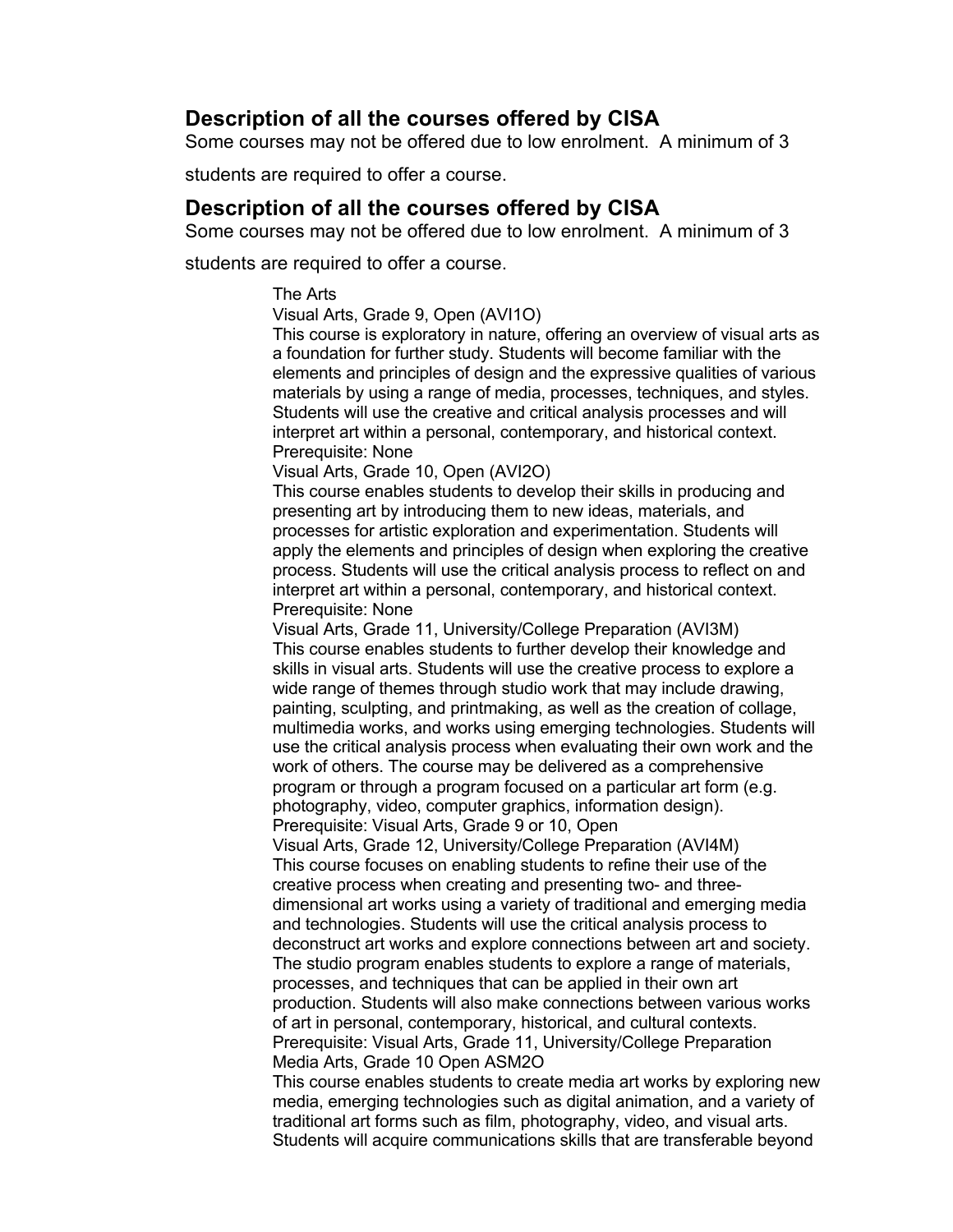the media arts classroom and develop an understanding of responsible practices related to the creative process. Students will develop the skills necessary to create and interpret media art works.

Prerequisite: None

Media Arts, Grade 11 University/College Preparation ASM3M This course focuses on the development of media arts skills through the production of art works involving traditional and emerging technologies, tools, and techniques such as new media, computer animation, and web environments. Students will explore the evolution of media arts as an extension of traditional art forms, use the creative process to produce effective media art works, and critically analyse the unique characteristics of this art form. Students will examine the role of media artists in shaping audience perceptions of identity, culture, and values.

Prerequisite: Media Arts, Grade 10, Open

Media Arts, Grade 12 University/College Preparation ASM4M This course emphasizes the refinement of media arts skills through the creation of a thematic body of work by applying traditional and emerging technologies, tools, and techniques such as multimedia, computer animation, installation art, and performance art. Students will develop works that express their views on contemporary issues and will create portfolios suitable for use in either career or postsecondary education applications. Students will critically analyse the role of media artists in shaping audience perceptions of identity, culture, and community values. Prerequisite: Media Arts, Grade 11, University/College Preparation

#### Business Studies

International Business Fundamentals, Grade 12, University/College (BBB4M)

This course provides an overview of the importance of international business and trade in the global economy and explores the factors that influence success in international markets. Students will learn about the techniques and strategies associated with marketing, distribution, and managing international business effectively. This course prepares students for postsecondary programs in business, including international business, marketing, and management.

Prerequisite: None

Introduction to Business, Grade 9 or 10, Open (BBI1O, BBI2O) This course introduces students to the world of business. Students will develop an understanding of the functions of business, including accounting, marketing, information and communication technology, human resources, and production, and of the importance of ethics and social responsibility. This course builds a foundation for further studies in business and helps students develop the business knowledge and skills they will need in their everyday lives.

Business Leadership: Management Fundamentals, (BOH4M) Grade 12, University/College Preparation

This course focuses on the development of leadership skills used in managing a successful business. Students will analyse the role of a leader in business, with a focus on decision making, management of group dynamics, workplace stress and conflict, motivation of employees, and planning. Effective business communication skills, ethics, and social responsibility are also emphasized.

Prerequisite: None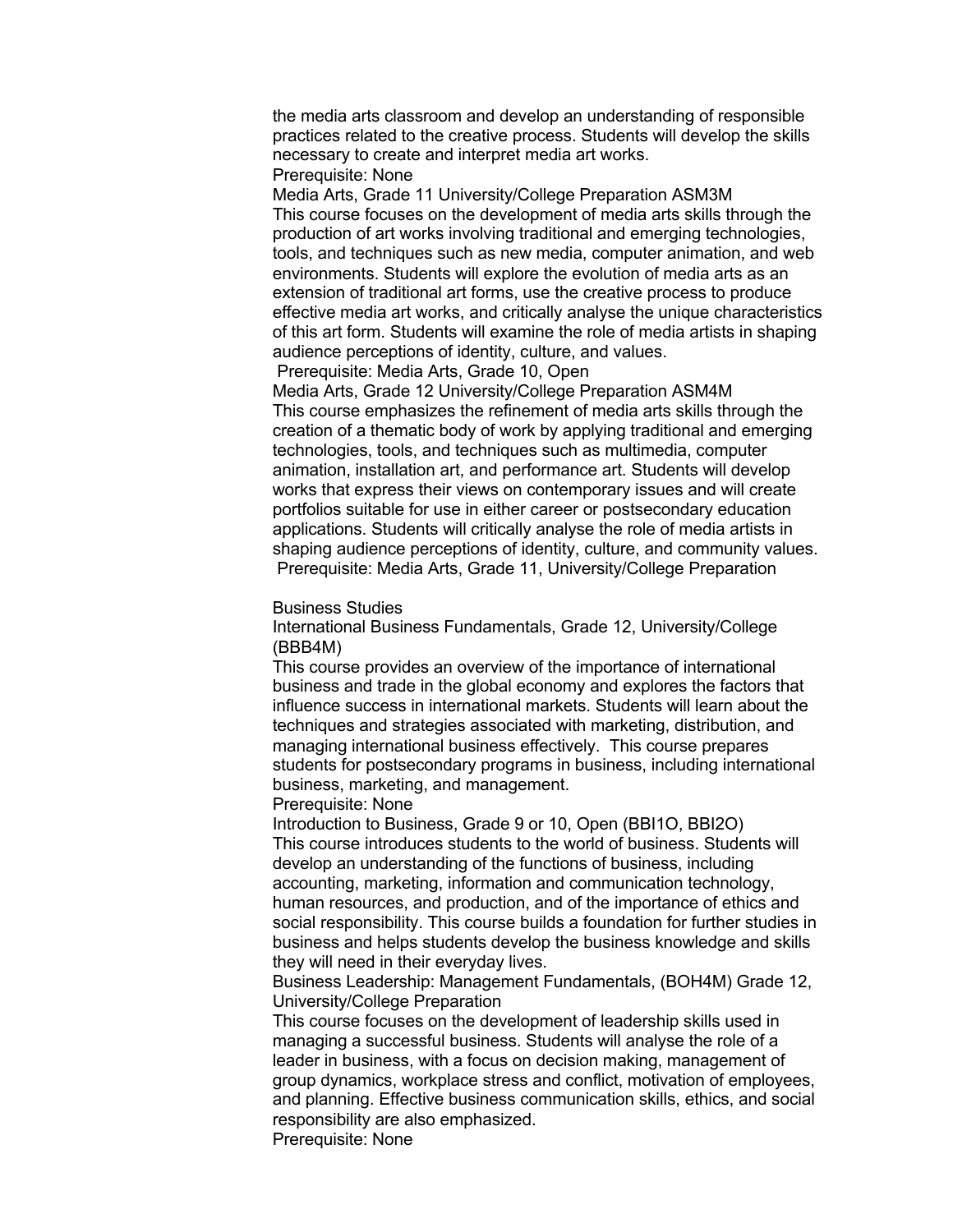#### Canadian and World Studies

Issues in Canadian Geography, Grade 9 Academic CGC1D This course examines interrelationships within and between Canada's natural and human systems and how these systems interconnect with those in other parts of the world. Students will explore environmental, economic, and social geographic issues relating to topics such as transportation options, energy choices, and urban development. Students will apply the concepts of geographic thinking and the geographic inquiry process, including spatial technologies, to investigate various geographic issues and to develop possible approaches for making Canada a more sustainable place in which to live.

#### Prerequisite: None

Civics and Citizenship, Grade 10 Open CHV2O

This course explores rights and responsibilities associated with being an active citizen in a democratic society. Students will explore issues of civic importance such as healthy schools, community planning, environmental responsibility, and the influence of social media, while developing their understanding of the role of civic engagement and of political processes in the local, national, and/or global community. Students will apply the concepts of political thinking and the political inquiry process to investigate, and express informed opinions about, a range of political issues and developments that are both of significance in today's world and of personal interest to them.

Prerequisite: None

World Issues: A Geographic Analysis, Grade 12 University Preparation CGW4U

In this course, students will address the challenge of creating a more sustainable and equitable world. They will explore issues involving a wide range of topics, including economic disparities, threats to the environment, globalization, human rights, and quality of life, and will analyse government policies, international agreements, and individual responsibilities relating to them. Students will apply the concepts of geographic thinking and the geographic inquiry process, including the use of spatial technologies, to investigate these complex issues and their impacts on natural and human communities around the world. Prerequisite: Any university or university/college preparation course in Canadian and world studies, English, or social sciences and humanities Prerequisite: Any university or university/college preparation course in Canadian and world studies, English, or social sciences and humanities Canadian History since World War I, Grade 10 Academic CHC2D This course explores social, economic, and political developments and events and their impact on the lives of different groups in Canada since 1914. Students will examine the role of conflict and cooperation in Canadian society, Canada's evolving role within the global community, and the impact of various individuals, organizations, and events on Canadian identity, citizenship, and heritage. They will develop their ability to apply the concepts of historical thinking and the historical inquiry process, including the interpretation and analysis of evidence, when investigating key issues and events in Canadian history since 1914. Prerequisite: None

**Mathematic** 

Functions, (MCR3U) Grade 11, University Preparation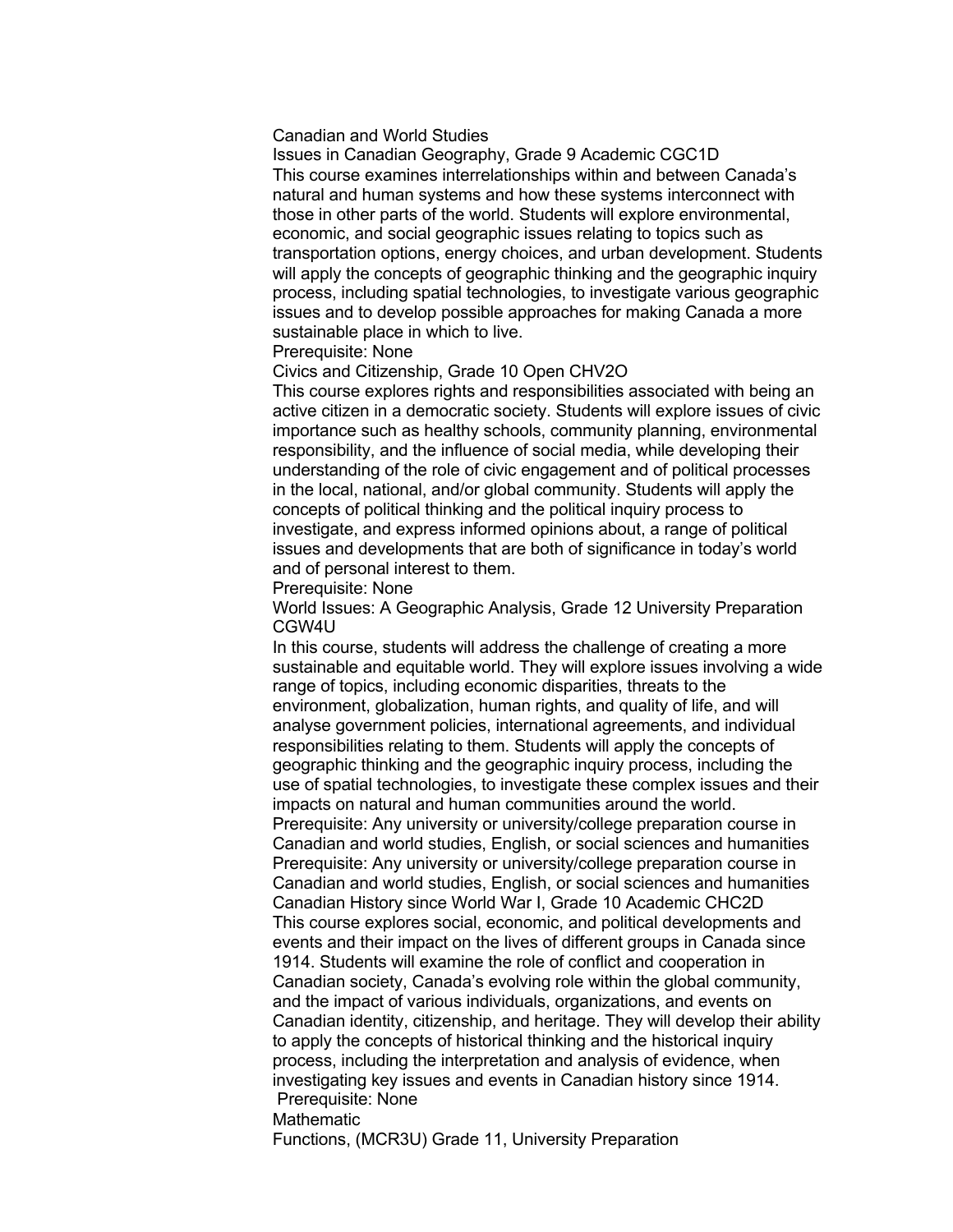This course introduces the mathematical concept of the function by extending students' experiences with linear and quadratic relations. Students will investigate properties of discrete and continuous functions, including trigonometric and exponential functions; represent functions numerically, algebraically, and graphically; solve problems involving applications of functions; investigate inverse functions; and develop facility in determining equivalent algebraic expressions. Students will reason mathematically and communicate their thinking as they solve multi-step problems. Prerequisite: Principles of Mathematics, Grade 10, Academic

Prerequisite: Principles of Mathematics, Grade 10, Academic Advanced Functions, Grade 12 University Preparation MHF4U This course extends students' experience with functions. Students will investigate the properties of polynomial, rational, logarithmic, and trigonometric functions; develop techniques for combining functions; broaden their understanding of rates of change; and develop facility in applying these concepts and skills. Students will also refine their use of the mathematical processes necessary for success in senior mathematics. This course is intended both for students taking the Calculus and Vectors course as a prerequisite for a university program and for those wishing to consolidate their understanding of mathematics before proceeding to any one of a variety of university programs. Prerequisite: Functions, Grade 11, University Preparation, or Mathematics for College Technology, Grade 12, College Preparation Calculus and Vectors, Grade 12 University Preparation MCV4U This course builds on students' previous experience with functions and their developing understanding of rates of change. Students will solve problems involving geometric and algebraic representations of vectors and representations of lines and planes in three dimensional space; broaden their understanding of rates of change to include the derivatives of polynomial, sinusoidal, exponential, rational, and radical functions; and apply these concepts and skills to the modelling of real-world relationships. Students will also refine their use of the mathematical processes necessary for success in senior mathematics. This course is intended for students who choose to pursue careers in fields such as science, engineering, economics, and some areas of business, including those students who will be required to take a university-level calculus, linear algebra, or physics course.

Note: The new Advanced Functions course (MHF4U) must be taken prior to or concurrently with Calculus and Vectors (MCV4U). Mathematics of Data Management, Grade 12 University Preparation MDM4U

This course broadens students' understanding of mathematics as it relates to managing data. Students will apply methods for organizing and analysing large amounts of information; solve problems involving probability and statistics; and carry out a culminating investigation that integrates statistical concepts and skills. Students will also refine their use of the mathematical processes necessary for success in senior mathematics. Students planning to enter university programs in business, the social sciences, and the humanities will find this course of particular interest.

Prerequisite: Functions, Grade 11, University Preparation, or Functions and Applications, Grade 11, University/College Preparation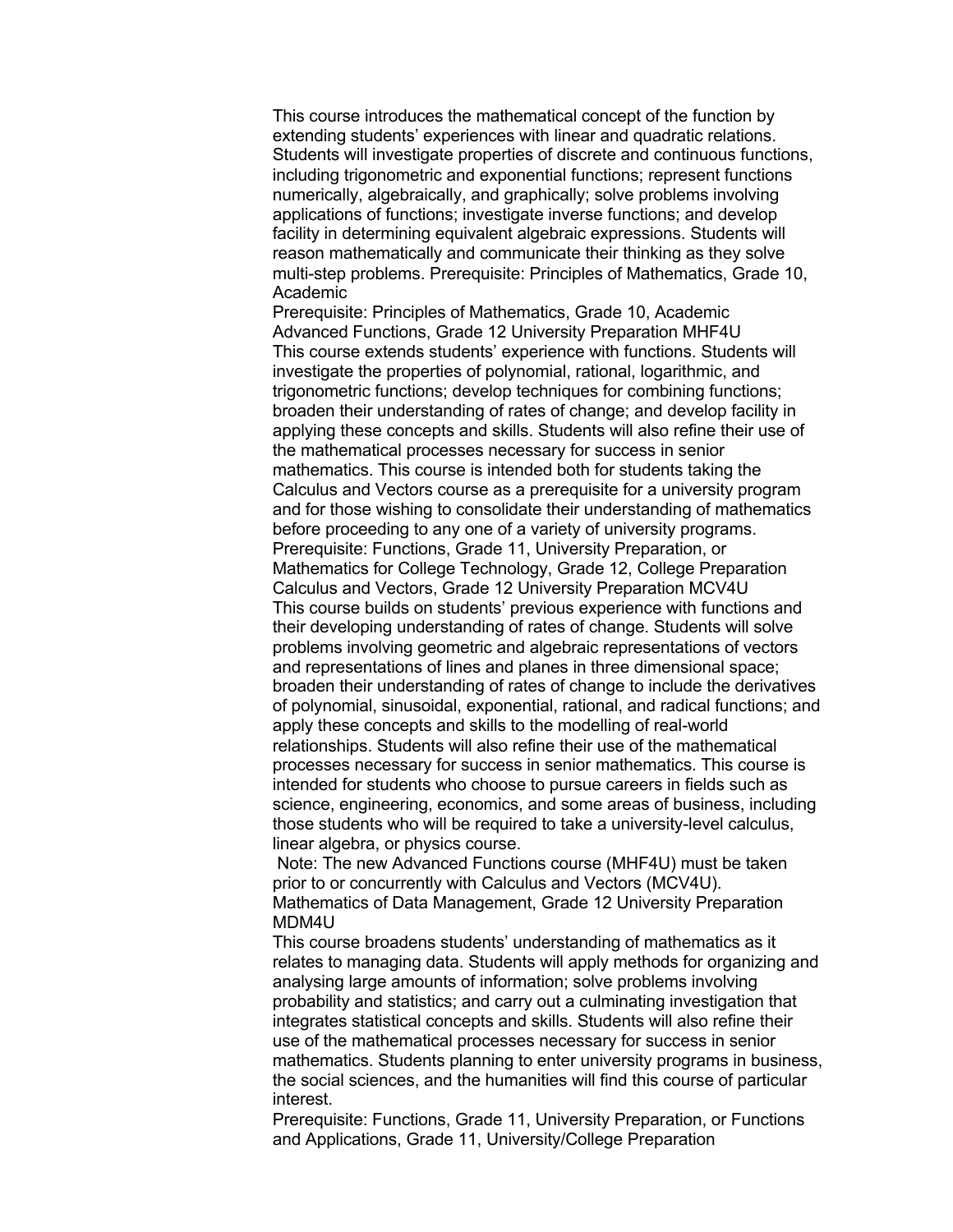Foundations for College Mathematics, Grade 12 College Preparation MAP4C

This course enables students to broaden their understanding of realworld applications of mathematics. Students will analyse data using statistical methods; solve problems involving applications of geometry and trigonometry; solve financial problems connected with annuities, budgets, and renting or owning accommodation; simplify expressions; and solve equations. Students will reason mathematically and communicate their thinking as they solve multi-step problems. This course prepares students for college programs in areas such as business, health sciences, and human services, and for certain skilled trades.

Prerequisite: Foundations for College Mathematics, Grade 11, College Preparation, or Functions and Applications, Grade 11, University/College **Preparation** 

#### **English**

English, Grade 11, University (ENG3U)

This course emphasizes the development of literacy, communication, and critical and creative thinking skills necessary for success in academic and daily life. Students will analyse challenging literary texts from various periods, countries, and cultures, as well as a range of informational and graphic texts, and create oral, written, and media texts in a variety of forms. An important focus will be on using language with precision and clarity and incorporating stylistic devices appropriately and effectively. The course is intended to prepare students for the compulsory Grade 12 university or college preparation course.

Prerequisite: Grade 10 English, Academic

## **English, Grade 12, University (ENG4U)**

This course emphasizes the consolidation of the literacy, communication, and critical and creative thinking skills necessary for success in academic and daily life. Students will analyse a range of challenging literary texts from various periods, countries, and cultures; interpret and evaluate informational and graphic texts; and create oral, written, and media texts in a variety of forms. An important focus will be on using academic language coherently and confidently, selecting the reading strategies best suited to particular texts and particular purposes for reading, and developing greater control in writing. The course is intended to prepare students for university, college, or the workplace.

Prerequisite: Grade 11 English, University Preparation

English, Grade 9 Academic ENG1D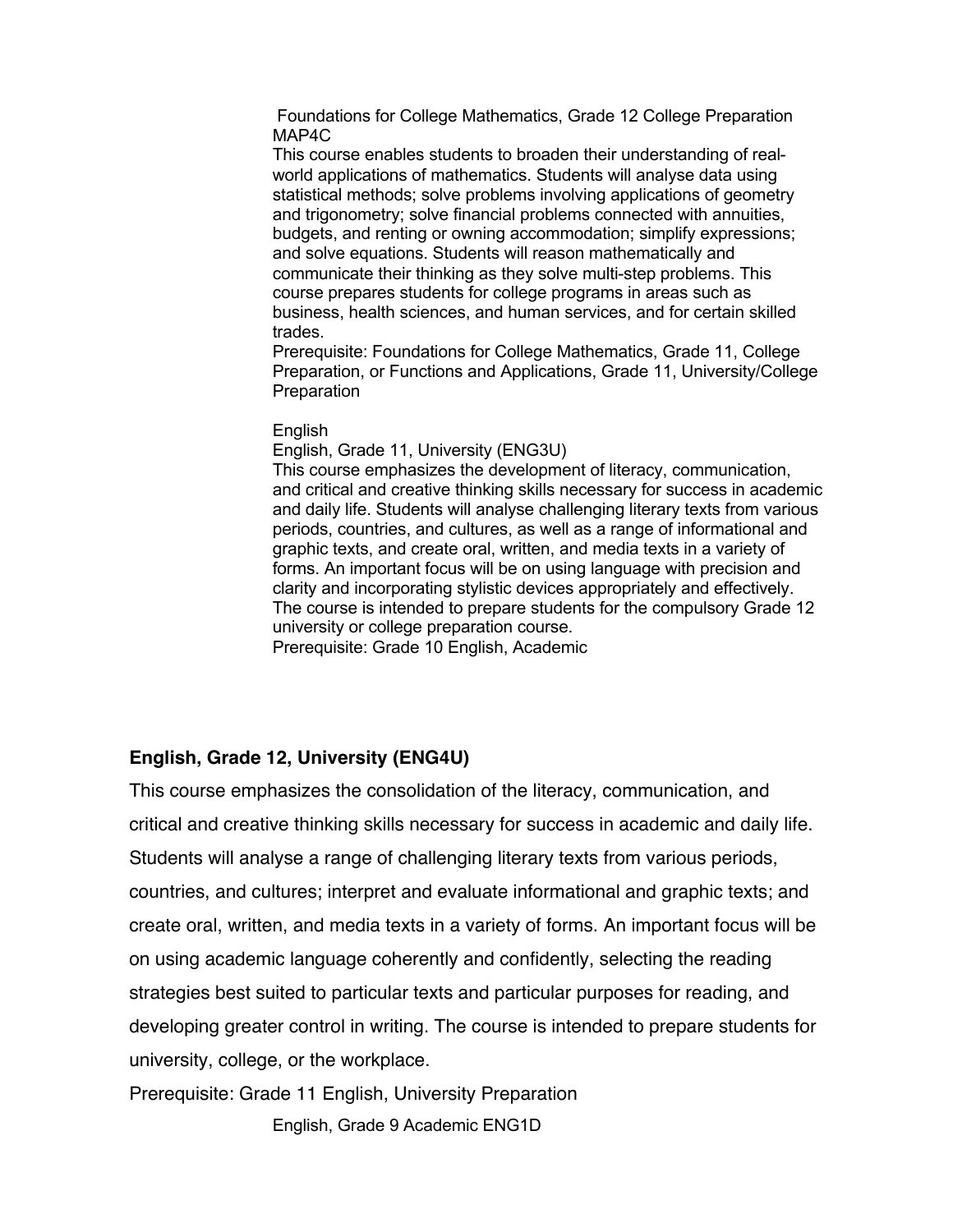This course is designed to develop the oral communication, reading, writing, and media literacy skills that students need for success in their secondary school academic programs and in their daily lives. Students will analyse literary texts from contemporary and historical periods, interpret informational and graphic texts, and create oral, written, and media texts in a variety of forms. An important focus will be on the use of strategies that contribute to effective communication. The course is intended to prepare students for the Grade 10 academic English course, which leads to university or college preparation courses in Grades 11 and 12.

#### Prerequisite: None

#### English, Grade 10 Academic ENG2D

This course is designed to extend the range of oral communication, reading, writing, and media literacy skills that students need for success in their secondary school academic programs and in their daily lives. Students will analyse literary texts from contemporary and historical periods, interpret and evaluate informational and graphic texts, and create oral, written, and media texts in a variety of forms. An important focus will be on the selective use of strategies that contribute to effective communication. This course is intended to prepare students for the compulsory Grade 11 university or college preparation course. Prerequisite: English, Grade 9, Academic or Applied English, Grade 12 College Preparation ENG4C

This course emphasizes the consolidation of literacy, communication, and critical and creative thinking skills necessary for success in academic and daily life. Students will analyse a variety of informational and graphic texts, as well as literary texts from various countries and cultures, and create oral, written, and media texts in a variety of forms for practical and academic purposes. An important focus will be on using language with precision and clarity and developing greater control in writing. The course is intended to prepare students for college or the workplace. Prerequisite: English, Grade 11, College Preparation

English As a Second Language and English Literacy Development English as a Second Language ESL Level 1 Open ESLAO This course builds on students' previous education and language knowledge to introduce them to the English language and help them adjust to the diversity in their new environment. Students will use beginning English language skills in listening, speaking, reading, and writing for everyday and essential academic purposes. They will engage in short conversations using basic English language structures and simple sentence patterns; read short adapted texts; and write phrases and short sentences. The course also provides students with the knowledge and skills they need to begin to adapt to their new lives in Canada.

English as a Second Language ESL Level 2 Open ESLBO This course extends students' listening, speaking, reading, and writing skills in English for everyday and academic purposes. Students will participate in conversations in structured situations on a variety of familiar and new topics; read a variety of texts designed or adapted for English language learners; expand their knowledge of English grammatical structures and sentence patterns; and link English sentences to compose paragraphs. The course also supports students' continuing adaptation to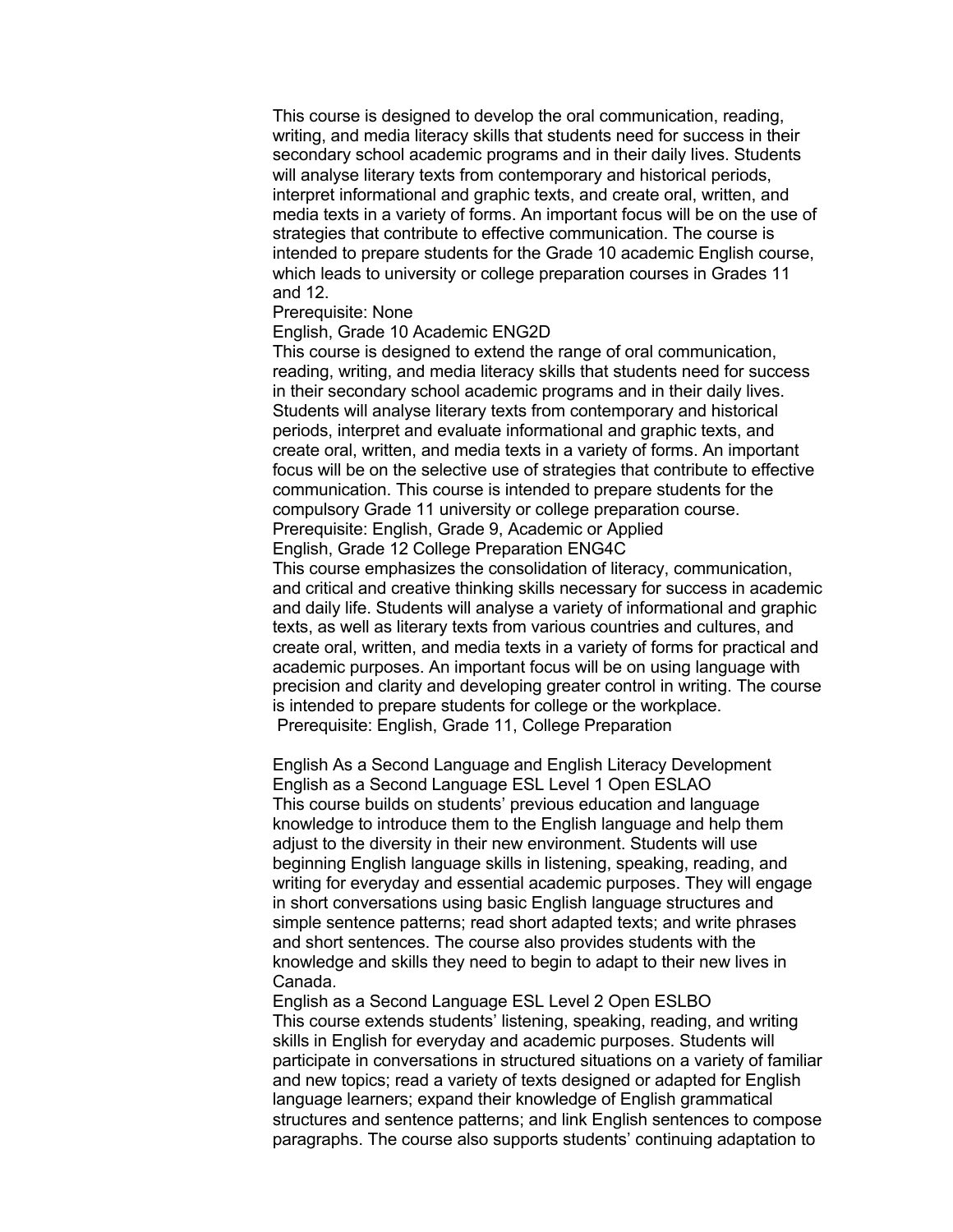the Ontario school system by expanding their knowledge of diversity in their new province and country

English as a Second Language ESL Level 3 Open ESLCO This course further extends students' skills in listening, speaking, reading, and writing in English for a variety of everyday and academic purposes. Students will make short classroom oral presentations; read a variety of adapted and original texts in English; and write using a variety of text forms. As well, students will expand their academic vocabulary and their study skills to facilitate their transition to the mainstream school program. This course also introduces students to the rights and responsibilities inherent in Canadian citizenship, and to a variety of current Canadian issues.

English as a Second Language ESL Level 4 Open ESLDO This course prepares students to use English with increasing fluency and accuracy in classroom and social situations and to participate in Canadian society as informed citizens. Students will develop the oralpresentation, reading, and writing skills required for success in all school subjects. They will extend listening and speaking skills through participation in discussions and seminars; study and interpret a variety of grade-level texts; write narratives, articles, and summaries in English; and respond critically to a variety of print and media texts. English as a Second Language ESL Level 5 Open ESLEO This course provides students with the skills and strategies they need to make the transition to college and university preparation courses in English and other secondary school disciplines. Students will be encouraged to develop independence in a range of academic tasks. They will participate in debates and lead classroom workshops; read and interpret literary works and academic texts; write essays, narratives, and reports; and apply a range of learning strategies and research skills effectively. Students will further develop their ability to respond critically to print and media texts.

#### Social Sciences and Humanities

Families in Canada, Grade 12 University Preparation HHS4U This course enables students to draw on sociological, psychological, and anthropological theories and research to analyse the development of individuals, intimate relationships, and family and parent-child relationships. Students will focus on issues and challenges facing individuals and families in Canada's diverse society. They will develop analytical tools that enable them to assess various factors affecting families and to consider policies and practices intended to support families in Canada. They will develop the investigative skills required to conduct and communicate the results of research on individuals, intimate relationships, and parent-child relationships. Prerequisite: Any university or university/college preparation course in social sciences and humanities, English, or Canadian and world studies

**Nutrition and Health, Grade 12, (University Preparation**) **HFA4U**  This course examines the relationships between food, energy balance, and nutritional status; the nutritional needs of individuals at different stages of life; and the role of nutrition in health and disease. Students will evaluate nutrition-related trends and will determine how food choices can promote food security and environmental responsibility. Students will learn about healthy eating, expand their repertoire of food- preparation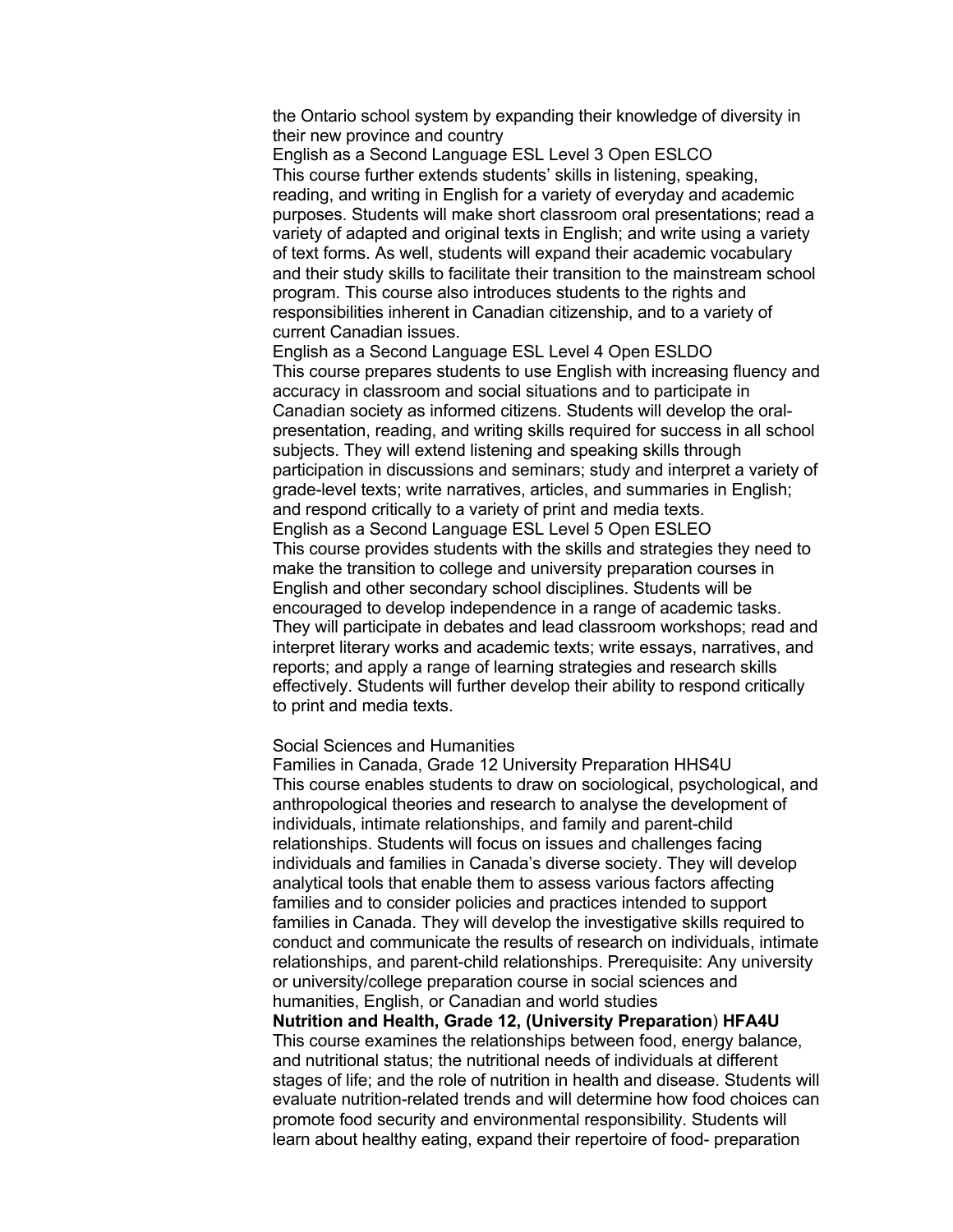techniques, and develop their social science research skills by investigating issues related to nutrition and health.

Prerequisite: Any University or University/College course in Canadian and world studies, English, or social sciences and humanities. Introduction to Anthropology, Psychology, and Sociology, Grade 11 University Preparation HSP3U

This course provides students with opportunities to think critically about theories, questions, and issues related to anthropology, psychology, and sociology. Students will develop an understanding of the approaches and research methods used by social scientists. They will be given opportunities to explore theories from a variety of perspectives, to conduct social science research, and to become familiar with current thinking on a range of issues within the three disciplines.

Prerequisite: The Grade 10 academic course in English, or the Grade 10 academic history course (Canadian and world studies)

Challenge and Change in Society, Grade 12 University Preparation HSB4U

This course focuses on the use of social science theories, perspectives, and methodologies to investigate and explain shifts in knowledge, attitudes, beliefs, and behaviour and their impact on society. Students will critically analyse how and why cultural, social, and behavioural patterns change over time. They will explore the ideas of social theorists and use those ideas to analyse causes of and responses to challenges such as technological change, deviance, and global inequalities. Students will explore ways in which social science research methods can be used to study social change.

Prerequisite: Any university or university/college preparation course in social sciences and humanities, English, or Canadian and world studies options, prepares students for managing work and life transitions, and helps students focus on their goals through the development of a career plan. Prerequisite: None

Philosophy: Questions and Theories, Grade 12 University Preparation HZT4U

This course enables students to acquire an understanding of the nature of philosophy and philosophical reasoning skills and to develop and apply their knowledge and skills while exploring specialized branches of philosophy (the course will cover at least three of the following branches: metaphysics, ethics, epistemology, philosophy of science, social and political philosophy, aesthetics).∗ Students will develop critical thinking and philosophical reasoning skills as they formulate and evaluate arguments related to a variety of philosophical questions and theories. They will also develop research and inquiry skills related to the study and practice of philosophy.

Prerequisite: Any university or university/college preparation course in social sciences and humanities, English, or Canadian and world studies

Guidance and Career Education

Career Studies, Grade 10, Open (GLC2O)

This course teaches students how to develop and achieve personal goals for future learning, work, and community involvement. Students will assess their interests, skills, and characteristics and investigate current economic and workplace trends, work opportunities, and ways to search for work.The course explores postsecondary learning and career options,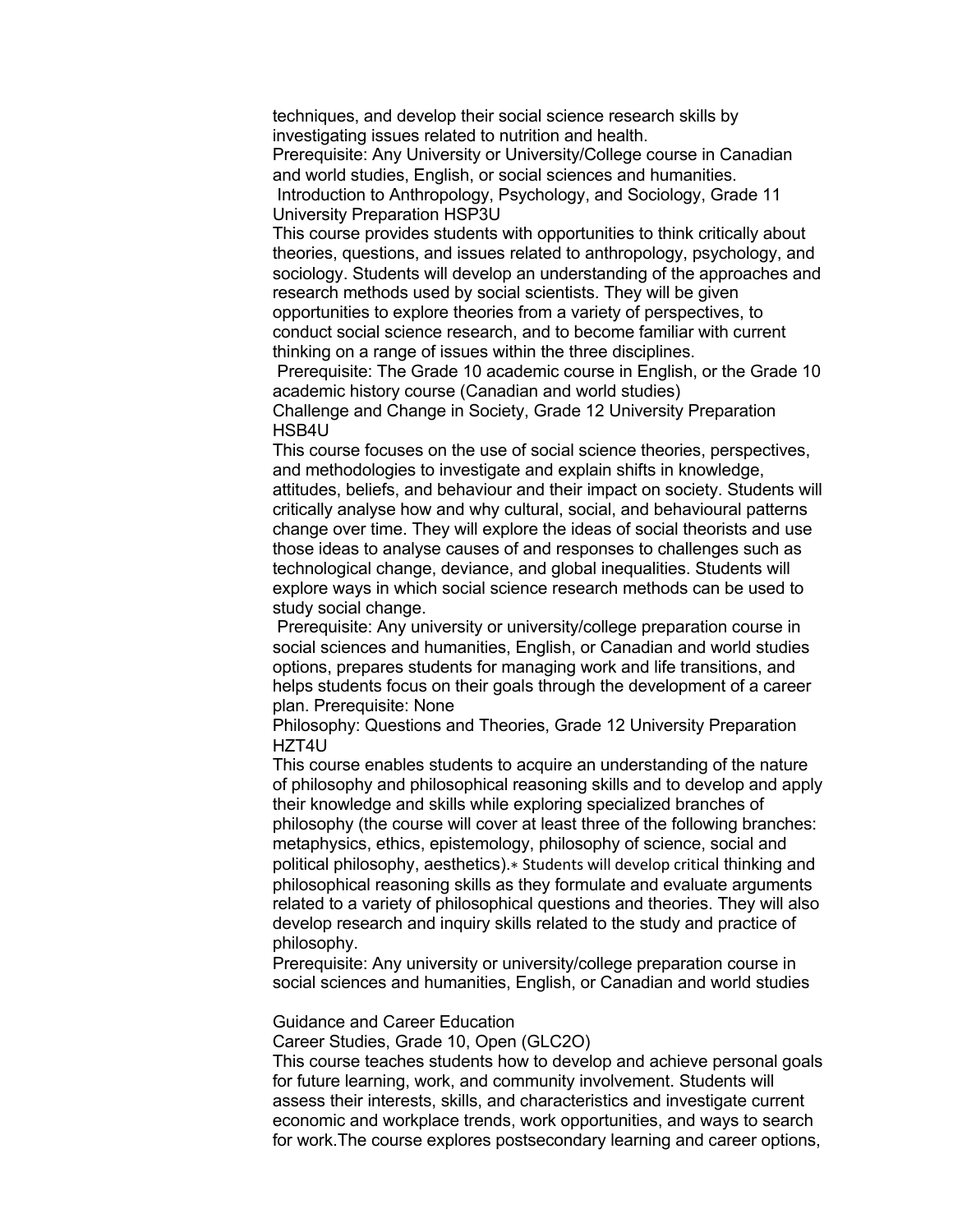prepares students for managing work and life transitions, and helps students focus on their goals through the development of a career plan. Prerequisite: None

#### **Science**

Science, Grade 9 Academic SNC1D

This course enables students to develop their understanding of basic concepts in biology, chemistry, earth and space science, and physics, and to relate science to technology, society, and the environment. Throughout the course, students will develop their skills in the processes of scientific investigation. Students will acquire an understanding of scientific theories and conduct investigations related to sustainable ecosystems; atomic and molecular structures and the properties of elements and compounds; the study of the universe and its properties and components; and the principles of electricity. Prerequisite: None

Science, Grade 10 Academic SNC2D

This course enables students to enhance their understanding of concepts in biology, chemistry, earth and space science, and physics, and of the interrelationships between science, technology, society, and the environment. Students are also given opportunities to further develop their scientific investigation skills. Students will plan and conduct investigations and develop their understanding of scientific theories related to the connections between cells and systems in animals and plants; chemical reactions, with a particular focus on acid–base reactions; forces that affect climate and climate change; and the interaction of light and matter.

Prerequisite: Science, Grade 9, Academic or Applied

Biology, Grade 12 University Preparation SBI4U

This course provides students with the opportunity for in-depth study of the concepts and processes that occur in biological systems. Students will study theory and conduct investigations in the areas of biochemistry, metabolic processes, molecular genetics, homeostasis, and population dynamics. Emphasis will be placed on the achievement of detailed knowledge and the refinement of skills needed for further study in various branches of the life sciences and related fields.

Prerequisite: Biology, Grade 11, University Preparation Chemistry, Grade 12 University Preparation SCH4U

This course enables students to deepen their understanding of chemistry through the study of organic chemistry, the structure and properties of matter, energy changes and rates of reaction, equilibrium in chemical systems, and electrochemistry. Students will further develop their problem-solving and investigation skills as they investigate chemical processes, and will refine their ability to communicate scientific information. Emphasis will be placed on the importance of chemistry in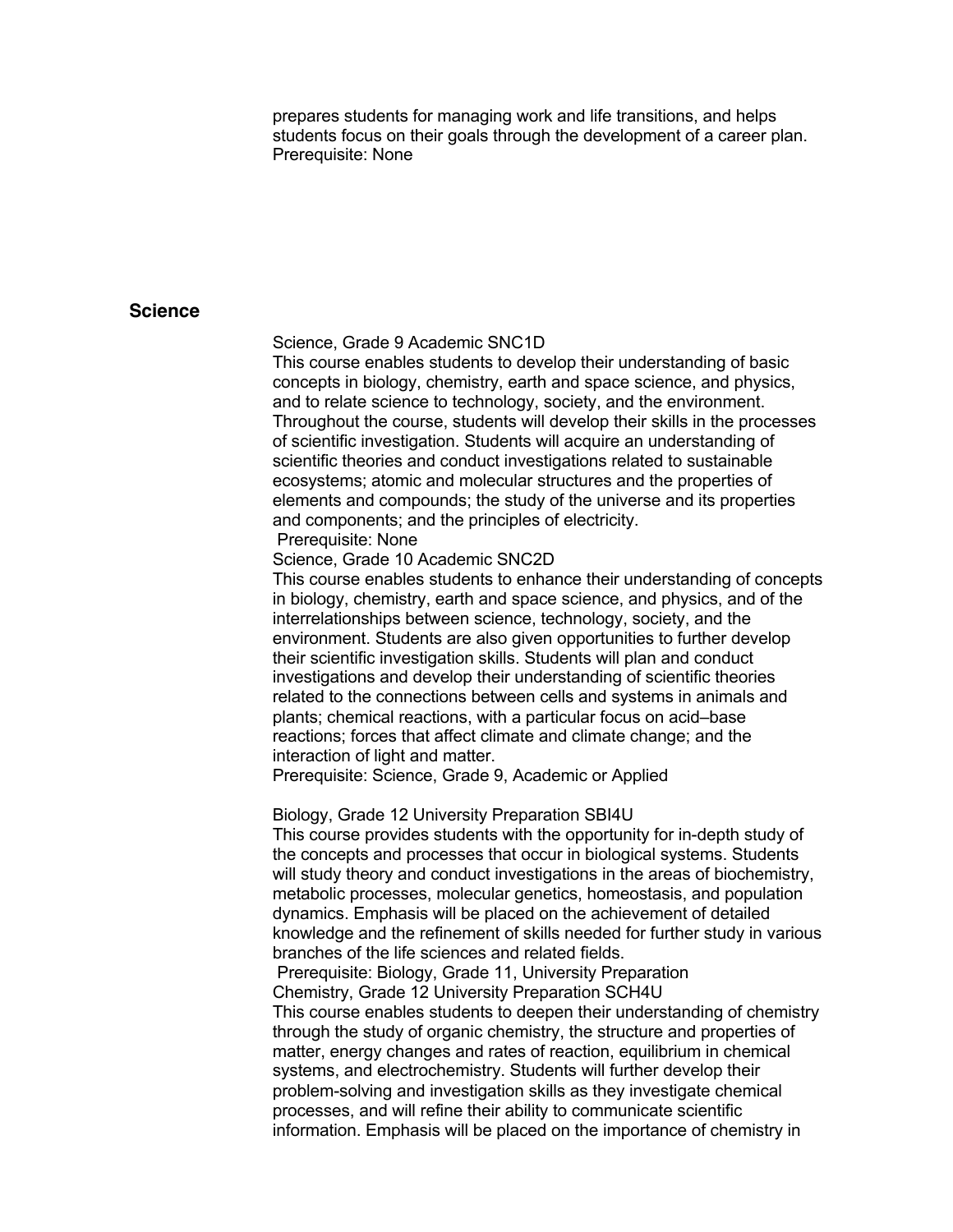everyday life and on evaluating the impact of chemical technology on the environment.

Prerequisite: Chemistry, Grade 11, University Preparation Physics, Grade 12 University Preparation SPH4U

This course enables students to deepen their understanding of physics concepts and theories. Students will continue their exploration of energy transformations and the forces that affect motion, and will investigate electrical, gravitational, and magnetic fields and electromagnetic radiation. Students will also explore the wave nature of light, quantum mechanics, and special relativity. They will further develop their scientific investigation skills, learning, for example, how to analyse, qualitatively and quantitatively, data related to a variety of physics concepts and principles. Students will also consider the impact of technological applications of physics on society and the environment. Prerequisite: Physics, Grade 11, University Preparation

Biology, Grade 11, University (SBI3U)

This course furthers students' understanding of the processes that occur in biological systems. Students will study theory and conduct investigations in the areas of biodiversity; evolution; genetic processes; the structure and function of animals; and the anatomy, growth, and function of plants. The course focuses on the theoretical aspects of the topics under study, and helps students refine skills related to scientific investigation.

Prerequisite: Grade 10 Science, Academic

Chemistry, Grade 11, University (SCH3U)

This course enables students to deepen their understanding of chemistry through the study of the properties of chemicals and chemical bonds; chemical reactions and quantitative relationships in those reactions; solutions and solubility; and atmospheric chemistry and the behavior of gases. Students will further develop their analytical skills and investigate the qualitative and quantitative properties of matter, as well as the impact of some common chemical reactions on society and the environment. Prerequisite: Grade 10 Science, Academic

Physics, Grade 11, University (SPH3U)

This course develops students' understanding of the basic concepts of physics. Students will explore kinematics, with an emphasis on linear motion; different kinds of forces; energy transformations; the properties of mechanical waves and sound; and electricity and magnetism. They will enhance their scientific investigation skills as they test laws of physics. In addition, they will analyse the interrelationships between physics and technology, and consider the impact of technological applications of physics on society and the environment.

Prerequisite: Grade 10 Science, Academic

Physics, Grade 12 College Preparation SPH4C

This course develops students' understanding of the basic concepts of physics. Students will explore these concepts with respect to motion; mechanical, electrical, electromagnetic, energy transformation, hydraulic, and pneumatic systems; and the operation of commonly used tools and machines. They will develop their scientific investigation skills as they test laws of physics and solve both assigned problems and those emerging from their investigations. Students will also consider the impact of technological applications of physics on society and the environment. Prerequisite: Science, Grade 10, Academic or Applied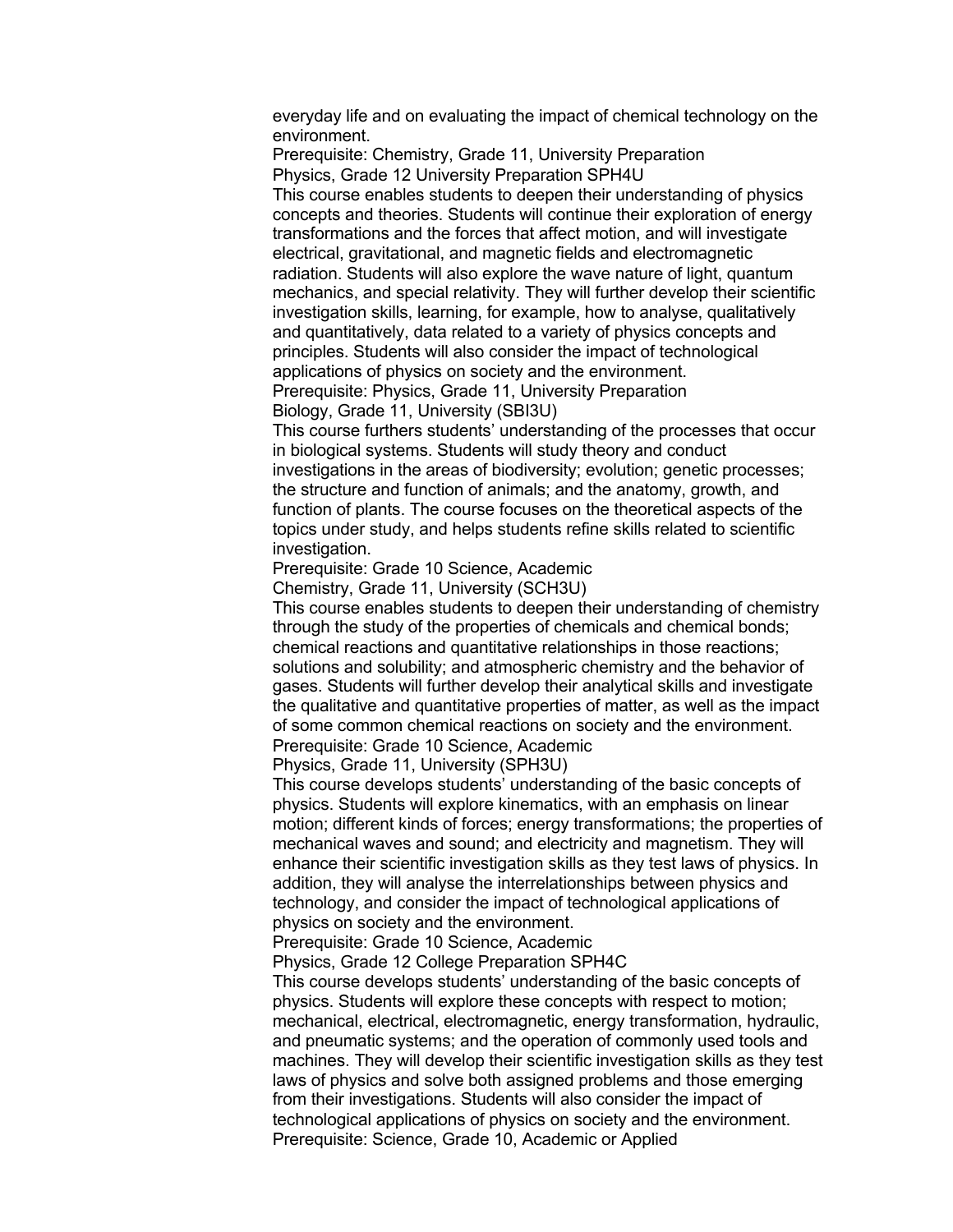Chemistry, Grade 12 College Preparation SCH4C

This course enables students to develop an understanding of chemistry through the study of matter and qualitative analysis, organic chemistry, electrochemistry, chemical calculations, and chemistry as it relates to the quality of the environment. Students will use a variety of laboratory techniques, develop skills in data collection and scientific analysis, and communicate scientific information using appropriate terminology. Emphasis will be placed on the role of chemistry in daily life and the effects of technological applications and processes on society and the environment. Prerequisite: Science, Grade 10, Academic or Applied French As a Second Language Core French, Grade 10 Academic FSF2D This course provides opportunities for students to communicate in French about personally relevant, familiar, and academic topics in reallife situations with increasing independence. Students will exchange information, ideas, and opinions with others in guided and increasingly spontaneous spoken interactions. Students will develop their skills in listening, speaking, reading, and writing through the selective use of strategies that contribute to effective communication. They will also increase their understanding and appreciation of diverse Frenchspeaking communities, and will develop skills necessary for lifelong language learning. Prerequisite: Core French, Grade 9, Academic or Applied Classical Studies and International Languages International Languages, Level 1 Academic This course provides opportunities for students to begin to develop and apply skills in listening, speaking, reading, and writing in the language of

study. Students will communicate and interact in structured activities, with a focus on matters of personal interest and familiar topics, and will read and write simple texts in the language. Throughout the course, students will acquire an understanding and appreciation of diverse communities in regions of the world where the language is spoken. They will also develop skills necessary for lifelong language learning. Prerequisite: None

International Languages, Level 2 University Preparation This course provides opportunities for students to increase their competence and confidence in listening, speaking, reading, and writing in the language of study. Students will communicate about academic and personally relevant topics in increasingly spontaneous spoken interactions, and will develop their creative and critical thinking skills through exploring and responding to a variety of oral and written texts. Students will continue to enrich their understanding and appreciation of diverse communities in regions of the world where the language is spoken. They will also investigate personal and professional contexts in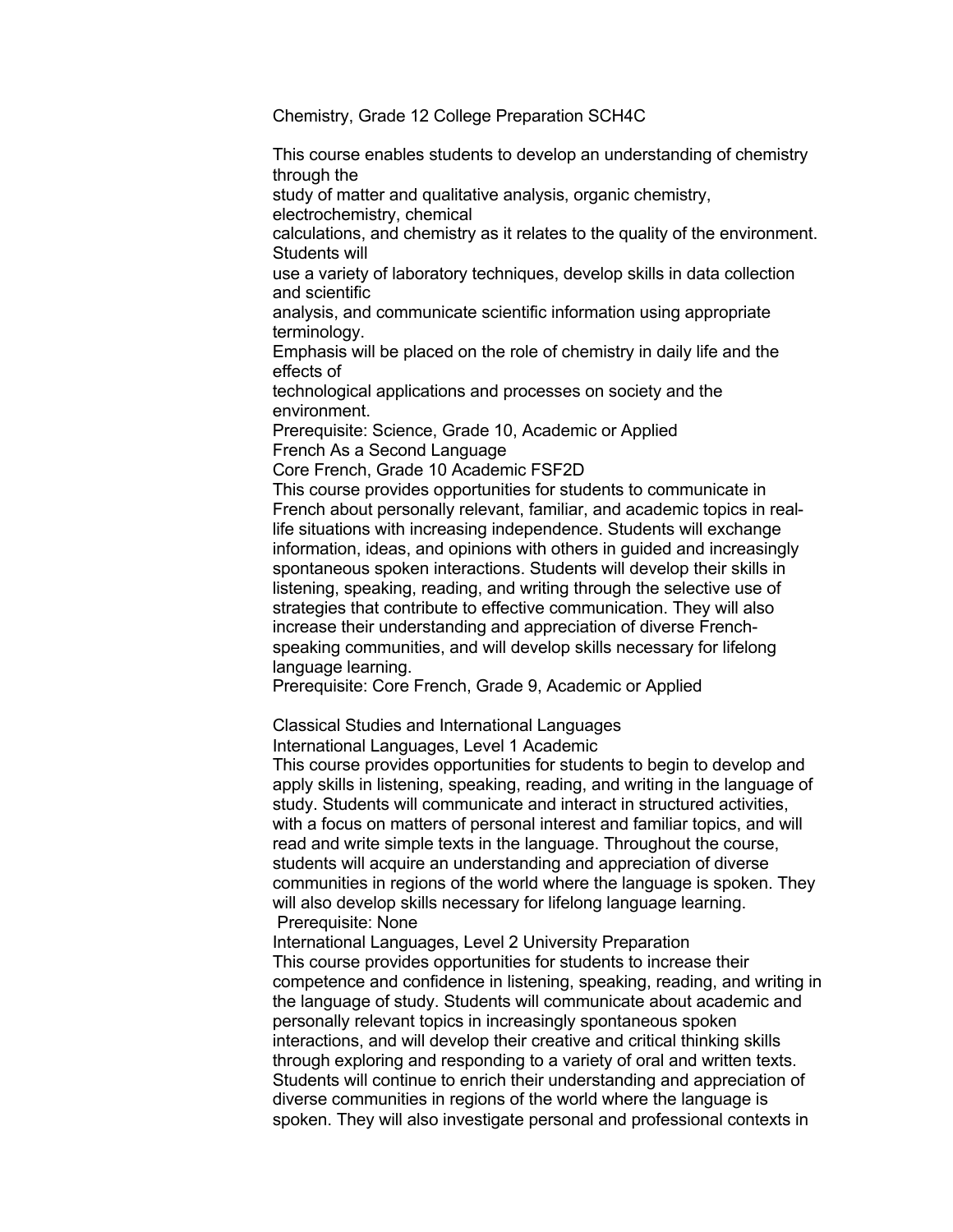which knowledge of the language is required, and develop skills necessary for lifelong language learning.

Prerequisite: International Languages, Level 1, Academic International Languages, Level 3 University Preparation This course provides extended opportunities for students to communicate and interact in the language of study in a variety of social and academic contexts. Students will refine and enhance their listening, speaking, reading, and writing skills, as well as their creative and critical thinking skills, as they explore and respond to a variety of oral and written texts, including complex authentic and adapted texts. They will also broaden their understanding and appreciation of diverse communities where the language is spoken, and develop skills necessary for lifelong language learning.

Prerequisite: International Languages, Level 2, University Preparation Computer Studies

Introduction to Computer Studies, Grade 10 – ICS2O - Open

This course introduces students to computer programming. Students will plan and write simple computer programs by applying fundamental programming concepts, and learn to create clear and maintainable internal documentation. They will also learn to manage a computer by studying hardware configurations, software selection, operating system functions, networking, and safe computing practices. Students will also investigate the social impact of computer technologies, and develop an understanding of environmental and ethical issues related to the use of computers. Prerequisite: None

Introduction to Computer Science, Grade 11 – ICS3U-University **Preparation** 

This course introduces students to computer science. Students will design software independently and as part of a team, using industrystandard programming tools and applying the software development lifecycle model. They will also write and use subprograms within computer programs. Students will develop creative solutions for various types of problems as their understanding of the computing environment grows. They will also explore environmental and ergonomic issues, emerging research in computer science, and global career trends in computerrelated fields. Prerequisite: None

Introduction to Computer Programming, Grade 11 – ICS4U, University **Preparation** 

This course introduces students to computer programming concepts and practices. Students will write and test computer programs, using various problem-solving strategies. They will learn the fundamentals of program design and apply a software development life-cycle model to a software development project. Students will also learn about computer environments and systems, and explore environmental issues related to computers, safe computing practices, emerging technologies, and postsecondary opportunities in computer-related fields. Prerequisite: None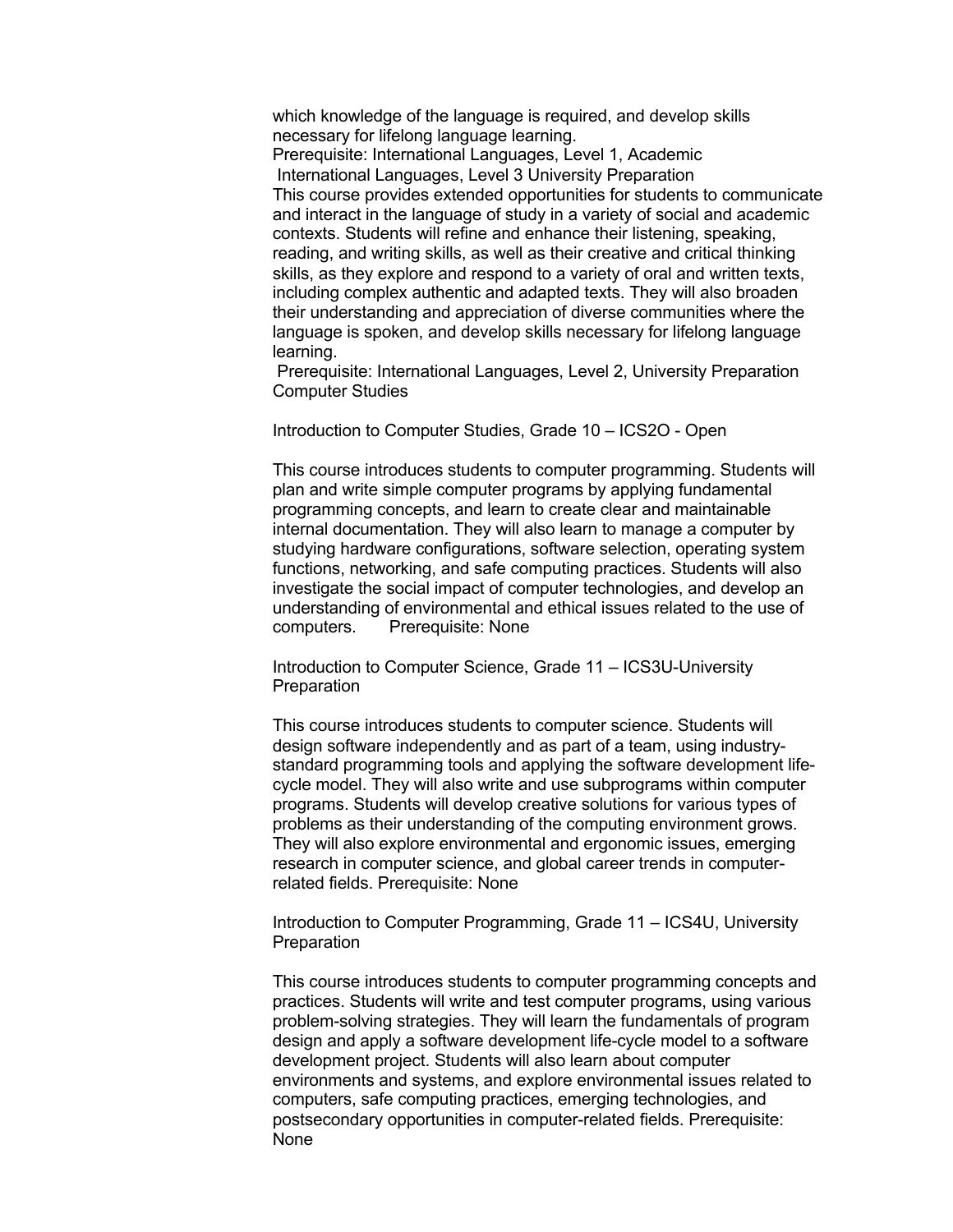#### **Health and Physical Education**

Healthy Active Living Education, Grade 9 – PPL1O

This course equips students with the knowledge and skills they need to make healthy choices now and lead healthy, active lives in the future. Through participation in a wide range of physical activities, students develop knowledge and skills related to movement competence and personal fitness that provide a foundation for active living. Students also acquire an understanding of the factors and skills that contribute to healthy development and learn how their own well-being is affected by, and affects, the world around them. Students build their sense of self, learn to interact positively with others, and develop their ability to think critically and creatively. Prerequisite: None

## **Access to School Calendar and outlines of the courses of study**

Parents and/or students who want to review CISA Course Calendar or

Course Outlines may do so by contacting CISA ' office.

## **Access to Ontario Curriculum policy documents**

Parents and/or students who require access to Ontario Curriculum policy document may do so by contacting the principal or visit: http://www.edu.gov.on.ca/eng/curriculum/secondary/index.html

Experiential Learning Programs

CISA does not offer a formal experiential learning program. Experiential learning programs include job shadowing and job twinning, and work experience and cooperative education, which are typically offered at the secondary school level. Descriptions of these programs include: cooperative education programs, which allow students to earn secondary school credits while completing a work placement in the community; work experience which provides students with a learning opportunity in the workplace for a limited period of time; job shadowing which allows a student to spend on-half to one day observing a worker in a specific occupation; and , job twinning which provides the opportunity for a student to observe a cooperative education student at his or her placement for on-half to one day.

#### **Policy regarding student withdrawal from courses in Grade 11 and 12**

The Course Withdrawal Deadline is the last day students may withdraw from courses to avoid a possible academic penalty. Course Withdrawal Deadlines are set at 60% of course length or one week after receiving the midterm report card.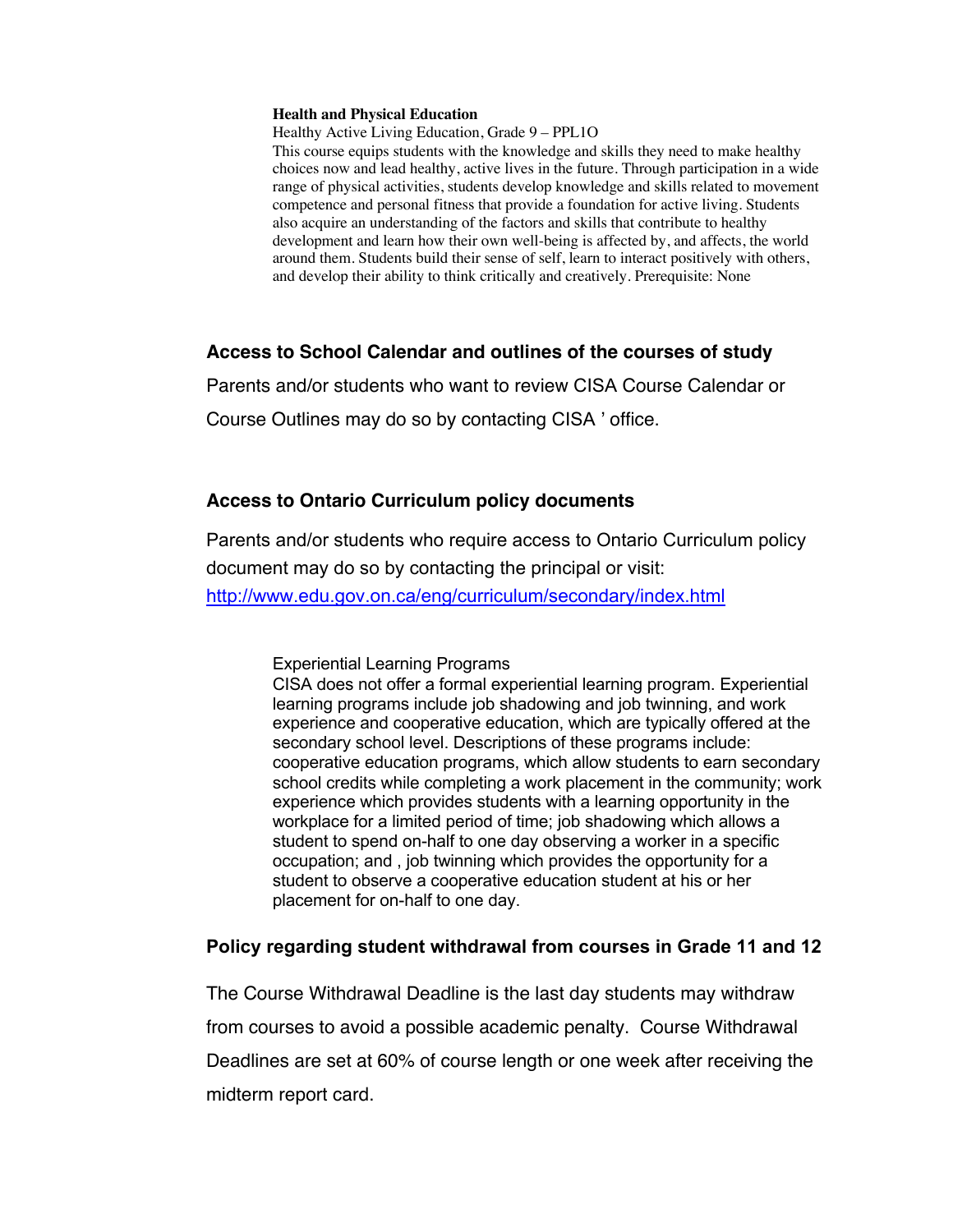To avoid academic penalty, all students must submit a Course Withdrawal Form to our office in writing. The Withdrawal Form is available at CISA's office. If student is under the age of 18, the signatures of parents or guardian are required.

## **Prior Learning Assessment and Recognition (PLAR)**

Prior learning includes the knowledge and skills that students have acquired, in both formal and informal ways, outside Ontario secondary school classrooms. Through a formal evaluation and accreditation process known as Prior Learning Assessment and Recognition (PLAR), students enrolled in Ontario secondary schools, including the Independent Learning Centre and inspected private schools that choose to implement PLAR, may have their skills and knowledge evaluated against the overall expectations outlined in provincial curriculum policy documents in order to earn credits towards the secondary school diploma. PLAR procedures are carried out under the direction of the school principal, who grants the credits.

#### **Prior Learning Assessment and Recognition (PLAR) for Regular Day School Students**

Because young people benefit in many ways from the learning experiences offered in secondary school, PLAR has a specific, limited function in the Ontario secondary school program. For regular day school students, a maximum of 4 credits may be granted through the challenge process for Grade 10, 11, and 12 courses; or for Levels 1, 2, and 3 in classical languages courses; for Levels 2, 3, and 4 in international languages courses; and for Levels 3, 4, and 5 in Native languages courses. No more than 2 of these credits may be granted in one discipline.

> Students Transferring from Home Schooling, a Non-Inspected Private School, or a School outside Ontario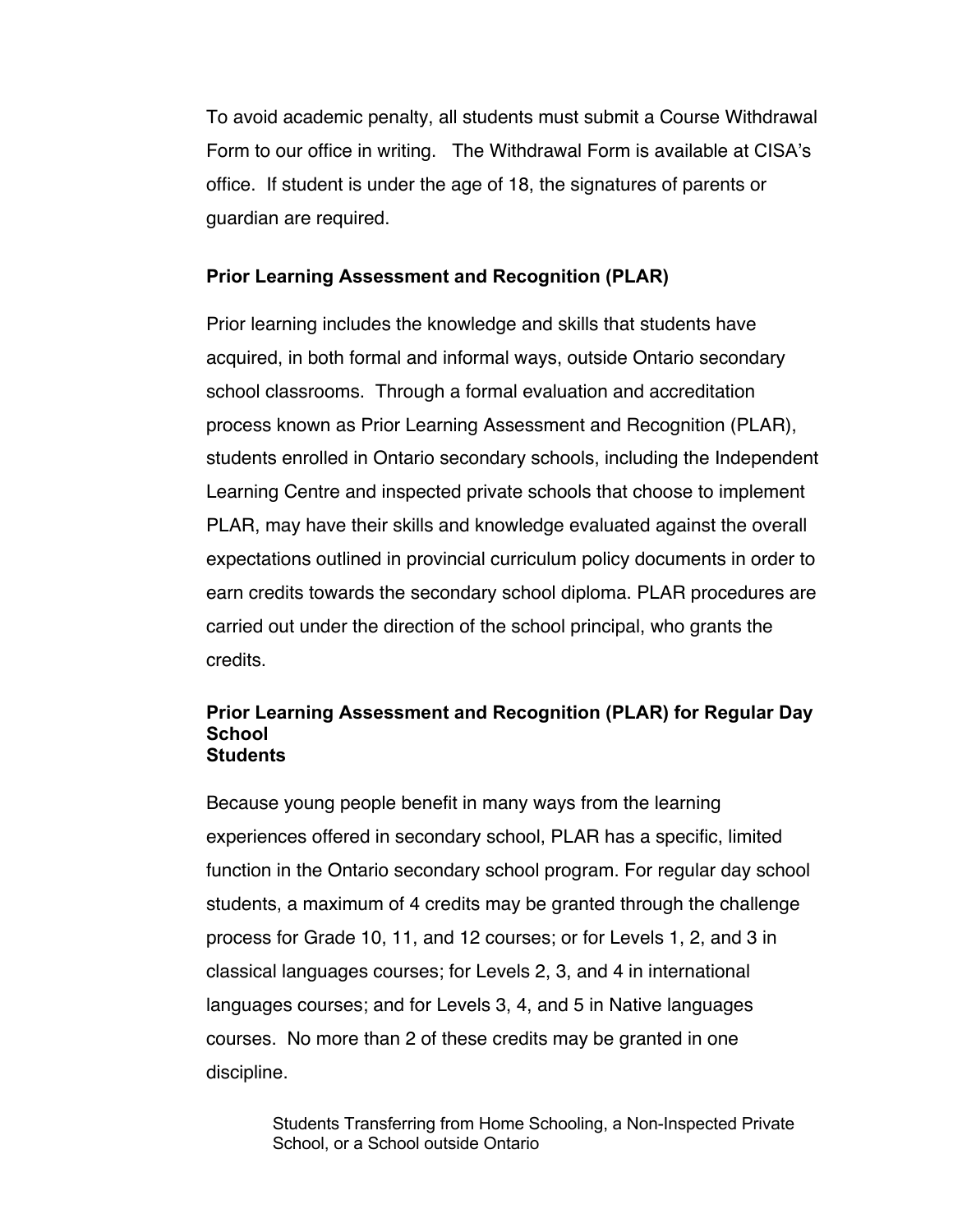Secondary students who are transferring from home schooling, a noninspected private school, or a school outside Ontario, the principal will, in the process of deciding where the student should be placed, determine as equitably as possible the total credit equivalency of the student's previous learning and the number of compulsory and optional credits still to be earned. The credit equivalency total and the number of compulsory credits included will be entered on the student's Ontario Student Transcript. Students will have to meet the provincial secondary school literacy requirement. Principals will determine the number of hours of community involvement activities the student will have to complete. Final decisions regarding placement are made by the principal in consultation with the student, staff, and parents. The principal will communicate the placement decision, and the rationale for the placement, to the student and parents. The principal should note the results of his or her assessment and the reasons for the decision in the student's Ontario Student Record.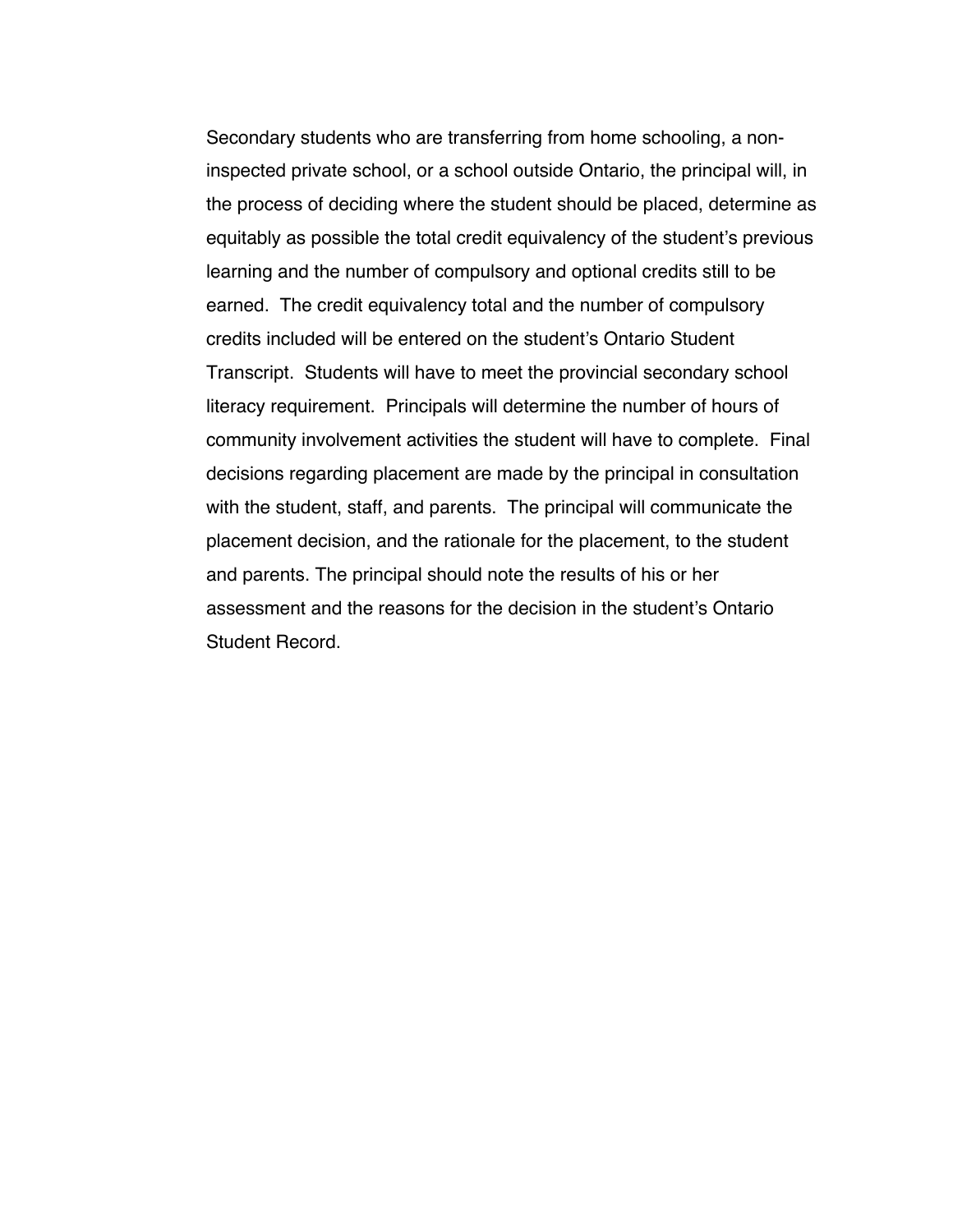Requirements to qualify for the OSSD, where the student has normally completed:

|                                              |  |  | More than<br>Grade 11 |
|----------------------------------------------|--|--|-----------------------|
|                                              |  |  |                       |
|                                              |  |  |                       |
|                                              |  |  |                       |
|                                              |  |  |                       |
| Number of years                              |  |  |                       |
| successfully<br>completed in a               |  |  | more than 3           |
| secondary school                             |  |  |                       |
| program<br>Minimum number of                 |  |  |                       |
| credits, in total, still to                  |  |  |                       |
| be earned towards the<br><b>OSSD</b>         |  |  | $\overline{4}$        |
| Minimum number of                            |  |  |                       |
| compulsory credits<br>still to be earned and |  |  |                       |
| requirements to be                           |  |  |                       |
| met:<br>• English                            |  |  | $1^a$<br>$\pmb{0}$    |
| • mathematics                                |  |  | $\mathbf 0$           |
| · science<br>Literacy graduation             |  |  |                       |
| requirement                                  |  |  | Required              |
|                                              |  |  |                       |
|                                              |  |  |                       |
|                                              |  |  |                       |
|                                              |  |  |                       |
|                                              |  |  |                       |
| Community<br>involvement                     |  |  | ٠                     |
|                                              |  |  |                       |
|                                              |  |  |                       |
|                                              |  |  |                       |
|                                              |  |  |                       |
|                                              |  |  |                       |

a- The compulsory English credit for Grade 12 is required if its equivalent has not already been earned.

b- The principal will determine the number of hours of community involvement required for students who have successfully completed two or more years in a secondary school program.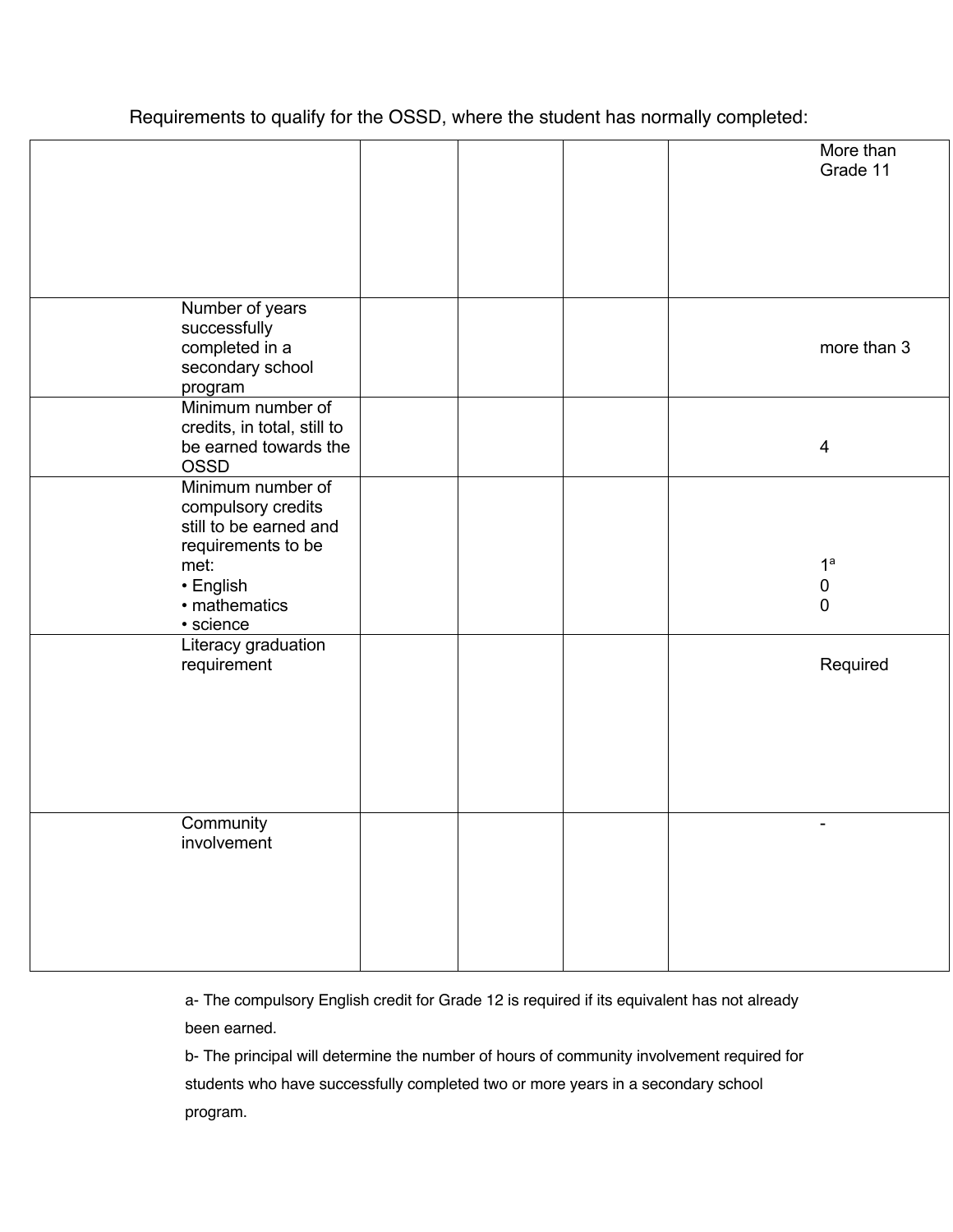#### **Prior Learning Assessment and Recognition (PLAR) for Mature Students**

Because of the broader life experience of mature students, the requirements concerning the application of PLAR procedures are different for them than for regular day school students. Principals will determine the number of credits, including compulsory credits that a mature student needs in order to meet the credit requirements for the Ontario Secondary School Diploma (OSSD). At the discretion of the principal, up to 16 Grade 9 and 10 equivalency credits may be granted to a mature student following individual assessments.

Mature students may earn 10 of the 14 remaining Grade 11 and 12 credits needed to meet diploma requirements in three ways: (1) they may demonstrate achievement of the required secondary school curriculum expectations and receive credit through the challenge process (currently, CISA does not offer this option); (2) they may present education and/or training credentials for assessment through the equivalency process; or (3) they may take the course. It should be noted that Levels 2 and 3 in classical languages are equivalent to Grades 11 and 12, respectively; that Levels 3 and 4 in international languages are equivalent to Grades 11 and 12, respectively; and that Levels 4 and 5 in Native languages are equivalent to Grades 11 and 12, respectively.

Mature students must earn a minimum of 4 Grade 11 and 12 credits by taking the courses at a secondary school. Mature students who have previously accumulated 26 or more credits towards the diploma must successfully complete the required number of courses to bring their total number of credits up to 30 before they will be eligible to receive the OSSD.

Mature students working towards the OSSD under OS/OSS must also satisfy the diploma requirements with regard to the provincial secondary school literacy requirement. Principals will determine the number of hours of community involvement activities that a mature student will have to complete.

# **Full Disclosure**

The Ontario Ministry of Education has instructed that schools in Ontario implement a policy of full disclosure in September 1999. This policy states that all grade 11, 12 courses attempted by students must be recorded on Ontario Student Transcripts. This means that any course completed, dropped or failed will appear on a student transcript along with the marks earned in the program. We follow the rules set in "dropping a course". People needing a certified copy of their Ontario Student Transcript are required to contact the CISA office. If the student is currently attending another school - public or private - and is simply taking a single course from CISA, then that student's OSR will reside at the school that the student is attending as a full time student. CISA establishes or obtains the student OSR containing the OST, only if the student becomes the sole responsibility of the CISA.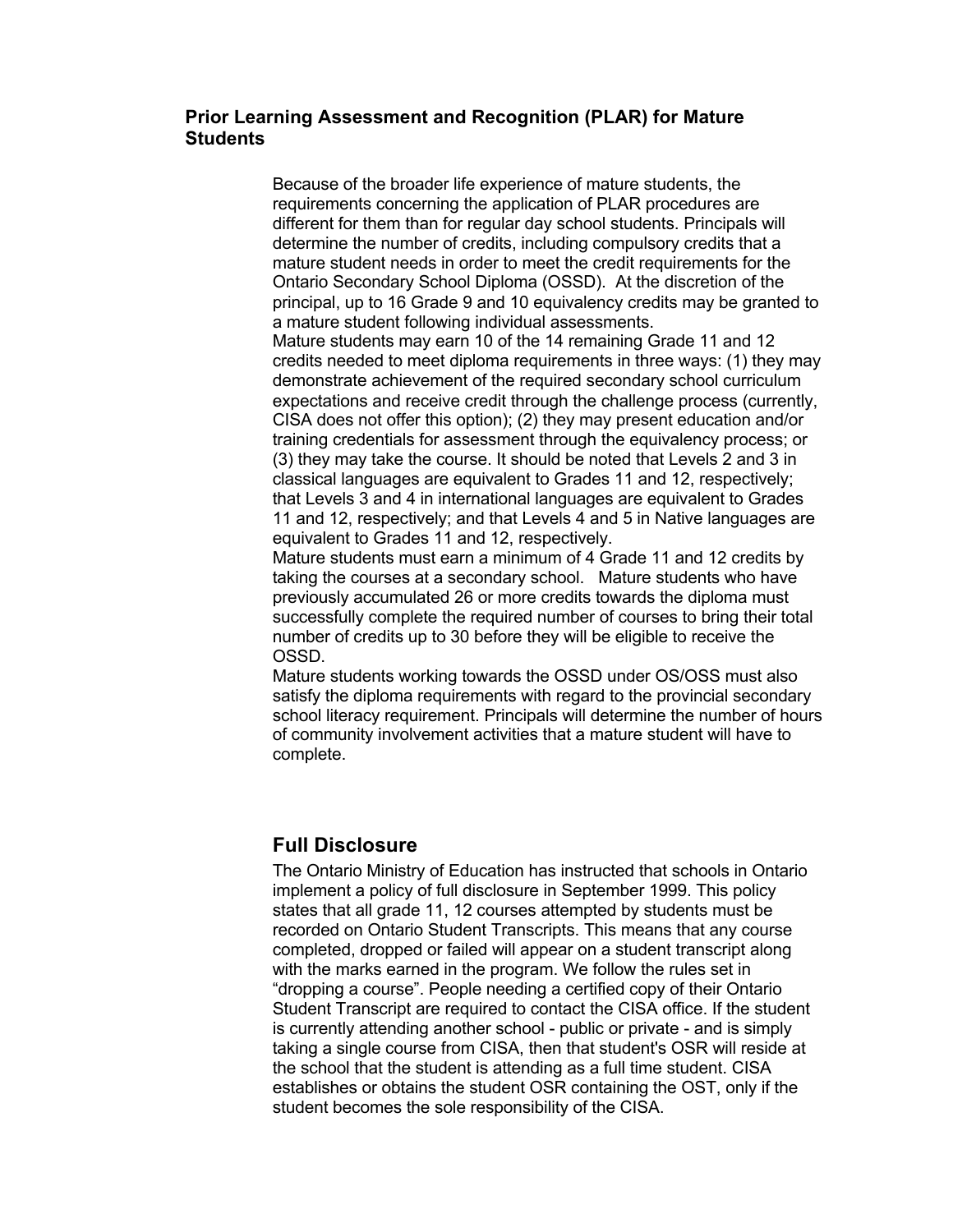## **Supports and Resources**

## **Supports for English language learner**

English language learners are students whose first language is a language other than English. They come from diverse backgrounds and school experiences, and have a wide variety of strengths and needs. Following a written and verbal tests, we place them in one of: ESLAO, ESLBO, ESLCO, ESLDO or ESLEO. CISA ensures that programs and supports are in place for these students as they develop proficiency in English. All teachers share in the responsibility for the English language development of these students. Teachers adapt the instructional program to address students' different levels of proficiency in English and help these students adjust to a new linguistic, cultural, and educational environment.

#### Changing Course Types

When students decide to embark on a new pathway, they may find that they have not completed all of the prerequisite courses they need. A student may enroll in a different type of course in a given subject in Grade 10 than the type he or she completed in Grade 9, although doing so may require additional preparation, as recommended by the principal. In the case of mathematics, however, the sole prerequisite for the Grade 10 academic mathematics course is the Grade 9 academic mathematics course, so a student who is planning to move from the Grade 9 applied mathematics course to the Grade 10 academic mathematics course must take either the designated transfer course or the Grade 9 academic mathematics course.

In Grades 10 to 12, a student may change to a different type of course in a given subject provided that the student has taken any course specified as a prerequisite for that course. If the student has not done so, he or she may take one of the specified prerequisite courses through summer school, night school, e-learning, the Independent Learning Centre.

If the principal believes that a student can be successful in a particular course without having taken the specified prerequisite course, he may waive the prerequisite.

Intervention Supports and Student Success.

Each teacher is available for extra help, and will inform students of the days and times each week when this assistance is available.

Teachers are encouraged to notify the student's Guidance Counsellor of any academic or social emotional issue that could be preventing a student from achieving positive academic growth and emotional wellness. The guidance works to develop an individualized plan that draws on internal and external supports as necessary to support the student. The Guidance tracks all individual students to make sure that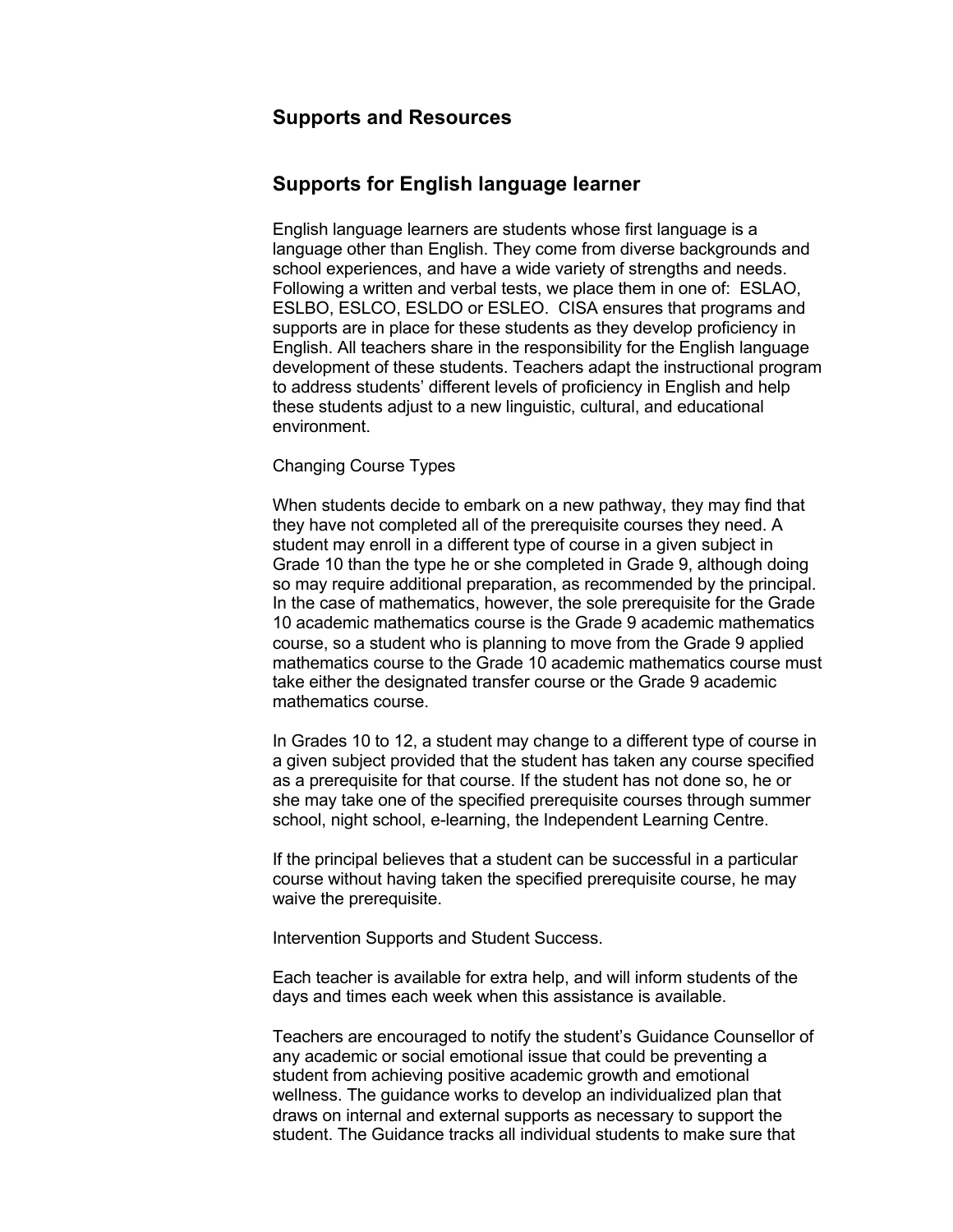they complete the individual requirements (literacy test, community service hours, and required courses) needed to obtain their OSSD.

Special Education

Accommodations for students are primarily based upon recommendations made in psych educational assessments, and/or designed to address specific student needs. Students can be referred to the Guidance by parents/guardians, by teachers and/ or psycho educational testing if it has not yet taken place. Educational Support Plans provide instructional, environmental and

assessment accommodations. The students' teachers can work with the student Guidance for support on the implementation of strategies and accommodations.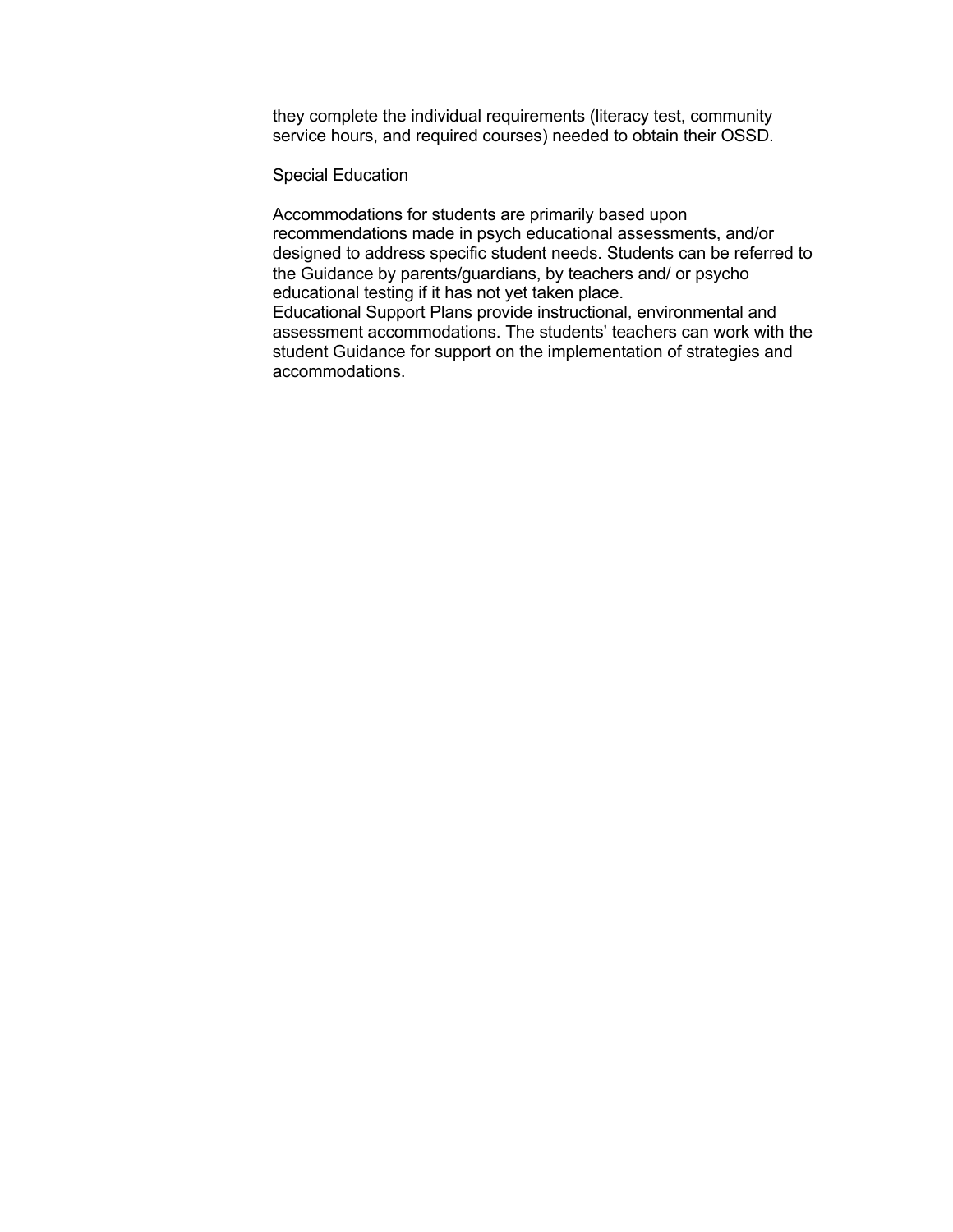#### ONTARIO STUDENT RECORD (OSR) POLICIES & PROCEDURES

CISA has developed this OSR operating manual in compliance with policies set out in the Ministry of Education's OSR Guideline 2000. This manual will:

- identify those who are responsible for establishing and maintaining OSRs;
- outline additional criteria and procedures for the OSR specific to Convoy International Secondary Academy
- implement mandatory changes as indicated within the guideline.

**Convoy International Secondary Academy's Policy:** Ontario Student Records are to be maintained for all students in compliance with the *Education Act*, *Ontario Student Record Guideline, 2000* and all applicable regulations and guidelines of the Government of Ontario

The Convoy International Secondary Academy's policies and procedures have been outlined in this document to comply with the Ontario Student Record (OSR) Guideline 2000 issued under Section 8 (1) (27) of the Education Act.

Section 265(d) of the Education Act requires a principal of a school "to collect information for the inclusion in a record in respect of each pupil enrolled in the school and to establish, maintain, retain, transfer and dispose of the record". A fundamental principle is to make certain that personal information is protected to ensure privacy.

"school" - will refer to CISA for the remainder of this document.

The fundamental principles underlying the establishment, maintenance, use, retention, transfer, and disposal of the OSR are as follows:

- The student record is privileged information, guaranteeing privacy to students and their parents in accordance with the Education Act and OSR Guideline 2000.
- Information contained in the OSR must be conducive to the improvement of instruction of the student.
- A careful and regular review of the OSR should be made to ensure that the information is accurate, up-to-date, and pertinent to the improvement of the student's instruction (See Section 2).

The information is accessible to the supervisory officers, the principal, and teachers of the school for the purpose of improving the instruction of the student. Those specified to maintain the OSR have access for clerical purposes only (See Section 2). All students and parents/guardians of students under the age of 18 also have access without written consent.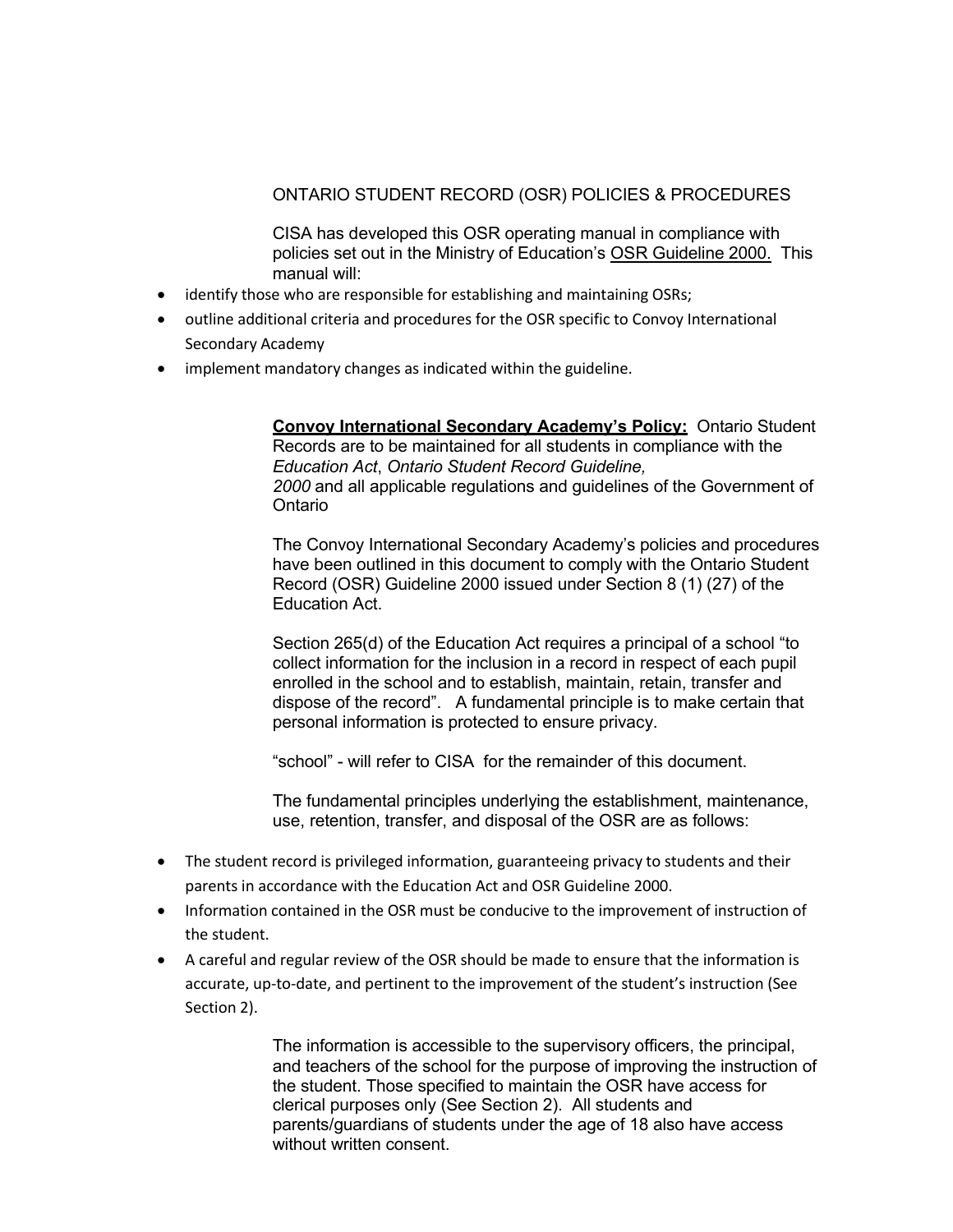- Written permission from the parents/guardians or the adult student is required to permit access to the OSR for those in non-teaching roles; for example, educational assistant, psychologist, social worker, police officer etc.
- An adult student or the parent/guardian of a student under the age of 18 may request that the principal correct or remove any information not conducive to the improvement of instruction of the student (See Section 9).

ESTABLISHMENT OF THE OSR

An OSR shall be established for each full-time student enrolled.

RESPONSIBILITY OF THE OSR

Establishment and Maintenance:

The school specifies the following persons to be responsible for performing clerical functions with respect to the establishment and maintenance of the OSR:

- Administrators responsible for the OSRs. Administrators will have access to the active and inactive OSRs in their school.
- Computer services support staff responsible for the technical maintenance and support of the computerized OSR information.
- Administrators will have access to the Ministry of Education OEN website for the purpose of assigning student OEN numbers. Each designated secretary and principal will complete the "Secure Access Registration Form for the Ministry of Education Applications in Private Schools".

Regular Review:

It is the responsibility of the principal or designate to review the contents of the OSR to determine that all parts are conducive to the improvement of the instruction of the student. The OSR will be reviewed:

- upon providing an educational or academic assessment of the student
- at the end of each school year
- when a student transfers into the school
- when a student transfers out of the school
- when a student retires from school

These regular reviews will result in the destruction of any parts of the OSR deemed by the principal or designate not to be conducive to the improvement of instruction of the student.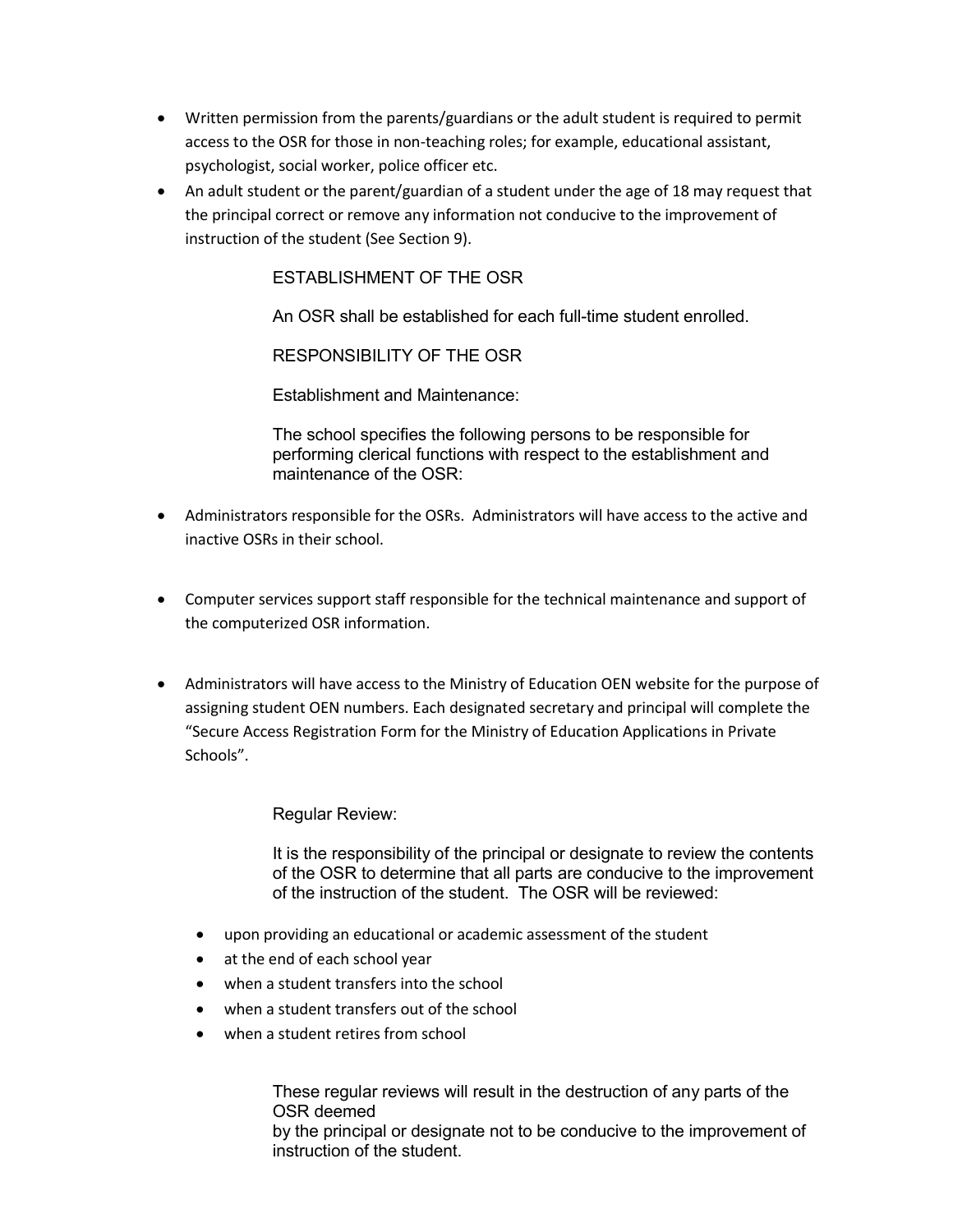The OSR record will be kept in a central storage area within the school and teachers and others responsible for the OSR will use the central area when working with the OSR. Permission must be granted to remove an OSR from the central area and a sign- out card or list must be completed.

Security and Storage:

The principal will ensure that the OSR is stored in a secure area; that is in a room that provides confidentiality, security, and accessibility of the record. A record will not be left unattended, left out of storage overnight, and will never be taken out of the school building.

Destruction of OSR Materials:

All materials purged from the OSR must be destroyed so that no identifiable information can be discerned. The principal will ensure that designated staff destroy the contents of the OSR by shredding hard copies, and/or deleting appropriate electronic files in accordance with section 8 of the OSR Guideline and the board policy.

Duty of the Principal:

The Principal shall ensure that all persons specified to perform the clerical functions of the OSR, are aware of the confidentiality provisions of the Education Act and OSR Guideline 2000.

Personal information is collected under the authority of the Education Act and will be used for the specific purposes for which it is gathered in accordance with the OSR Guideline and the school policies and procedures outlined in the right column of this document.

The School Report Cards

School Report Cards will be used for grades 9-12. Copies of student report cards will be sent home twice per course:

- when a student has completed half of their course (55hours)
- and when a student has completed their course (min 110 hours), and written their final exam

The original report card will be filed in the OSR folder. The statement below is included on our private school report card(s).

Parents and Students This copy of the report card should be retained for reference. The original or an exact copy has been placed in the student's Ontario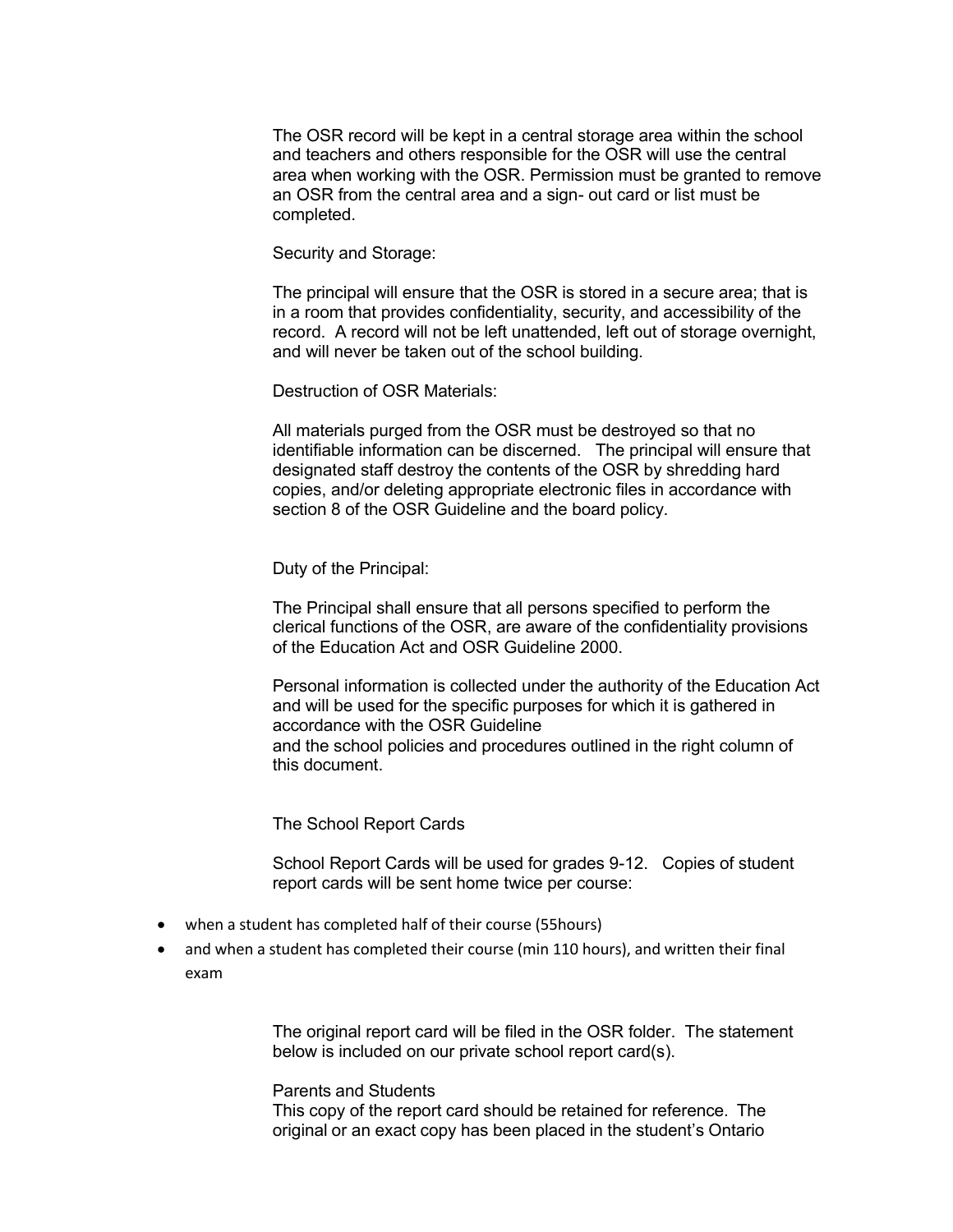Student Record (OSR) folder and will be retained for five (5) years after the student leaves school.

The Ontario Student Transcript (OST) The OST shall be produced in accordance with the *Ontario Student Transcript (OST) Manual, 2013.* It will be produced in electronic format and complies with the full disclosure policy outlined in the OST Manual, 2013.

a) Current updated common course codes will be used from the current list on the website www.edu.gov.on.ca.

b) Courses will be entered chronologically by date on the OST.

c) "X" will be used for compulsory courses and compulsory course substitutions.

d) Full disclosure of grade 11 and 12 courses will result in percentage grades being recorded for courses successfully completed, courses repeated, courses failed, and courses from which the student has withdrawn. For students who have withdrawn from a course after five (5) instructional days following the issuance of the first report card, enter the student's percentage grade at the time of the withdrawal and place a "W" in the credit column.

e) Indicate completion of the forty hours of community service for OSS students. f) Indicate the successful completion of the Literacy Test for OSS students.

An official copy of the OST will be filed in the OSR upon –

- **Graduation**
- **Transfer**
- Retirement

At all other times the OST will be maintained as an electronic file.

Students may request a copy of their Ontario Student Transcript (OST) upon –

- Transferring to another secondary school
- Applying to a private post-secondary training program, college or university
- Transferring to a school outside of Ontario
- Graduating
- Leaving school
- Applying for a scholarship or bursary, or
- Applying for a job
- OSTs will be provided to retired students on request.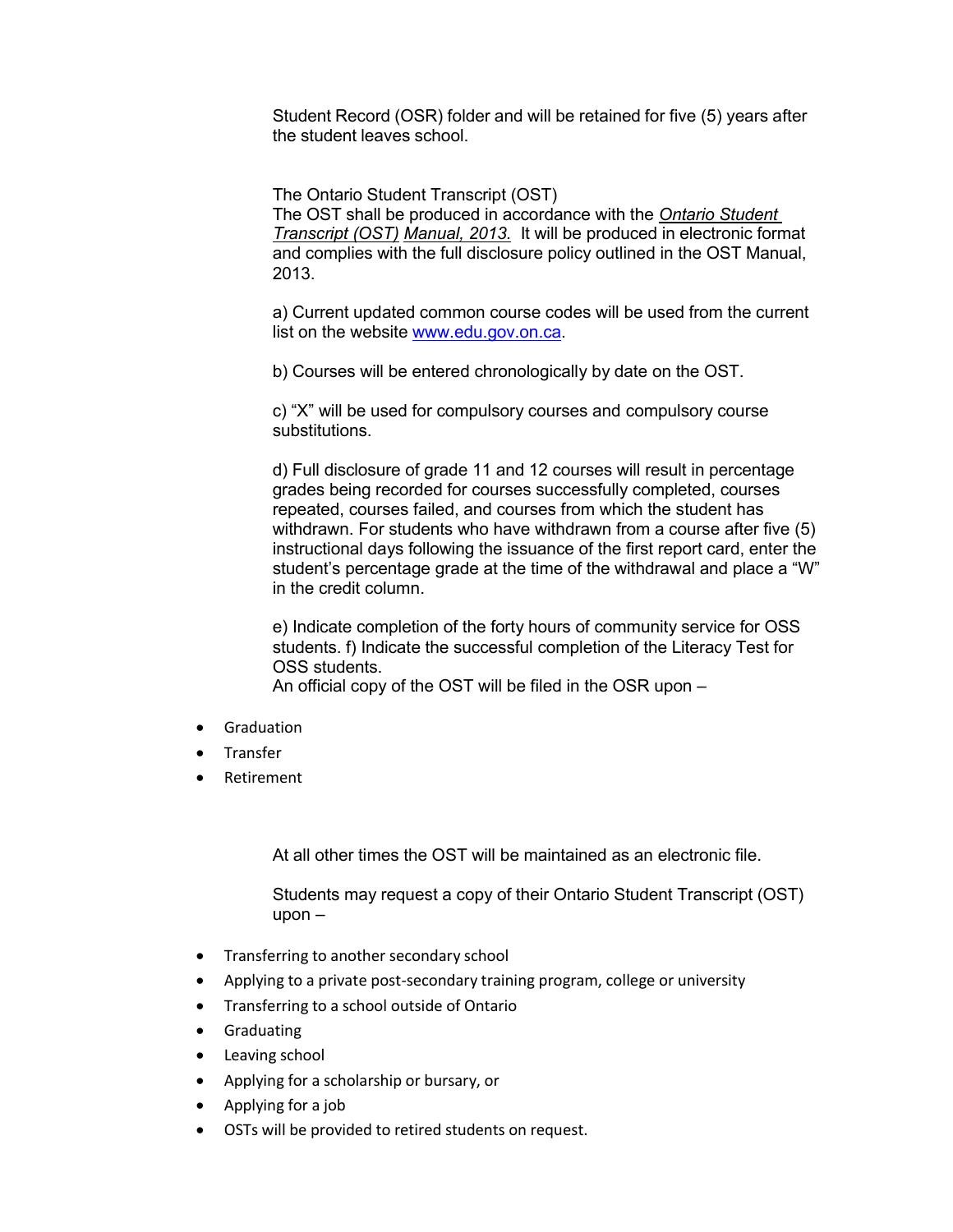Additional information that will be added to the documentation file

- Personal information to and from parent(s) considered conducive to the improvement of instruction
- Parent/student Consent Form(s)
- Substitution of Compulsory Credit Application Form
- Exemption From Mandatory Program i.e. EQAO, FSL, etc. Early identification forms
- Suspension/Expulsion Letters
- Request for administration of medication form
- Third Party Reports such as a Psychological Assessment

All items in the documentation file will be dated and grouped by subject with the most recent item of each group on the top of the file. Written parental consent or consent of an adult student is required to file third party reports in the OSR.

Record Keeping of Violent Incidents Leading to Suspension/Expulsion and

Reports to Police

Information relating to a serious violent incident leading to a report to the police, as well as the information relating to a violent incident leading to suspension or expulsion, must be maintained in the OSR. This information is to be recorded on the Violent Incident Form (Appendix J of the OSR Guideline).

The Office Index Card

No additional information will be added to the Office Index Card. The Office Index Card is not filed in the OSR and will be retained by the school to be filed electronically when a student transfers.

School OSR Access Policy:

1) Access to an OSR is restricted to the student, the parent/guardian of a student under the age of 18, supervisory officers and the principal and the teachers of the school for the purpose of improving instruction of the student.

2) Every other person who wishes access to examine the OSR must provide written authorization from the parent, guardian or adult student (if the student is 18 years of age and older).

3) Any authorized person requesting access to an OSR record will request an appointment with the principal. To guarantee security of the OSR and to interpret the material appropriately, the principal or designate shall be present in all cases to explain the record. In some cases the principal may invite school or professional staff (psychologist, speech, consultant, etc.) to explain specific reports in the OSR file.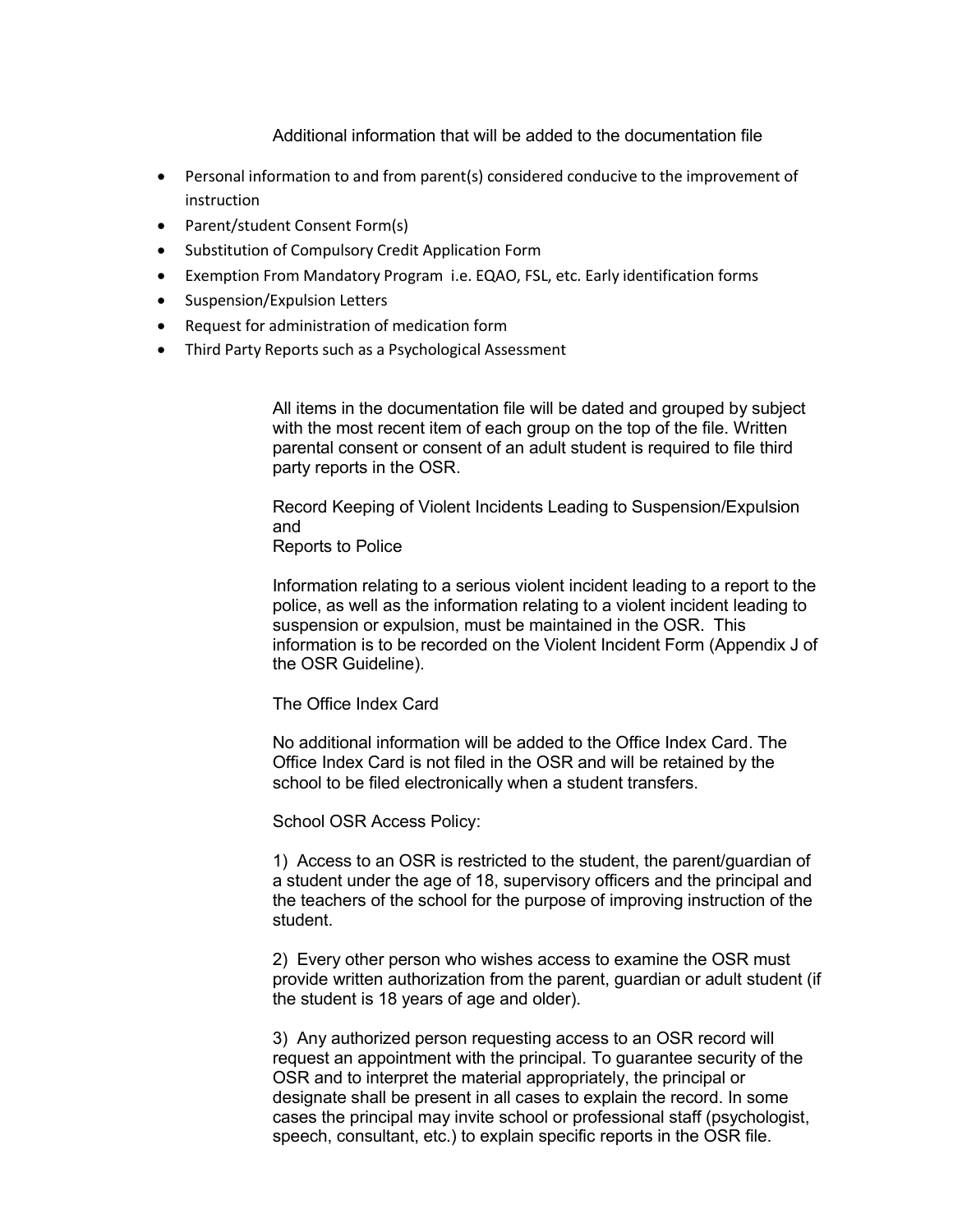Regular Review of the OSR:

It is the responsibility of the principal or designate to review the OSR to ensure that

that all contents are conducive for the improvement of instruction of the student**.** 

RETIREMENT OF A STUDENT Retirement Procedures:

An OSR is considered retired when the student ceases to be enrolled in the school and is removed from their electronic course.

Secondary schools must print and file the final transcript in the OSR folder to ensure the record is retained for 55 years as mandated by section 8 of the OSR Guideline.

A report card will be completed for a retired student who has been enrolled for more than 5 days past the date of receiving their midterm report card.

Five years after the retirement date, certain OSR records may be destroyed, refer to section 8.

The principal (or designate) is responsible for purging records from the OSR.

RETENTION, STORAGE, AND DESTRUCTION OF INFORMATION IN THE OSR

The OSR Guideline states that personal information placed in an OSR should be retained by the school for at least one year after use. A parent/guardian of a non-adult student or an adult student may provide consent to remove information prior to one year.

OSRs will be stored as inactive files at the school upon the retirement of a student.